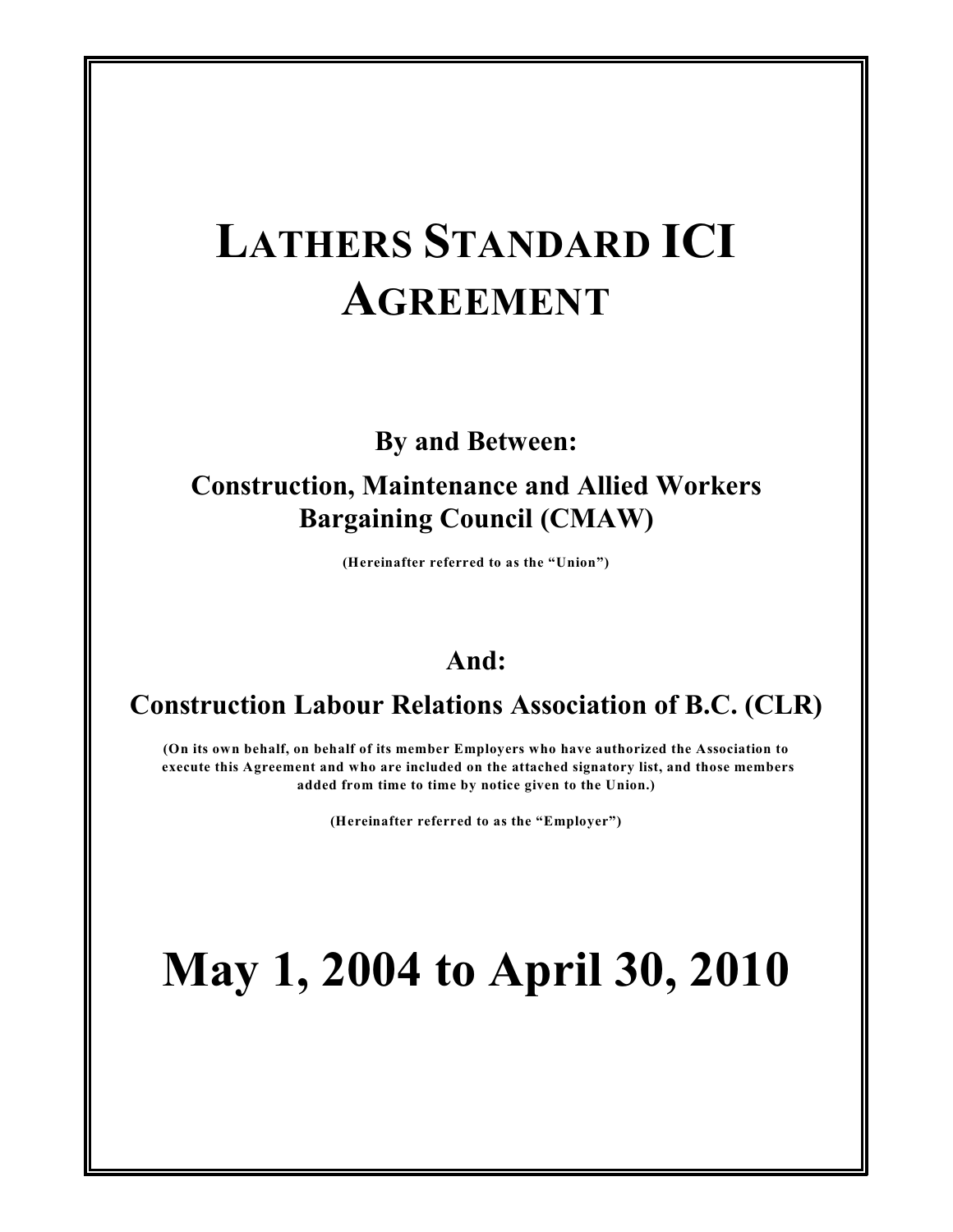# **Table of Contents**

**Refer to Appendix "A" for definitions and abbreviations applicable to this Agreement.**

| Article               | 1.000 |                                                                                                                                                                                                                                |
|-----------------------|-------|--------------------------------------------------------------------------------------------------------------------------------------------------------------------------------------------------------------------------------|
| Article               | 2.000 |                                                                                                                                                                                                                                |
| Article               | 3.000 |                                                                                                                                                                                                                                |
| Article               | 4.000 | Monetary Package (a) resources in the contract of the contract of the contract of the contract of the contract of the contract of the contract of the contract of the contract of the contract of the contract of the contract |
| Article               | 5.000 |                                                                                                                                                                                                                                |
| Article               | 6.000 |                                                                                                                                                                                                                                |
| Article               | 7.000 |                                                                                                                                                                                                                                |
| Article               | 8.000 |                                                                                                                                                                                                                                |
| Article               | 9.000 |                                                                                                                                                                                                                                |
| Article 10.000        |       |                                                                                                                                                                                                                                |
| <b>Article 11.000</b> |       |                                                                                                                                                                                                                                |
| <b>Article 12.000</b> |       |                                                                                                                                                                                                                                |
| <b>Article 13.000</b> |       |                                                                                                                                                                                                                                |
| <b>Article 14.000</b> |       | Grievance Procedure (and according to the control of the control of the control of the control of the control of the control of the control of the control of the control of the control of the control of the control of the  |
| <b>Article 15.000</b> |       |                                                                                                                                                                                                                                |
| <b>Article 16.000</b> |       |                                                                                                                                                                                                                                |
| <b>Article 17.000</b> |       |                                                                                                                                                                                                                                |
| <b>Article 18.000</b> |       |                                                                                                                                                                                                                                |
|                       |       |                                                                                                                                                                                                                                |
| Schedule "A1"         |       | Minimum Straight Time Hourly Wage Rates (Commercial and Institutional Projects)  24                                                                                                                                            |
| Schedule "A2"         |       |                                                                                                                                                                                                                                |
|                       |       | <b>Employer Contributions and Employee Deductions (All Projects)</b>                                                                                                                                                           |
| Schedule "B1"         |       |                                                                                                                                                                                                                                |
| Schedule "B2"         |       |                                                                                                                                                                                                                                |
| Schedule "B3"         |       |                                                                                                                                                                                                                                |
| Schedule "B4"         |       |                                                                                                                                                                                                                                |
| Appendix "A"          |       |                                                                                                                                                                                                                                |
| Appendix "B"          |       |                                                                                                                                                                                                                                |

# **Letters of Understanding**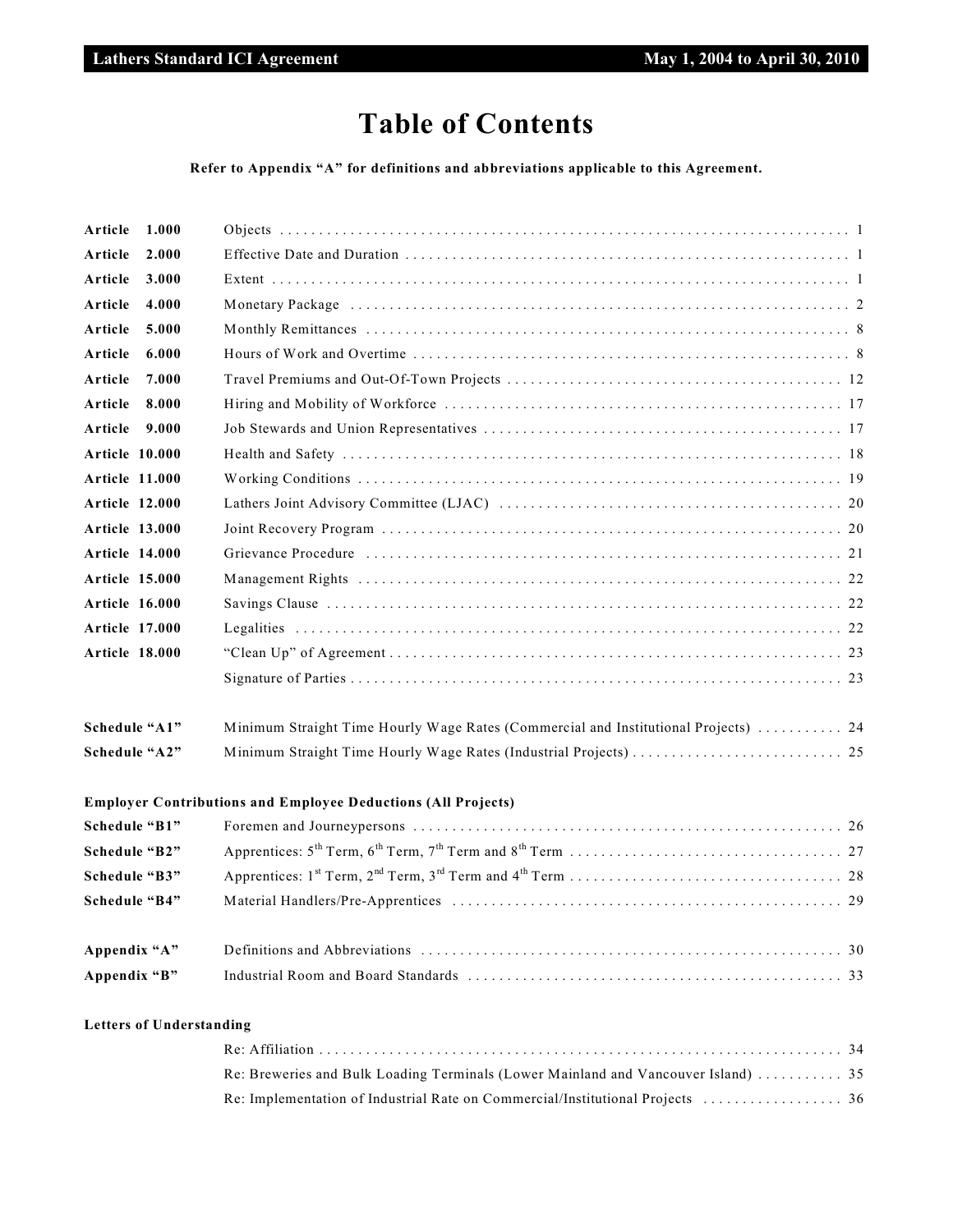# **ARTICLE 1.000 - OBJECTS**

The objects of this Agreement are to: stabilize the construction industry, provide fair and reasonable working conditions and job security for Employees in the industry, promote harmonious employment relationships between Employers and Employees, provide mutually agreed methods of resolving disputes and grievances arising out of the terms and conditions of this Agreement, prevent strikes and lockouts, enable the skills of both Employers and Employees to operate to the end that waste and avoidable and unnecessary expense and delays are prevented, and promote good public relations.

# **ARTICLE 2.000 - EFFECTIVE DATE AND DURATION**

- **2.100** This Agreement shall be for the period from and including May 1, 2004, to and including April 30, 2010, and from year to year thereafter subject to the right of either party to this Agreement, within four (4) months immediately preceding the date of expiry of such Agreement, which is April 30, 2010, or immediately preceding the last day of April in any year thereafter, by written notice to require the other party to such Agreement to commence collective bargaining.
- **2.200** Should either party give written notice to the other party pursuant hereto, this Agreement shall thereafter continue in full force and effect until the Union shall give notice of strike, or the Employer shall give notice of a lockout, or the parties shall conclude a renewal or revision of this Agreement, or a new collective agreement.
- **2.300** The operation of Section 50 (2) and Section 50 (3) of the *Labour Relations Code* is hereby excluded.

# **ARTICLE 3.000 - EXTENT**

#### **3.100 Work Jurisdiction**

This Agreement shall govern all work within the jurisdiction of the carpenter lather which is performed by the Employer within the province of British Columbia. The work jurisdiction of the carpenter lather shall be as determined from time to time by the Umpire of the Jurisdictional Assignment Plan. Notwithstanding any/all contrary provisions of this Agreement, the parties agree that such work shall not include work which is the jurisdiction of the carpenter, floorlayer, millwright and/or piledriver.

# **3.200 Subcontracting**

- **3.201** There shall be no restriction on an Employer's right to subcontract work. Notwithstanding the foregoing, work which is governed by this Agreement shall be subcontracted to an employer who is signatory to a collective agreement with the Union if such an employer submits a competitive subcontract tender price for such work at the time the subcontract was tendered.
	- **(a)** The January 19, 2007 arbitration award rendered by Mr. Michael Fleming shall prevail with respect to an Employer seeking a competitive subcontract tender price from other employers who are signatory to a collective agreement with the Union.
	- **(b)** The term "competitive subcontract tender price" shall be defined as the lowest qualified price submitted by a signatory contractor who is available to perform the work.
- **3.202** Employers shall not use subcontracting as a means to replace steady Employees, however such Employees retain the right, at their sole discretion, to terminate their employment in order to work as a subcontractor.
- **3.203** The Employer shall pay to the Union an amount equal to two percent (2%) of the value of the labour subcontract for all sub-contracted work which is within the jurisdiction of the carpenter lather. Such payment small be remitted in manner set forth in Article 5.000.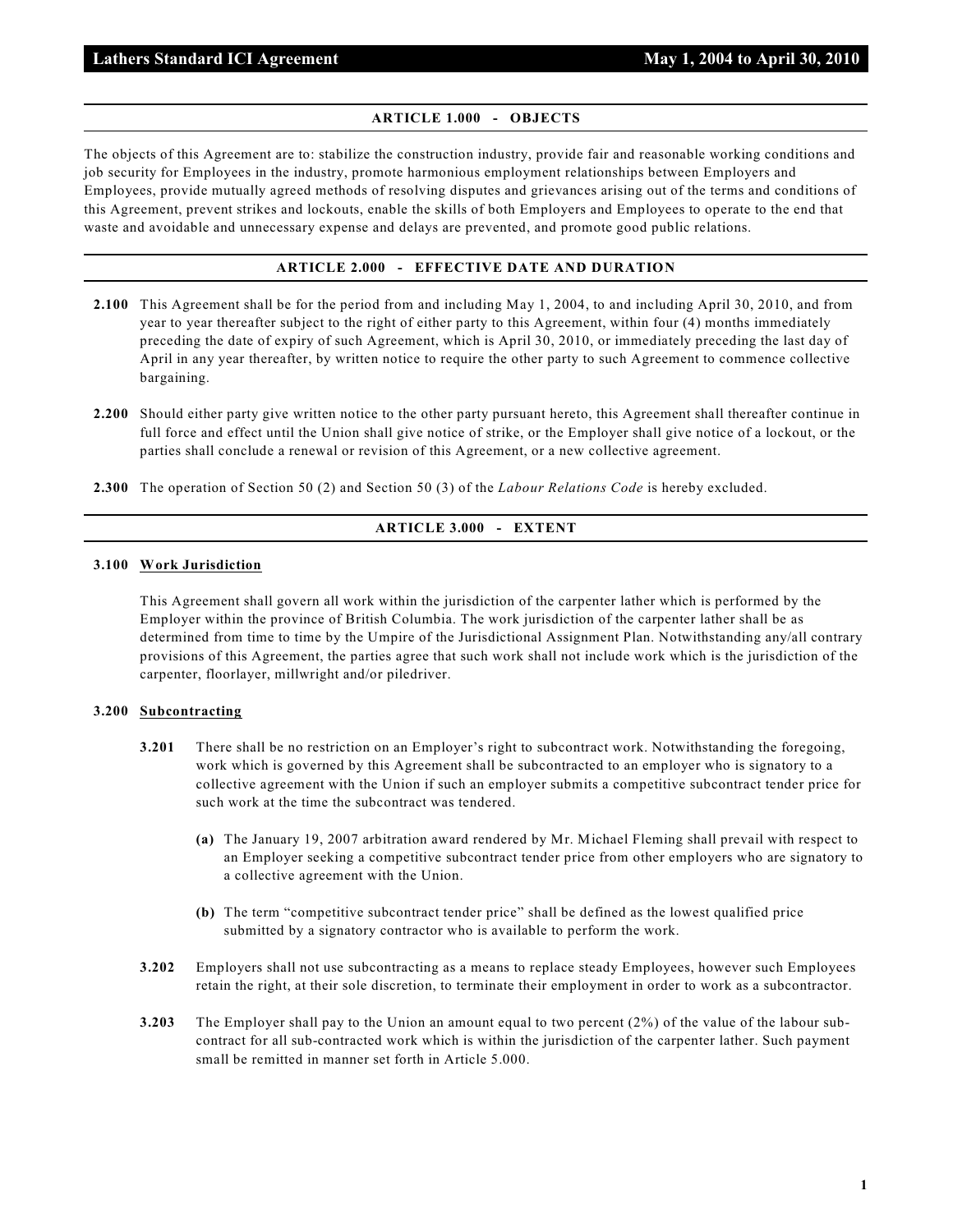#### **3.300 Union Security and Affiliation**

- **3.301** Subject to reasonable notice given to the Employer, it shall not be a violation of this Agreement for the Union to withdraw its members from a project(s) for: (i) rendering assistance to labour organizations, and/or (ii) refusal on the part of Union members to handle any materials, equipment or product declared unfair by Building Trade Councils, or manufactured, assembled, or produced by an Employer whose Employees are on strike against or are locked out by an Employer.
- **3.302** Refer to attached Letter of Understanding Re: Affiliation.

#### **3.400 Employers**

- **3.401** The Employer shall have a designated place of business devoted substantially to wall and ceiling work performed by lathers, open and staffed by personnel for business at least forty (40) hours per week.
- **3.402** The Employer shall have a telephone listed in the name of the Employer which may be used to facilitate contacting such Employer for the purpose of administering this Agreement.
- **3.403** The Employer shall abide by all pertinent federal, provincial and municipal/local government legislation, regulations, bylaws, policies and procedures, including but not limited to, the Canada Revenue Agency, Employment Insurance Act, WorkSafe BC, municipal business licensing bylaws, etc.
- **3.404** The Employer shall supply materials and have such materials installed by an Employee(s), except where such Employer has subcontracted the work in question in accordance with Article 3.200.
- **3.404** Refer to Article 15.000.

#### **ARTICLE 4.000 - MONETARY PACKAGE**

#### **4.100 Monetary Package Increases**

**4.101** The following monetary package increases shall apply to the April 30, 2004 Journeyperson Employee classification on all non enabled projects tendered and/or underway as of June 2, 2006. All other Employee classifications on such projects shall be recalculated accordingly. Such monetary package increases are inclusive of wages, annual vacation and statutory holiday pay, and Employer contributions.

|                       | Commercial and<br><b>Institutional Projects</b> | Industrial<br><b>Projects</b> |  |  |
|-----------------------|-------------------------------------------------|-------------------------------|--|--|
| <b>June 2, 2006</b>   | $$2.50$ per hour                                | $$2.92$ per hour              |  |  |
| May 1, 2007           | $$1.50$ per hour                                | $$1.75$ per hour              |  |  |
| May 1, 2008           | $$1.50$ per hour                                | $$1.75$ per hour              |  |  |
| May 1, 2009           | $$1.50$ per hour                                | $$1.75$ per hour              |  |  |
| April 1, 2010         | $$0.50$ per hour                                | $$0.50$ per hour              |  |  |
| <b>Total Increase</b> | \$7.50 per hour                                 | \$8.67 per hour               |  |  |

#### **4.200 Allocation of Monetary Package**

- **4.201** No monies may be transferred from the wage package (inclusive of wages, vacation and statutory holiday pay) to Employer contributions (inclusive of the Union Benefit Plan, the Union Pension Plan, and all other Employer contributions) without the prior mutual agreement, in writing, of the parties.
- **4.202** Notwithstanding Article 4.201, neither party shall unreasonably withhold their mutual agreement with respect to determining the allocation of the monetary package increases provided for in Article 4.100 between the wage package and Employer contributions. In particular, the Union retains the right, at their sole discretion, to allocate sufficient additional monies to the Employer contribution to the Union Benefit Plan necessary to offset the inclusion of MSP premiums within the benefit plan coverage.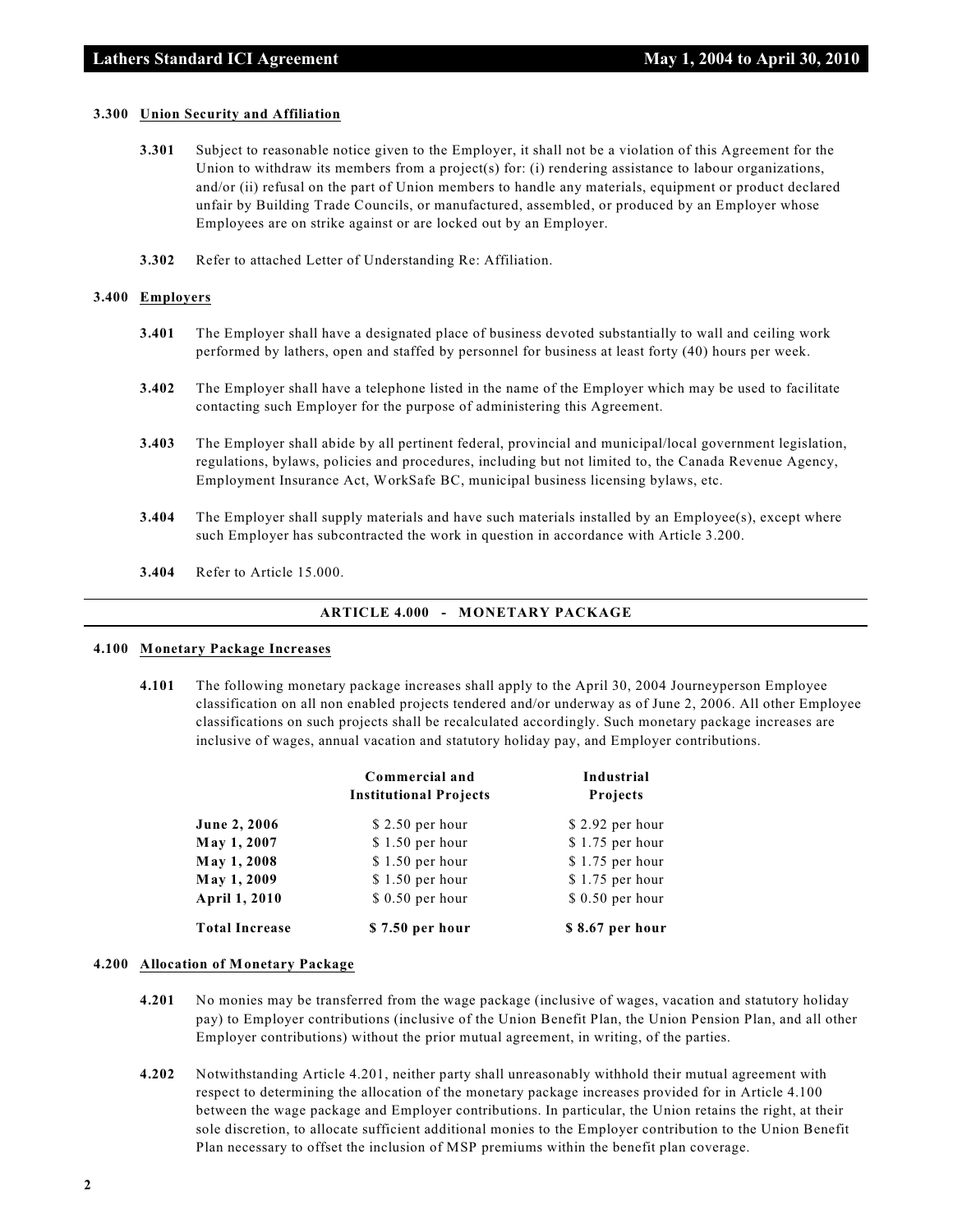#### **4.300 Wages and Premiums**

#### **4.301 Minimum Straight Time Hourly Wage Rates**

The schedules of minimum straight time hourly wage rates as provided for within Schedules "A1" and "A2" shall apply to all work performed in accordance with this Agreement. Notwithstanding the foregoing, refer to Articles 4.302 through Article 4.307 for important clarifications and exceptions.

#### **4.302 Metro Travel Premiums**

Refer to Article 7.100 for Metro Travel premiums which apply on projects located within the Lower Mainland/Fraser Valley metropolitan area and certain geographical areas of Vancouver Island.

#### **4.303 Breweries and Bulk Loading Terminals**

Refer to attached Letter of Understanding Re: Breweries and Bulk Loading Terminals (Lower Mainland and Vancouver Island).

#### **4.304 Application of Industrial Rate**

Refer to attached Letter of Understanding Re: Implementation of Industrial Rate on Commercial/ Institutional Projects.

#### **4.305 First Aid Attendant**

An Employee who acts as a first aid attendant shall have their otherwise applicable straight time hourly wage rate increased by seventy-five cents (\$0.75) per hour earned.

#### **4.306 Swing Stage and Bosun Chair**

An Employee who works on a swing stage and/or in a bosun chair shall have their otherwise applicable straight time hourly wage rate increased by fifty cents (\$0.50) per hour earned. Such increase shall be paid for actual hours worked each day, or four (4) hours, whichever is greater.

#### **4.307 Scaffold Erection/Dismantling**

An Employee who erects or dismantles scaffold while working above the height of seventy (70) feet, as measured from the base plate, shall have their otherwise applicable straight time hourly wage rate increased by fifty cents (\$0.50) per hour earned. Such increase shall be paid for actual hours worked each day, or four (4) hours, whichever is greater.

# **4.308 Helicopters**

- **(a)** An Employee who, during the course of a shift, is required to work directly with a helicopter, shall have their otherwise applicable hourly wage rate increased by twenty-five percent (25%). Such increase shall be paid for all hours of work performed on such shift.
- **(b)** The words, "to work directly with a helicopter" contained in Article 4.308 (a) shall be deemed to apply only to an Employee expressly and specifically directed to perform work simultaneously, and in conjunction with, the use of a helicopter at his station of work. Nothing in Article 4.308 (a) shall be construed or interpreted in such manner as will entitle an Employee to claim helicopter premiums for any other work performed on materials subsequently carried by helicopter, or for work in advance of, or preparatory to, operations subsequently performed with the use of a helicopter.
- **(c)** Article 4.308 (a) shall not apply to an Employee who, during the course of a day, is not required to work with a helicopter, but who is transported to the project by helicopter. Notwithstanding the foregoing, such an Employee shall receive a premium of one (1) additional hour per shift at their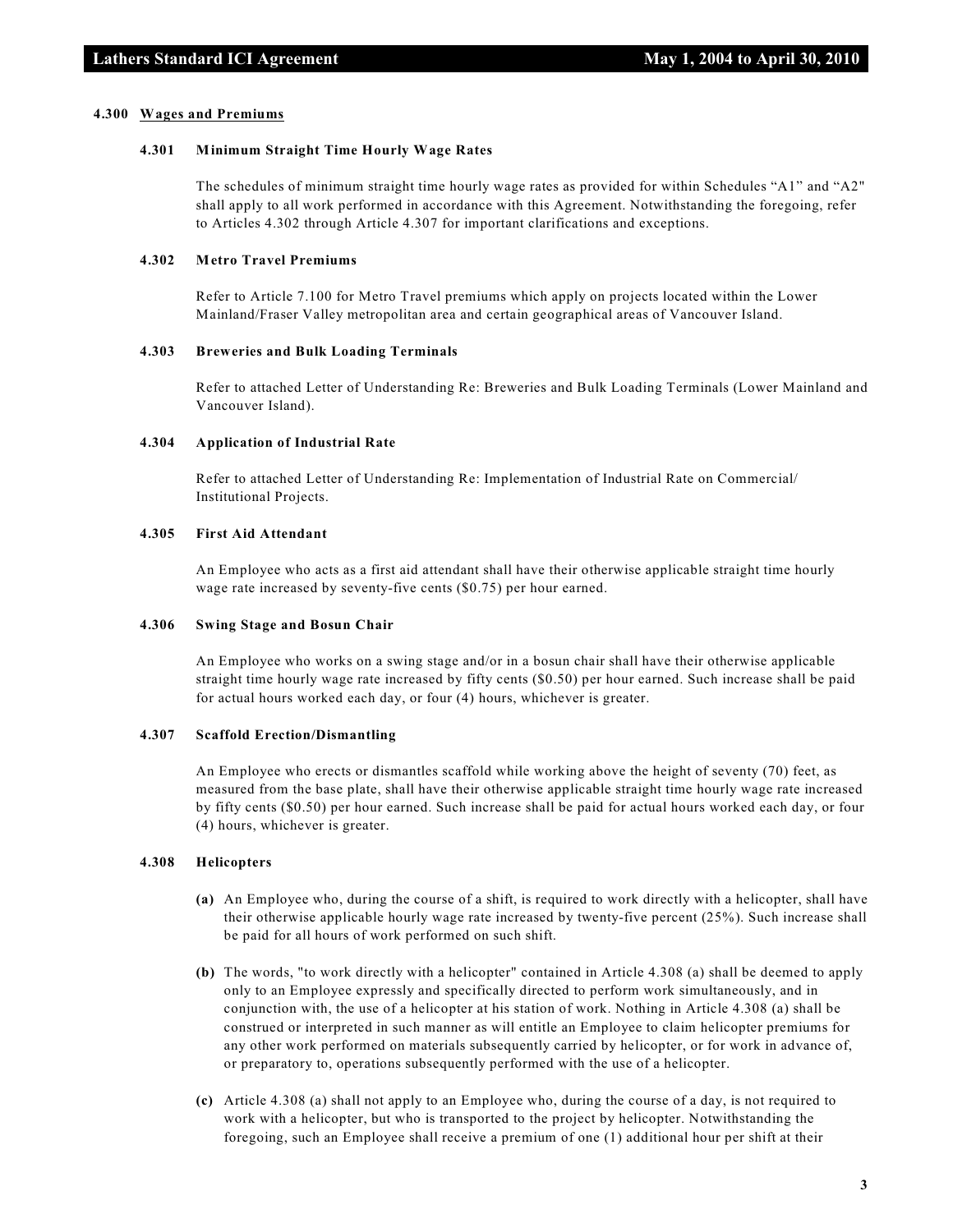otherwise applicable minimum straight time hourly wage rate.

#### **4.400 Employee Classifications**

# **4.401 Foremen**

- **(a)** A Foreman shall be defined as an Employee who issues orders or gives direction to other Employees. All direction given to an Employee(s) shall be provided by the Foreman to whom such Employee(s) is regularly assigned. When more than six (6) Employees are employed, a "non working" Foreman shall be employed. The Employer shall not divide Employees into several crews for the purpose of not having to employ a "non working" Foreman.
- **(b)** The minimum straight time hourly wage rate for a Foreman shall be one hundred and fifteen percent (115%) of the applicable Journeyperson minimum straight time hourly wage rate on the project. In addition to such rate, a Foreman shall also be paid all other premiums (i.e. holiday pay, overtime, etc.) which otherwise apply in accordance with this Agreement.

#### **4.402 Apprentices**

- **(a)** Employers shall employ a minimum of one (1) Apprentice, and the maximum ratio shall be one (1) Apprentice for every one (1) Journeyperson. Such ratio shall apply on a company wide basis.
- **(b)** The minimum straight time hourly wage rate for an Apprentice shall be the applicable percentage of the applicable minimum straight time hourly wage rate for a Journeyperson on the project.

 $1<sup>st</sup> Term (55%), 2<sup>nd</sup> Term (60%), 3<sup>rd</sup> Term (65%), 4<sup>th</sup> Term (70%), 5<sup>th</sup> Term (75%), 6<sup>th</sup> Term (80%),$  $7<sup>th</sup> Term (85%)$ ,  $8<sup>th</sup> Term (90%)$ 

**(c)** The April 2007 arbitration award rendered by Mr. Michael Fleming and the Letter of Understanding Re: Carpenter Apprenticeship Standards, signed by the parties on April 13, 2007, which was provided for within such award, shall also apply to the employment of Apprentices pursuant to this Agreement and the advancement of such Apprentices from one (1) Term to the next. In particular, the parties agree that such award shall be strictly adhered to by all Locals of the Union throughout the province and shall apply to all work governed by this Agreement. Copies of the Letter of Understanding Re: Carpenter Apprenticeship Standards can be obtained from either the Union or CLR.

#### **4.403 Material Handlers/Pre-Apprentices**

- **(a)** The minimum straight time hourly wage rate for a Material Handler/Pre-Apprentice shall be fifty percent (50%) of the applicable Journeyperson minimum straight time hourly wage rate on the project.
- **(b)** The work of a Material Handler/Pre-Apprentice shall include the handling on the job site of all material or materials falling within the jurisdiction of the carpenter lather. A Material Handler/Pre-Apprentice shall not perform that work of the carpenter lather which requires the use of the tools of the trade, or the handling, erection, and dismantling of scaffolding from the job site stockpile, through erection and back to the job site stockpile. A Material Handler/Pre-Apprentice shall in the case of competent workers be a possible source of future apprentices.

#### **4.500 Annual Vacation and Statutory Holidays**

#### **4.501 Vacation Pay and Statutory Holiday Pay**

Annual vacation pay shall be six percent (6%) of gross earnings and statutory holiday pay shall be six percent (6%) of gross earnings. Annual vacation pay and statutory holiday pay shall be combined at the rate of twelve percent (12%) of gross earnings, and shall be paid to each Employee on each pay cheque and upon termination of employment.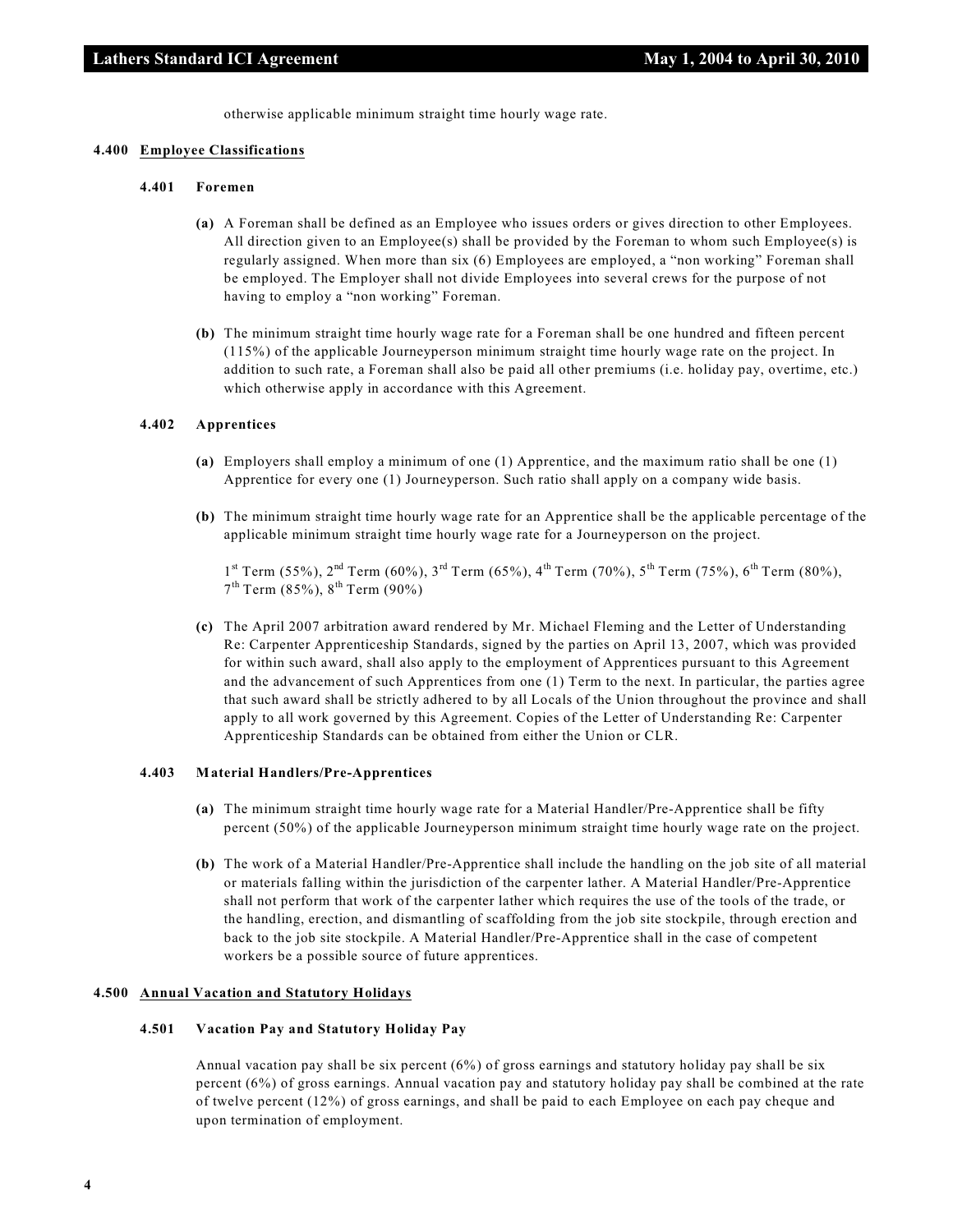#### **4.502 Annual Vacation**

An Employee may take up to three (3) weeks annual vacation in any calendar year. The vacation period shall be arranged by mutual agreement between the Employee and the Employer.

#### **4.503 Statutory Holidays**

**(a)** The following statutory holidays shall apply to all work governed by this Agreement. Refer also to Article 4.503 (b).

New Year's Day, Heritage Day  $(3^{rd}$  Monday in February), Good Friday, Easter Monday, Victoria Day, Canada Day, the Friday preceding BC Day, BC Day, the Friday preceding Labour Day, Labour Day, Thanksgiving Day, Remembrance Day, Christmas Day, Boxing Day, and/or any other day so proclaimed by the federal and/or provincial government. When a statutory holiday falls on a Saturday or Sunday, the following working day(s) shall be observed.

- **(b)** Notwithstanding Article 4.503 (a), Heritage Day and the Friday preceding Labour Day may be floated and the day therefore worked at straight time rates, with an alternate day scheduled to be taken off as mutually agreed between the Employer and the Employee.
- **(c)** All work performed on statutory holidays, or days observed in place thereof, shall be paid for at two (2) times the otherwise applicable straight time hourly wage rate. No work shall be performed on Labour Day.

#### **4.600 Employer Contributions**

The schedules of Employer contributions as provided for within Schedules "B1" through "B4" attached hereto shall apply to all work performed in accordance with this Agreement. All Employer contributions shall be calculated on the basis of "hours worked".

#### **4.601 Union Benefit Plan**

- **(a)** The Employer shall contribute the required amount(s) to the Union Benefit Plan in the manner set forth in Article 5.000. Such amount(s), and the effective date(s) applicable thereto, shall be as stipulated within Schedules "B1" through "B4" attached hereto.
- **(b)** The non-bargaining unit employees of the Employer are invited to participate in the Union Benefit Plan. Contact the Carpentry Workers' Benefit Plan office for details.

#### **4.602 Union Pension Plan**

- **(a)** The Employer shall contribute the required amount(s) to the Union Pension Plan in the manner set forth in Article 5.000. Such amount(s), and the effective date(s) applicable thereto, shall be as stipulated within Schedules "B1" through "B4" attached hereto.
- **(b)** The required Employer contribution to the Union Pension Plan on behalf of Apprentices shall be the applicable percentage of the required Employer contribution for Journeypersons in accordance with the following schedule.

 $1<sup>st</sup> Term (55%), 2<sup>nd</sup> Term (55%), 3<sup>rd</sup> Term (55%), 4<sup>th</sup> Term (55%), 5<sup>th</sup> Term (75%), 6<sup>th</sup> Term (75%),$  $7^{\text{th}}$  Term (75%),  $8^{\text{th}}$  Term (75%)

**(c)** No Employer contribution to the Union Pension Plan shall be required on behalf of Material Handlers/ Pre-Apprentices.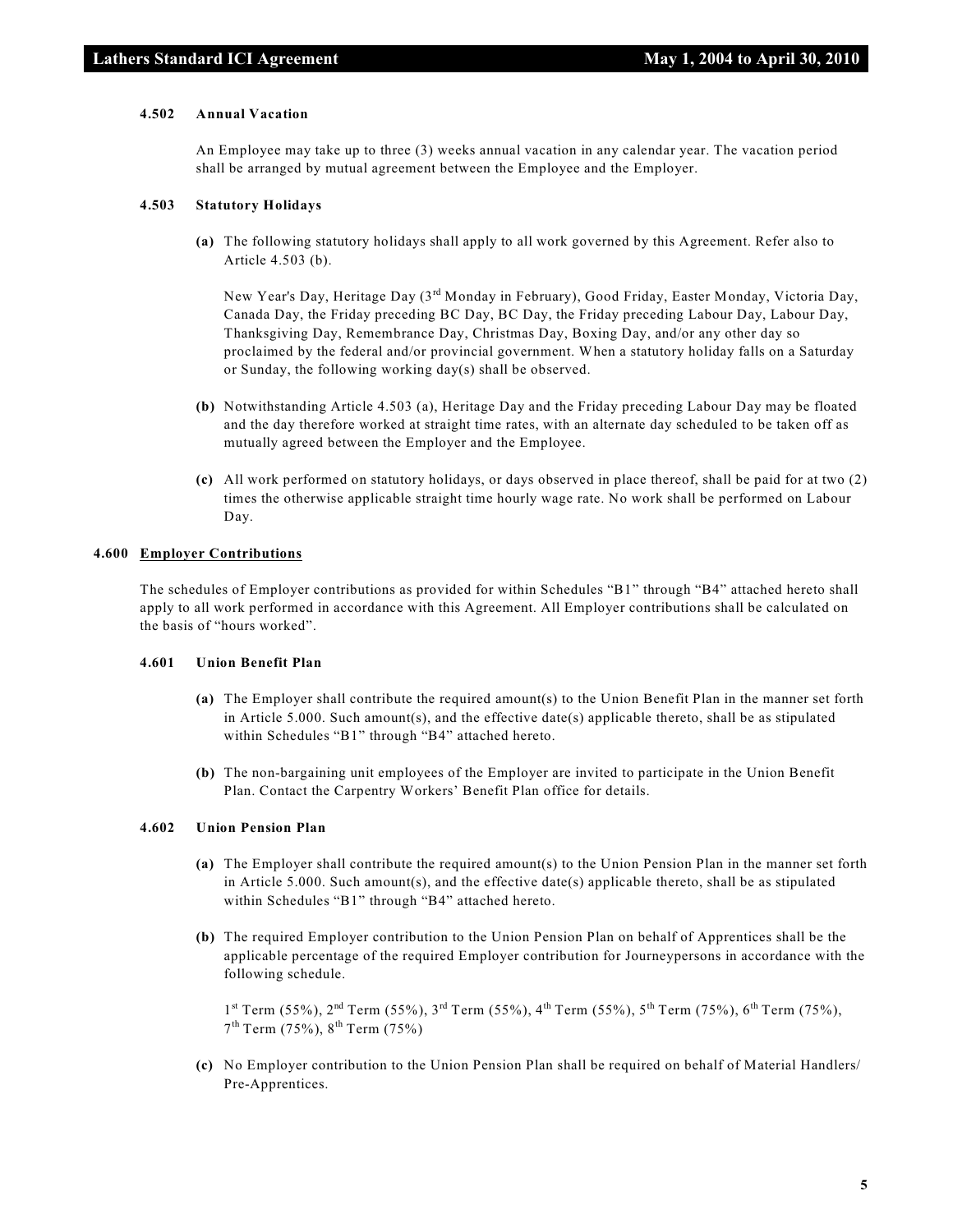#### **4.603 Union Administration and Training Funds**

The Employer shall contribute the required amount(s) to each of the four Union Administration and Training Funds in the manner set forth in Article 5.000. Such amount(s), and the effective date(s) applicable thereto, shall be as stipulated within Schedules "B1" through "B4" attached hereto. The four Union Administration and Training Funds are the CMAW Training Fund (effective from November 1, 2007 onward), the CMAW Administration Fund (effective from May 1, 2007 onward), the Carpenters Administration Fund (effective through April 30, 2007) and the Provincial Organizing Fund (effective through April 30, 2007).

#### **4.604 Carpenter Lather Joint Advisory and Apprenticeship Committee (CLJAAC) Fund**

The Employer shall contribute the required amount(s) to the CLJAAC Fund in the manner set forth in Article 5.000. Such amount(s), and the effective date(s) applicable thereto, shall be as stipulated within Schedules "B1" through "B4" attached hereto.

#### **4.605 CLR Contract Administration Fund (CAF)**

- **(a)** The Employer shall contribute thirteen cents (\$0.13) per hour worked, inclusive of GST, to the CAF in the manner set forth in Article 5.000. CLR may alter this amount by providing the Union with sixty (60) calendar days written notice. CLR shall bear any/all costs which may be incurred as a result of having to change the Monthly Report to the Administrator because of a change in the Employer contribution to the CAF.
- **(b)** The Union shall collect and forward to CLR, without exception, all monies designated for the CAF and received in accordance with the Monthly Report to the Administrator. Payment to CLR shall be made by the Union not later than the last day of the month in which such amount was received and shall be accompanied with a summary report that provides hours of work and fund remittances by each Employer working under this Agreement. A designated representative of CLR may inspect, upon appointment, the receipts and records of the Union related to the CAF.

#### **4.606 Association of Wall and Ceiling Contractors (AWCC)**

- **(a)** The Employer shall contribute the required amount(s) to AWCC in the manner set forth in Article 5.000. Such amount(s), and the effective date(s) applicable thereto, shall be as stipulated within Schedules "B1" through "B4" attached hereto, however AWCC may alter such amount(s) by providing the Union with sixty (60) calendar days written notice.
- **(b)** The Union shall collect and forward to AWCC, without exception, all monies designated for AWCC and received in accordance with the Monthly Report to the Administrator. Payment to AWCC shall be made by the Union not later than the last day of the month in which such amount was received and shall be accompanied with a summary report that provides hours of work and fund remittances by each Employer working under this Agreement.

#### **4.607 Rehabilitation Plan**

The Employer shall contribute two cents (\$0.02) per hour worked to the Rehabilitation Plan in the manner set forth in Article 5.000.

# **4.608 Jurisdictional Assignment Plan (JAP)**

The Employer shall contribute one cent (\$0.01) per hour worked to the Jurisdictional Assignment Plan (JAP) in the manner set forth in Article 5.000. The JAP, as agreed to between the BCYT and CLR, shall be binding upon the parties. Notwithstanding the foregoing, where the Employer makes an assignment of work to another constituent union or local union of the BCBCBTU, which is challenged under the JAP, the Union shall not make any claim or bring any independent action for back pay or any other damages through the Umpire, arbitration, or the LRB, unless the Union has obtained a ruling from the Umpire in its favour, in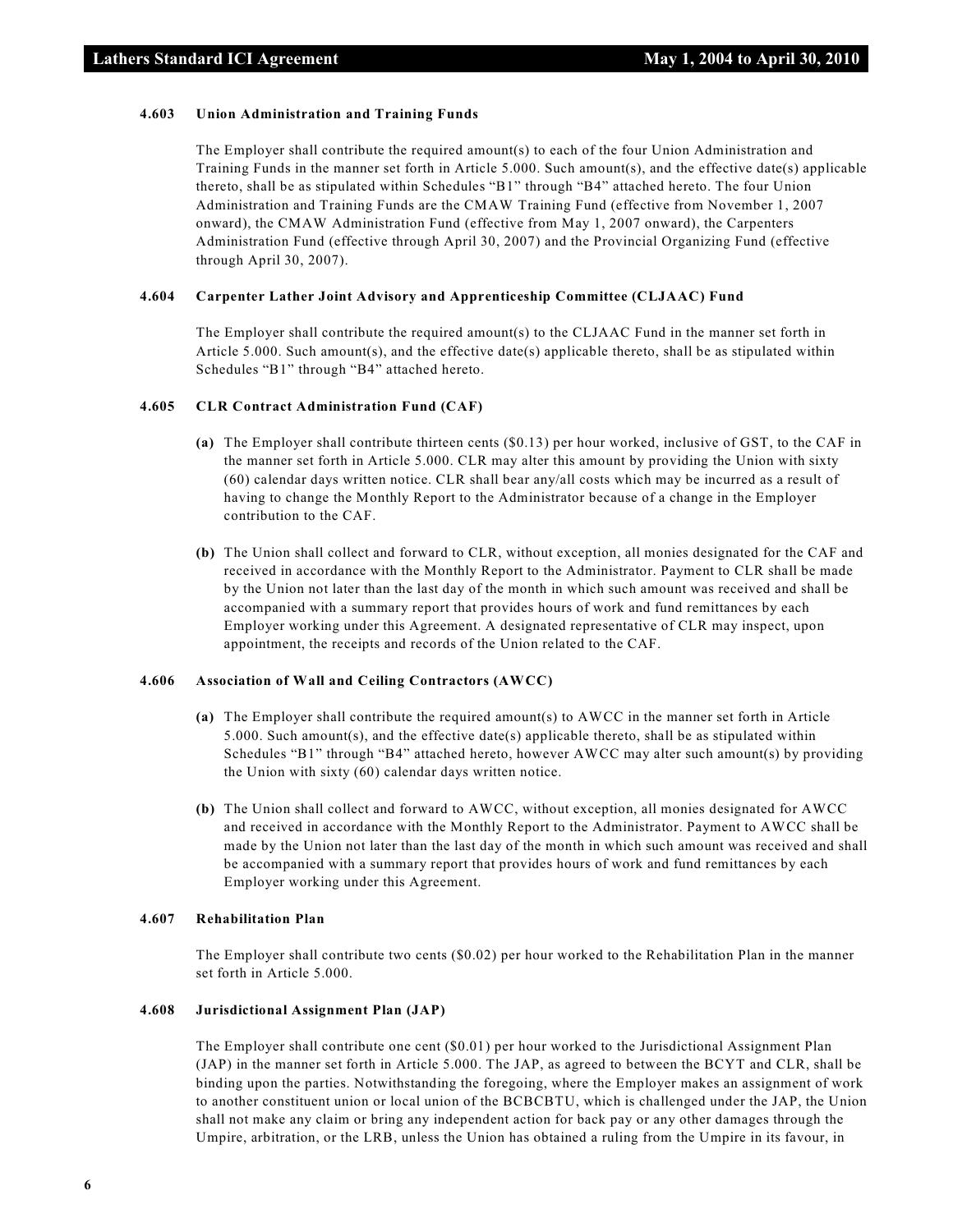which event the Union shall be entitled to claim damages through collective agreement arbitration for noncompliance with the Umpire's ruling for the period subsequent to the ruling.

# **4.609 BCBCBTU Fund**

The Employer shall contribute one cent (\$0.01) per hour worked to the BCBCBTU Fund in the manner set forth in Article 5.000. Notwithstanding the foregoing, such contribution shall continue only for as long as the Bargaining Council structure continues to exist pursuant to the *Labour Relations Code*.

#### **4.700 Employee Deductions**

# **4.701 Field Dues**

The Employer shall deduct such hourly amount for Field Dues as directed by the Union, and shall forward such deductions to the Union in the manner set forth in Article 5.000. Field Dues shall be deducted from every Employee who has authorized such deduction.

# **4.702 Local Union Check-Off**

The Employer shall deduct such hourly amount for Local Union Check-Off as directed by a Local, and shall forward such deductions to the Local on a monthly basis. Local Union Check-Off shall be deducted from every Employee working on a project located within the Local's geographical jurisdiction who has authorized such deduction. Notwithstanding the foregoing, a Local retains the right to not require the deduction of Local Union Check-Off.

#### **4.800 Payment of Wages**

- **4.801** The Employer shall, at least every second Friday, pay to each Employee all wages, premiums, allowances and annual vacation pay and statutory holiday pay earned by the Employee to a day not more than seven (7) calendar days prior to the date of payment. If a statutory holiday falls on the regular pay day, payment shall be made the preceding day. Payment shall be made during working hours and may be made by cheque or electronic deposit.
- **4.802** The Employer shall pay all monies (i.e. wages, annual vacation pay, statutory holiday pay, etc.) which are owing to an Employee at the time of termination of employment. Alternatively, the Employer shall mail a cheque to the Employee in payment of such monies not later than the next working day.
- **4.803** The Employer shall provide a separate or detachable itemized statement with each pay, clearly showing the: (i) Employee's name, (ii) number of straight time hours worked and wage rate(s) paid for such hours, (iii) number of overtime hours worked and wage rate(s) paid for such hours, (iv) premiums, (v) allowances, (vi) annual vacation and statutory holiday pay, and (vii) total deductions from gross earnings.
- **4.804** Where an Employee is not paid in accordance with Articles 4.801 and 4.802, such Employee shall be deemed to be still on the payroll of the Employer and shall receive his usual wages and conditions until there is compliance with the conditions.
- **4.805** Any Employer whose head office is located outside of BC shall establish a payroll office within BC.

#### **4.900 Bonding and Payroll Failures**

**4.901** Before Union members are dispatched to any Employer who has not been signatory with the Union for a minimum of two (2) years, such Employer may be required to deposit a bond suitable to the Union, up to fifteen thousand dollars (\$15,000.00) for use in default of payment of wages, annual vacation pay, statutory holiday pay, Employer contributions and/or Employee deductions required in accordance with this Agreement. When no longer required such bond shall, by mutual consent of the Union and the Employer concerned, be terminated.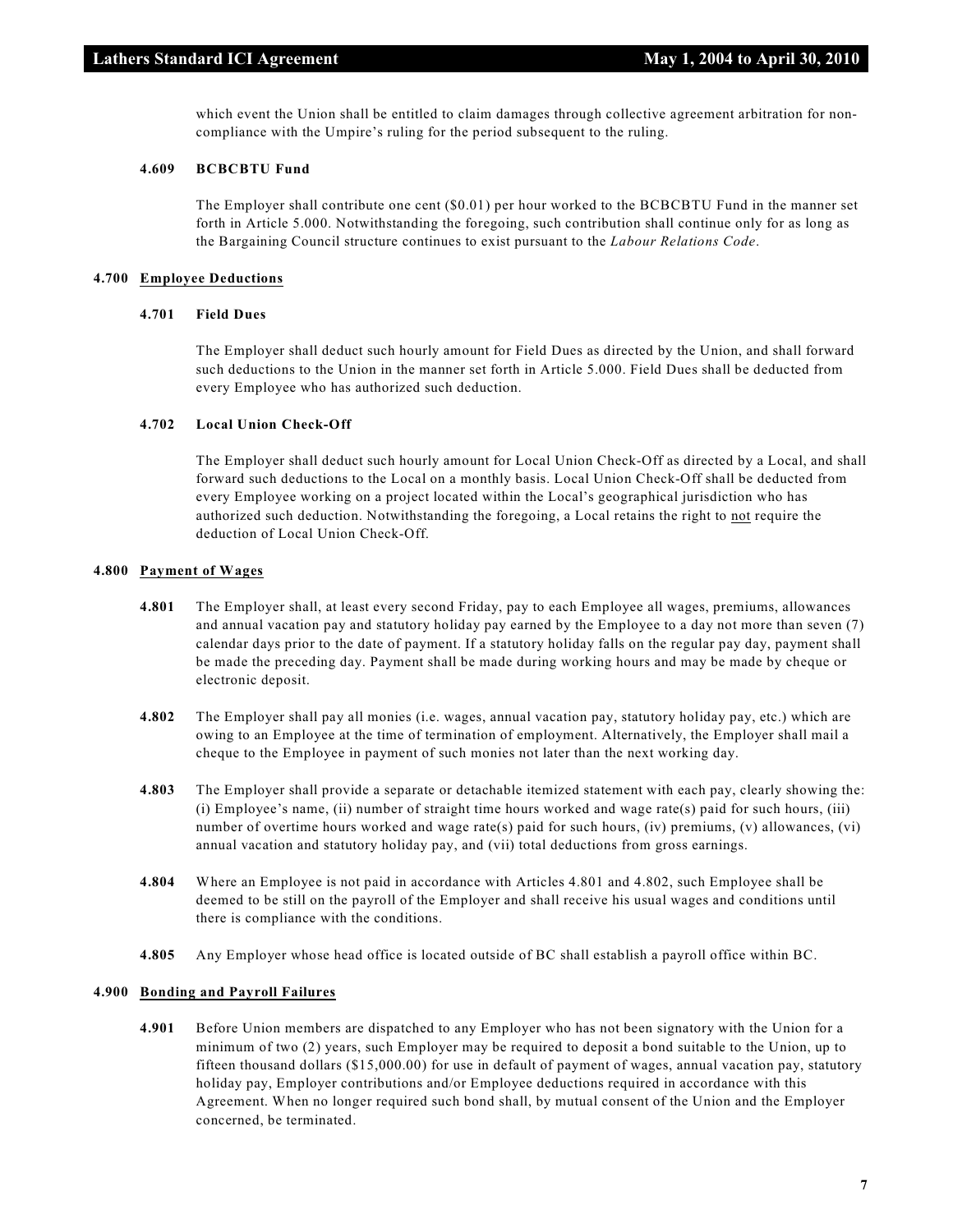**4.902** Where there have been instances of payroll failures by an Employer, or the principals or directors thereof, or payroll requirements have not been met, the Union shall have the right to inspect such Employer's payroll, and/or require the posting of a suitable bond, and/or require that payment of wages and other payroll requirements be made by cash or certified cheque.

## **ARTICLE 5.000 - MONTHLY REMITTANCES**

The timely remittance of Employer contributions and Employee deductions required in accordance with this Agreement is essential for the protection of the Employees and other beneficiaries.

#### **5.100 General Provisions**

- **5.101** The Employer shall remit all Employer contributions and Employee deductions required under the terms of this Agreement, on behalf of all Employees working under the terms of this Agreement. Refer to Schedules "B1" through "B4" attached hereto.
- **5.102** Such Employer remittance shall:
	- **(a)** be made by a single payment, payable to Carpenter Workers' Fund, inclusive of all obligations arising from hours up to the close of the Employer's payroll ending closest to the last day of the preceding calendar month, and
	- **(b)** be accompanied by a correctly completed Monthly Report to the Administrator, and
	- **(c)** be received by the Carpenter Workers' Fund not later than the fifteenth (15th) day of the month following that for which such payments are payable.

#### **5.200 "Nil" Reports**

The Employer shall submit a "Nil" report if such Employer had employed no Employees during the period for which payments would otherwise have been payable. Notwithstanding the foregoing, the Employer shall not be required to submit a "Nil" report for a period in which no Employees had been employed, if the Union has been notified, in writing, that such Employer is no longer in business.

#### **5.300 Delinquent Remittance**

- **5.301** In the event the Employer fails to remit Employer contributions and Employee deductions in the manner set forth in Article 5.000, the Union may, at its sole discretion, take any economic action it deems necessary against such Employer, and such action shall not be considered a violation of this Agreement.
- **5.302** The Union shall advise the Employer within forty-eight (48) hours in writing of any delinquency. If the Employer fails to respond within forty-eight (48) hours of receipt of notification, exclusive of Saturday, Sunday and statutory holidays, the Union may, at its sole discretion, require a ten percent (10%) penalty of the amount of the late payment.

#### **5.400 Monthly Report to the Administrator**

The Union shall supply Employers with copies of the Monthly Report to the Administrator, and the Union shall bear the cost of producing such Reports except in accordance with Article 4.606 (a).

# **ARTICLE 6.000 - HOURS OF WORK AND OVERTIME**

#### **6.100 Regular Hours**

**6.101** Eight (8) hours shall constitute the regular work day and five (5) days, forty (40) hours shall constitute the regular work week.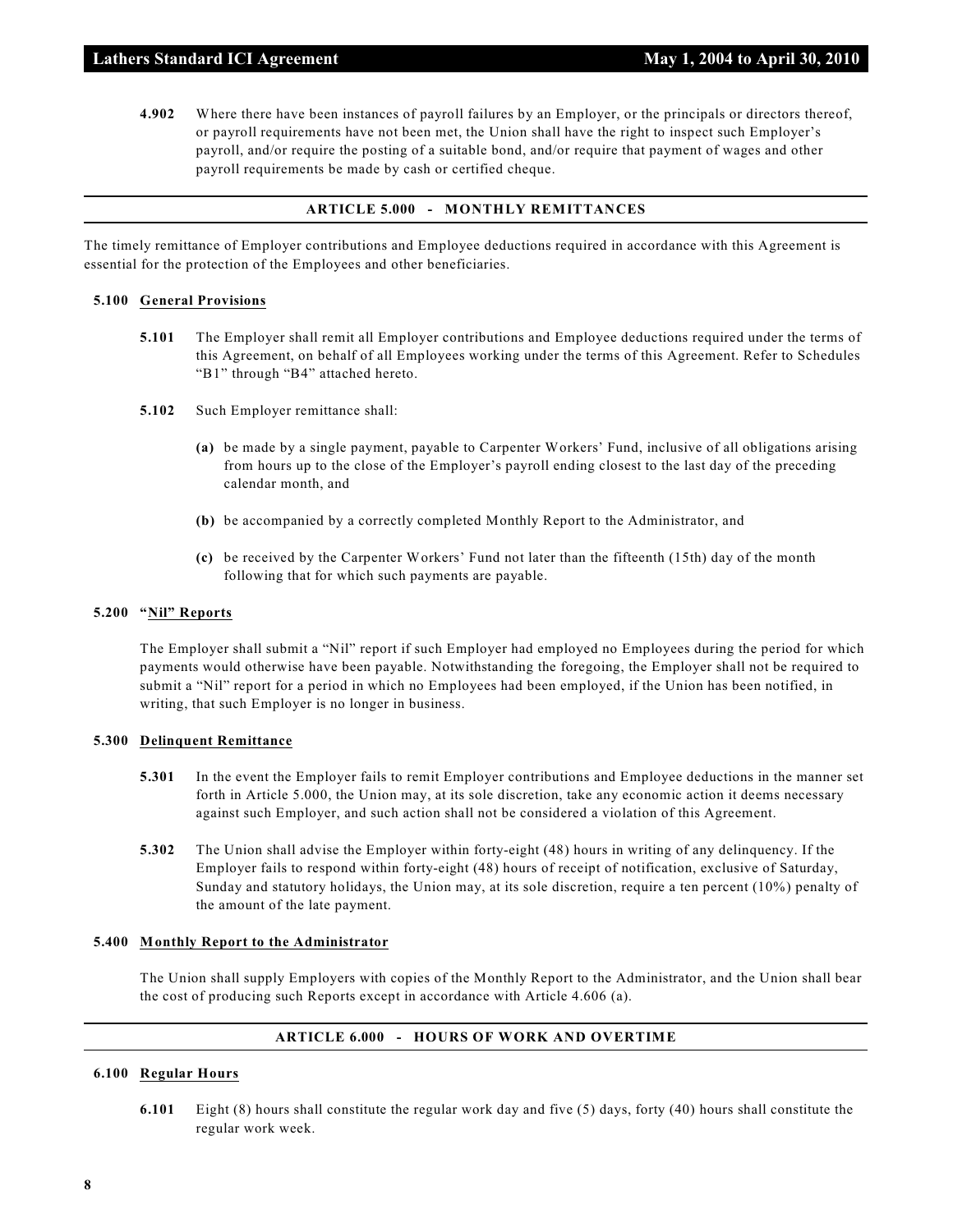**6.102** The regular work week shall be between 8:00 am Monday and 4:30 pm Friday, or between 8:00 am Tuesday and 4:30 pm Saturday, at the discretion of the Employer, and the regular work day shall be as per the following schedule:

| Straight Time:             | $8:00$ am to $12:00$ noon  | 4.0 hours |
|----------------------------|----------------------------|-----------|
| Meal:                      | $12:00$ noon to $12:30$ pm | 0 hours   |
| Straight Time:             | 12:30 pm to $4:30$ pm      | 4.0 hours |
| Total Straight Time Hours: |                            | 8.0 hours |

#### **6.103 Starting and Stopping Times**

Notwithstanding any/all contrary provisions of this Agreement:

- **(a)** The starting and stopping time on a project may be varied by one (1) hour earlier or later than the normal 8:00 am start at the Employer's discretion. The Employer shall be responsible for a suitable signal for all starting and stopping times.
- **(b)** The starting time of the Employees shall be from the designated lockup or tool room, and a five (5) minute "pick-up" period shall be provided prior to the stopping time.

# **6.104 Notice of Termination**

The Employer shall provide an Employee with one (1) hours notice of termination, or one hours pay in lieu thereof. The Employee shall use such notice to gather their personal tools and prepare such tools for the next project.

#### **6.200 Overtime Hours**

- **6.201** The first two (2) hours of overtime, Monday through Friday, shall be paid at one and one-half  $(1/2)$  times the otherwise applicable straight time hourly wage rate.
- **6.202** The first eight (8) hours of overtime on Saturdays shall also be paid at one and one-half (1½) times the otherwise applicable straight time hourly wage rate.
- **6.203** All other overtime hours shall be payable at two (2) times the otherwise applicable straight time hourly wage rate.

# **6.300 Compressed Work Week**

A compressed work week may be established by the Employer with the mutual agreement of the Union. Such compressed work week may be either Monday through Thursday inclusive, or Tuesday through Friday inclusive, or Wednesday through Saturday inclusive. Alternatively, the Employer may establish a compressed work week without the mutual agreement of the Union if requested to do so by the project client. The Employer shall notify the Union, in writing, upon receiving such a request. The terms and conditions of such compressed work week shall supercede any/all contrary provisions of this Agreement.

# **6.301 Hours of Work**

- **(a)** Ten (10) straight time hours (8:00 am to 6:30 pm, inclusive of a meal break) shall constitute the compressed work week day shift. Forty (40) straight time hours, shall constitute the regular work week.
- **(b)** Ten (10) straight time hours (6:30 pm to 5:00 am, inclusive of a meal break) shall constitute the compressed work week afternoon shift. Forty (40) straight time hours shall constitute the regular work week. The applicable shift premium shall apply.
- **(c)** Notwithstanding Articles 6.301 (a) and (b), the scheduled start time of the shift may be varied by up to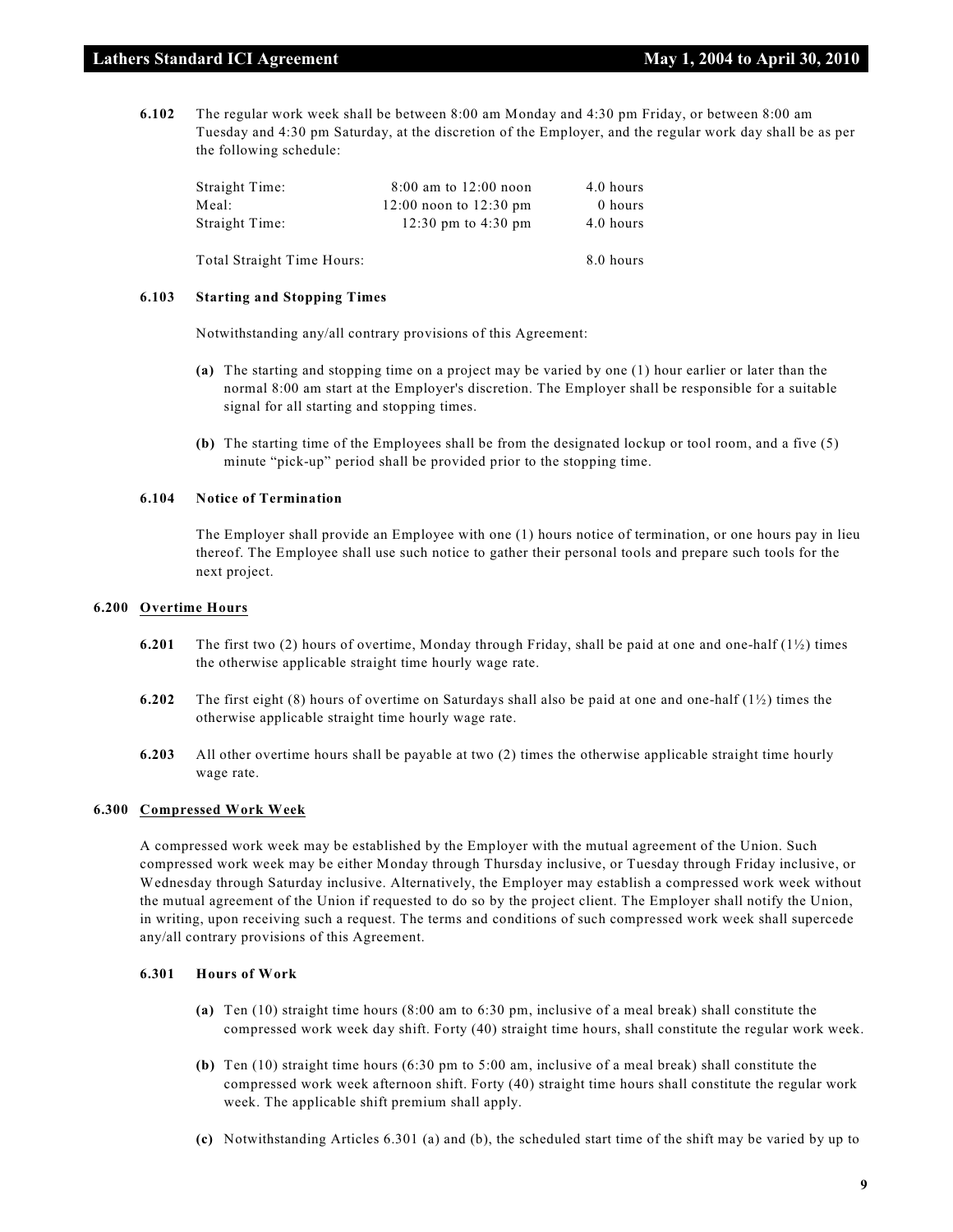one (1) hour earlier or later at the discretion of the Employer.

# **6.302 Overtime**

- **(a)** The first ten (10) hours of overtime worked:
	- **(i)** on the Friday of a Monday through Thursday compressed work week, or
	- **(ii)** on the Monday of a Tuesday through Friday compressed work week, or
	- **(iii)** on the Tuesday of a Wednesday through Saturday compressed work week,

shall be payable at one and one-half  $(1/2)$  times the otherwise applicable straight time hourly wage rate.

- **(b)** The first eight (8) hours of overtime worked:
	- **(i)** on a Saturday of a Monday through Thursday compressed work week, or
	- **(ii)** on a Saturday of a Tuesday through Friday compressed work week, or
	- **(iii)** on a Tuesday of a Wednesday through Saturday compressed work week,

shall be payable at one and one-half  $(1/2)$  times the otherwise applicable straight time hourly wage rate.

**(c)** All other overtime hours, including all hours worked in excess of ten (10) hours per day, all hours worked in excess of eight (8) hours on a Saturday, and all hours worked on Sundays and statutory holidays, shall be payable at two (2) times the otherwise applicable straight time hourly wage rate.

#### **6.303 Statutory Holidays**

Unless otherwise mutually agreed upon by the parties,

- **(a)** when a statutory holiday falls on the Friday of a Monday through Thursday compressed work week, such statutory holiday shall be observed on the Thursday.
- **(b)** when a statutory holiday falls on the Monday of a Tuesday through Friday compressed work week, such statutory holiday shall be observed on the Tuesday.
- **(c)** when a statutory holiday falls on the Monday or Tuesday of a Wednesday through Saturday compressed work week, such statutory holiday shall be observed on the Wednesday.
- **(d)** when a statutory holiday falls on a regular work day of a compressed work week, such statutory holiday shall be observed on such regular work day.

# **6.400 Shifts**

# **6.401 Scheduling of Shifts**

- **(a)** The Employer may schedule an afternoon and/or night shift if/as required. It shall not be necessary for there to be a day shift in order for there to be an afternoon and/or a night shift.
- **(b)** Two (2) consecutive days shall be necessary to constitute an afternoon shift and three (3) consecutive days shall be necessary to constitute a night shift.

#### **6.402 Shift Premiums**

The Employer shall pay a shift premium over and above the otherwise applicable minimum straight time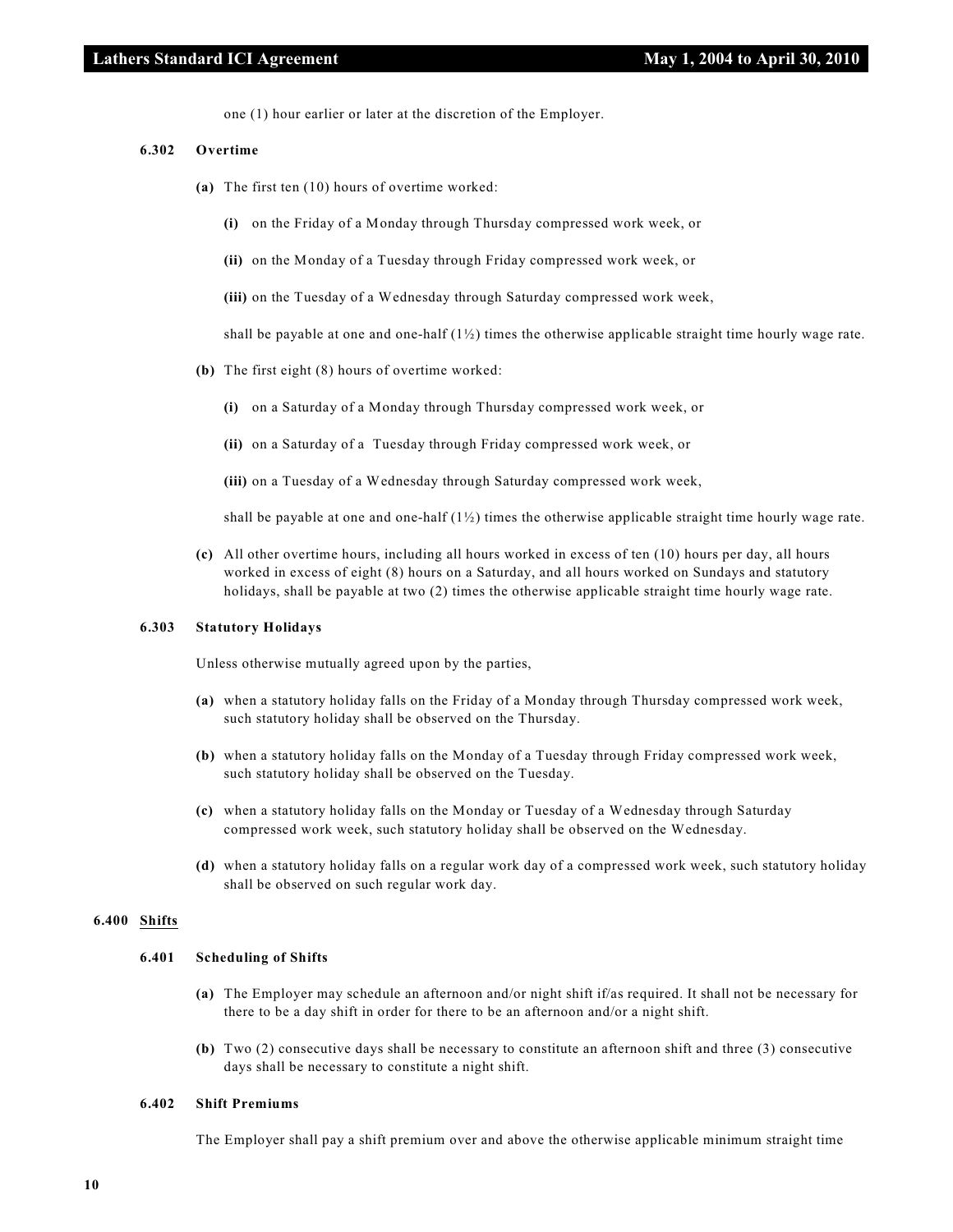hourly wage rate to any Journeyperson who is employed on an afternoon or night shift. The minimum straight time hourly wage rate applicable for all other Employee classifications shall be recalculated accordingly. Such shift premium shall be paid in accordance with the following schedule.

- Day Shift: No shift premium.
- Afternoon Shift: The applicable minimum straight time hourly wage rate shall be increased by seven percent (7.0%) for each hour worked on any shift which commences between 3:30 pm and 8:30 pm. Second and subsequent meal breaks are not considered to be hours worked.
- Night Shift: The applicable minimum straight time hourly wage rate shall be increased by sixteen percent (16.0%) for each hour worked on any shift which commences between 8:30 pm and before 12:01 am. Second and subsequent meal breaks are not considered to be hours worked.

Notwithstanding any contrary interpretation of the foregoing schedule, a shift commencing at 3:30 pm shall be deemed to be an afternoon shift and a shift commencing at 8:30 pm shall be deemed to be a night shift. Overtime on afternoon and night shifts shall be payable for all hours of work performed in excess of eight (8) hours per shift.

# **6.500 Call-Out Time**

- **6.501** When an Employee is called out for work, the Employer shall pay such Employee for a minimum of onehalf  $(\frac{1}{2})$  of the scheduled shift hours at the otherwise applicable straight time or overtime hourly rate, regardless of whether or not the Employee actually commenced work. Notwithstanding the foregoing, when an Employee works more than one-half  $\binom{1}{2}$  of the scheduled shift hours, the Employer shall pay such Employee for the full shift.
- **6.502** Notwithstanding Article 6.501, when work cannot commence or continue due to inclement weather or for reasons of safety, the Employer shall decide which Employees shall be required to work inside and the Job Steward shall discuss with the remainder of the crew whether they wish to continue to work or not. In the event a majority agree that work cannot proceed, then only time actually worked shall be paid.

#### **6.600 Rest Breaks**

- **6.601** Two (2) rest breaks of ten (10) minutes duration each shall be provided during a scheduled eight (8) hour or nine (9) hour shift. Notwithstanding the foregoing, a third rest break of ten (10) minutes duration shall be provided after eight (8) hours if the shift is subsequently extended beyond eight (8) hours or nine (9) hours up to a maximum of ten (10) hours. Refer also to Article 6.702.
- **6.602** Notwithstanding Article 6.601, only two (2) rest breaks shall be provided on a scheduled shift of ten (10) hours, however each such rest break shall be of fifteen (15) minutes duration. The parties agree that a shift of ten (10) hours shall not be deemed to be a scheduled shift of ten (10) hours unless the Employees have been so advised prior to the completion of the previous days' shift.
- **6.603** Rest breaks shall be taken at a location determined by mutual agreement between the Employer and the Union.

# **6.700 Meal Breaks**

#### **6.701 Regularly Scheduled Shifts of Ten (10) Hours or Less**

One (1) meal break of one-half  $\binom{1}{2}$  hour shall be provided on all regularly scheduled shifts of ten (10) hours or less. Such meal break shall be scheduled as near as is practical to the mid-point of the shift and shall not be considered as time worked.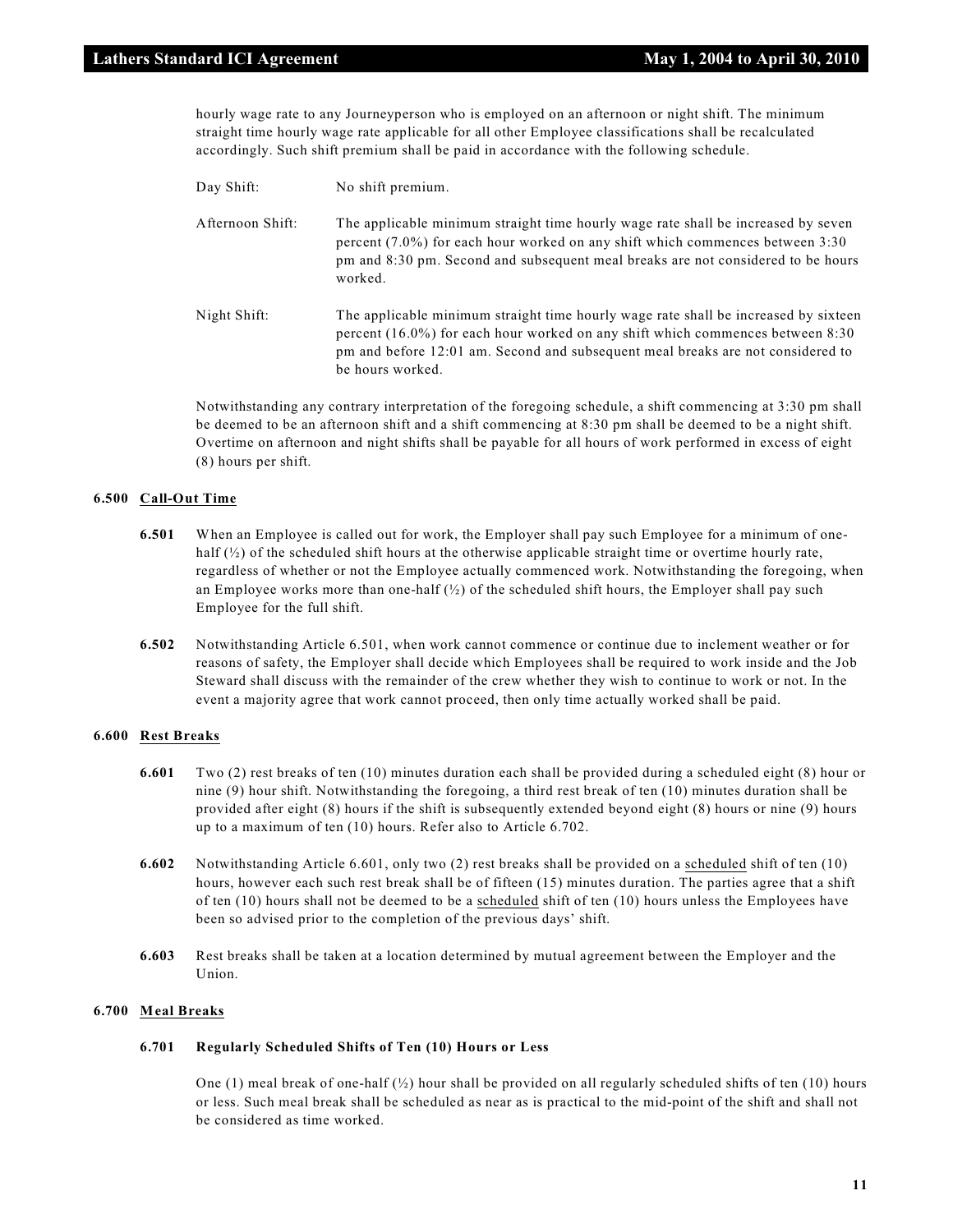#### **6.702 Shifts in Excess of Ten (10) Hours**

Additional meal breaks are required on all shifts in excess of ten (10) hours. The foregoing applies regardless of whether such shifts are scheduled shifts or the result of unscheduled overtime. Refer to the parties' Letter of Interpretation Re: Meal Breaks for details. Copies of such Letter of Interpretation can be obtained from either the Union or CLR.

# **ARTICLE 7.000 - TRAVEL PREMIUMS AND OUT-OF-TOWN PROJECTS**

# **7.100 Metro Travel Premium**

- **7.101** On projects located within the Lower Mainland/Fraser Valley metropolitan area, the Employer shall pay a metro travel premium of ninety cents (\$0.90) per hour worked to all Employees. Such premium shall be added to the Employee's otherwise applicable hourly wage rate. The Lower Mainland/ Fraser Valley metropolitan area shall be defined as including Lions Bay to the west, Hope to the east, and everything in between.
- **7.102** On projects located within the Victoria, Duncan, Nanaimo and/or Courtenay-Campbell River metropolitan areas, the Employer shall pay a metro travel premium of seventy-five cents (\$0.75) per hour worked to all Employees. Such premium shall be added to the Employee's otherwise applicable hourly wage rate. Refer to Appendix "A" for a definition of each of the foregoing metropolitan areas.

#### **7.200 Daily Travel Premium**

An Employee shall be paid a daily travel allowance for travel to and from a project in order to reimburse such Employee for travel costs and travel time. Such daily travel allowance shall be payable in accordance with the following provisions.

# **7.201 Metropolitan Areas**

No daily travel allowance shall be payable on any project located within a metropolitan area governed by Article 7.100. Only the applicable metro travel premium shall apply on such projects.

#### **7.202 Local Resident Employees**

Refer to Appendix "A" for definition of Local Resident Employee.

No metro travel premium shall be payable on any project located outside of a defined metropolitan area. Only the applicable daily travel allowance shall apply on such projects.

- **(a)** A daily travel allowance of fifty cents (\$0.50) per road kilometre shall be paid to any Local Resident Employee who resides within a defined metropolitan area and uses his own vehicle to travel from his residence to a project located outside of such metropolitan area. Such allowance shall be payable, each way, for each road kilometre driven between the metropolitan area boundary and the project.
- **(b)** A daily travel allowance shall be paid to any Local Resident Employee who resides outside of a defined metropolitan area and uses his own vehicle to travel from his residence to a project located outside of a defined metropolitan area. Such allowance shall be payable in accordance with the following schedule.

| • First ten (10) road kilometres, each way, each day | not applicable       |
|------------------------------------------------------|----------------------|
| • All additional road kilometres, each way, each day | \$0.50 per kilometre |

**(c)** Notwithstanding any/all contrary provisions of this Agreement, the daily travel allowance amount of fifty cents (\$0.50) per road kilometre shall be subject to annual adjustments throughout the duration of this Agreement. More specifically, the effective "per road kilometre" amount which shall be payable pursuant to Articles 7.202 (a) and (b) shall be the maximum allowable tax-free rate for mileage expense reimbursement as published annually by the Canada Revenue Agency. Effective February 1, 2008 such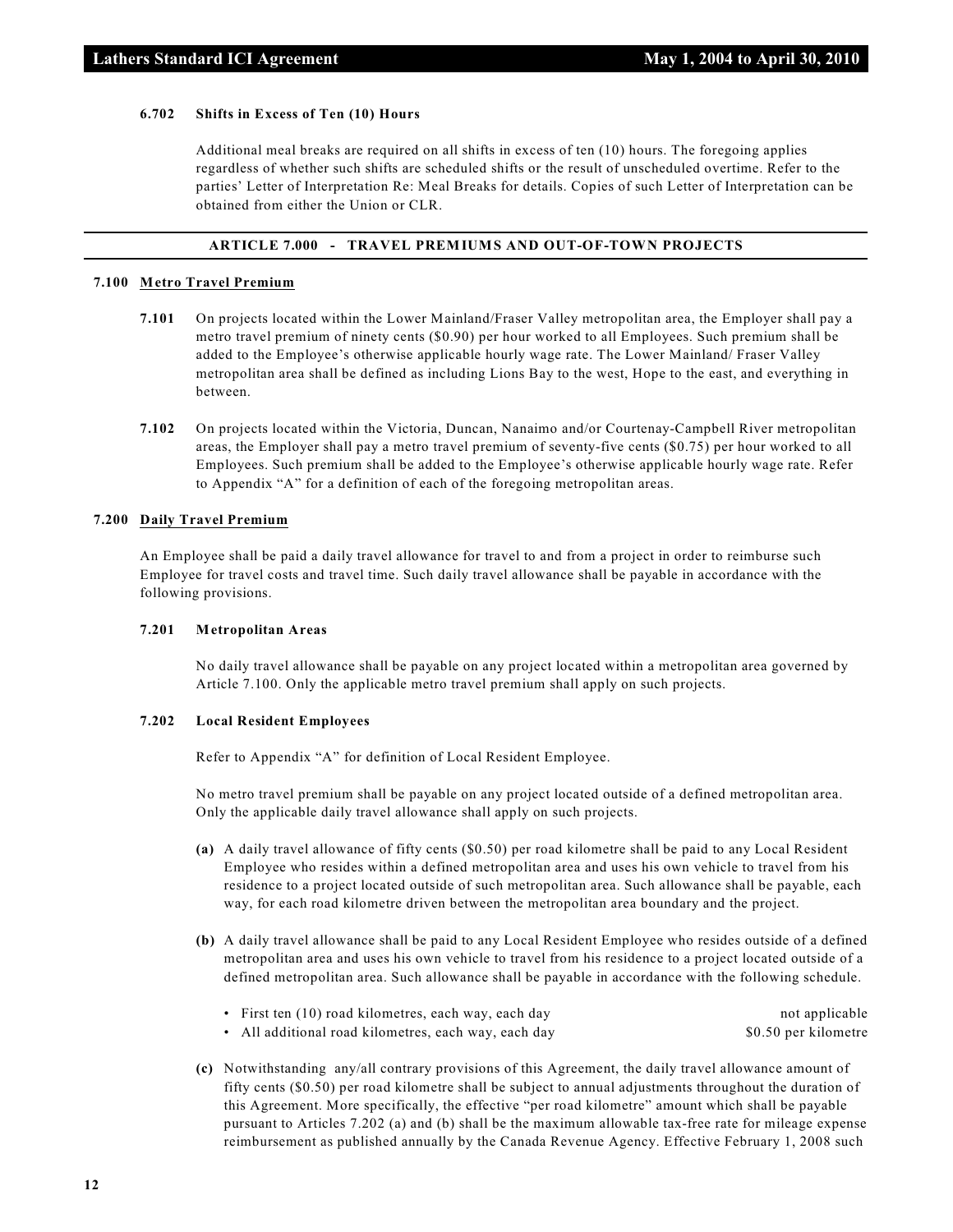amount shall increase to fifty-two cents (\$0.52) per road kilometre.

#### **7.203 Out-of-Town Projects**

Notwithstanding any/all contrary provisions of Article 7.203, alternative daily travel arrangements may be established on out-of-town projects upon the mutual agreement of the Union and the Employer.

- **(a)** No daily travel allowance and/or daily travel time shall be payable to an Employee who selects Option #1 in accordance with Article 7.401.
- **(b)** A daily travel allowance shall be paid to any Employee who selects Option #2 in accordance with Article 7.401. Such allowance shall be payable in accordance with the following schedule, except as otherwise provided for pursuant to Article 7.203 (b) (ii).
	- First ten (10) road kilometres, each way, each day not applicable
	- All additional road kilometres, each way, each day \$0.50 per kilometre
- - **(i)** Notwithstanding any/all contrary provisions of this Agreement, the daily travel allowance amount of fifty cents (\$0.50) per road kilometre shall be subject to annual adjustments throughout the duration of this Agreement. More specifically, the effective "per road kilometre" amount which shall be payable pursuant to Articles 7.203 (b) shall be the maximum allowable tax-free rate for mileage expense reimbursement as published annually by the Canada Revenue Agency. Effective February 1, 2008 such amount shall increase to fifty-two cents (\$0.52) per road kilometre.
	- **(ii)** In the event that the Union and the Employer are unable to mutually agree on the amount of the daily meal allowance in accordance with Article 7.401 of this Agreement, the provisions of Article 7.401 of the Carpenters Standard Industrial Agreement shall apply. In such case, the parties agree that the daily travel allowance payable in accordance with Article 7.401 of the Carpenters Standard Industrial Agreement shall likewise supercede the daily travel allowance payable in accordance with Article 7.401 (b) (i) of this Agreement . (Note: Article 7.401 of the Carpenters Standard Industrial Agreement has been reprinted and included as Appendix "B" within this Agreement for ease of reference purposes.)
- **(c)** Where Employer supplied transportation is provided, such transportation shall conform with, and operate in compliance with, all applicable provincial government regulations and standards, including but not limited to the *Motor Vehicle Act* and the *Workers Compensation Act*.

#### **7.300 Initial and Terminal Travel**

- **7.301** The Employer shall pay an initial and terminal travel allowance of fifty cents (\$0.50) per road kilometre to any Employee who is directed or dispatched to an out-of-town project. Such allowance shall be:
	- **(a)** payable each way, and the distance travelled shall be calculated from the Employee's residence to the project via the most direct route.
	- **(b)** shall be subject to annual adjustments throughout the duration of this Agreement. More specifically, the effective "per road kilometre" amount which shall be payable pursuant to Articles 7.301 shall be the maximum allowable tax-free rate for mileage expense reimbursement as published annually by the Canada Revenue Agency. Effective February 1, 2008 such amount shall increase to fifty-two cents (\$0.52) per road kilometre.
	- **(c)** Refer to Article 7.302 for further clarification and exceptions.
- **7.302** Notwithstanding any/al contrary provision(s) of this Agreement: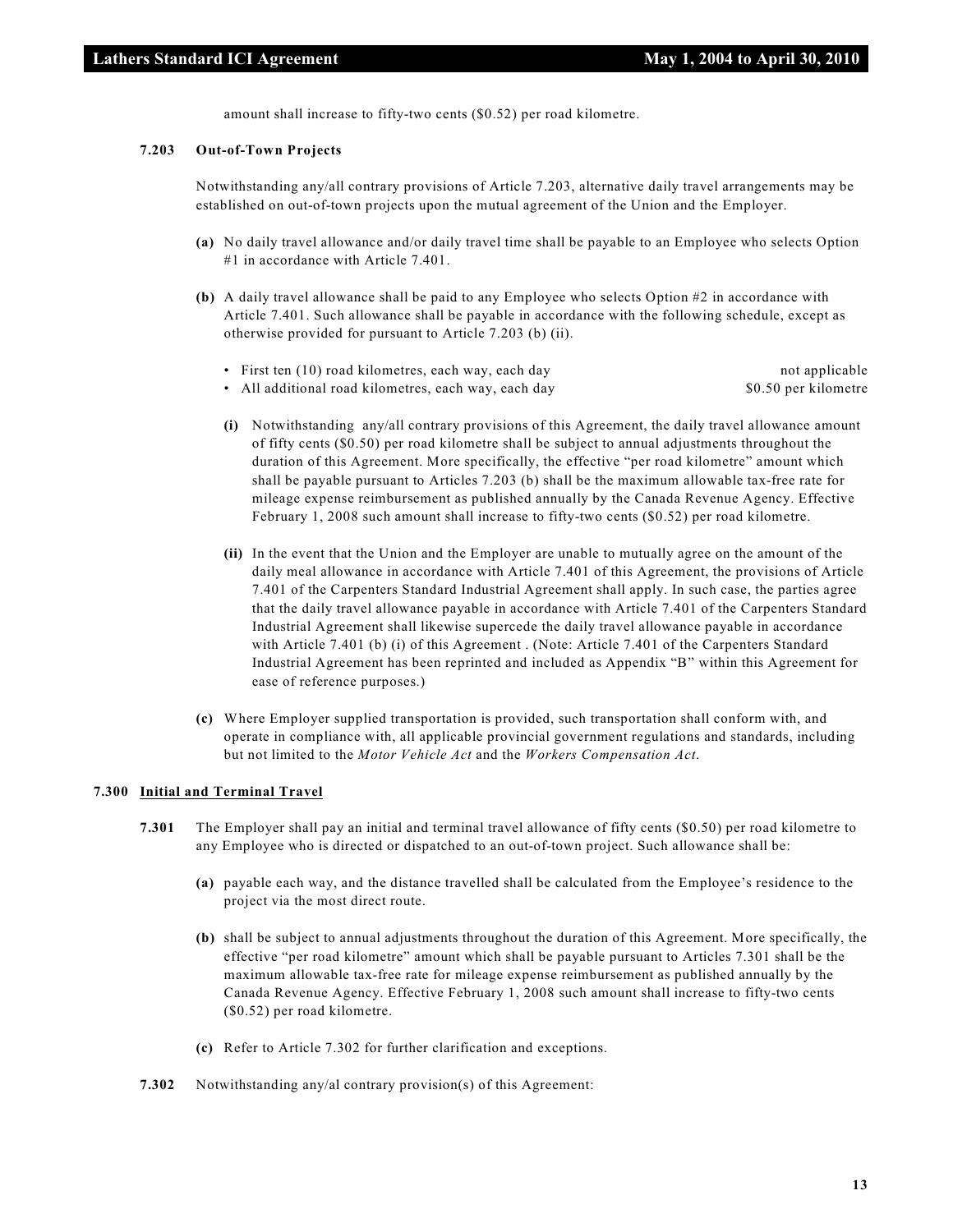#### **(a) Ferry Fares**

The Employer shall reimburse an Employee, upon the submission of the appropriate receipts, for any/all ferry fares (car and driver) which are incurred in the course of initial and terminal travel. Highway tolls shall not be a reimbursable expense.

#### **(b) Air Travel**

Where an Employee requests to use air travel to travel to the project, the following terms and conditions shall prevail.

- **(i)** The Employer shall pay for airfare, inclusive of any/all related fees and taxes, plus taxi fare to/from the project from the airport located nearest thereto. Notwithstanding the foregoing, taxi fare shall not be payable where Employer (or Owner) supplied transportation is provided.
- **(ii)** The Employer shall pre-arrange the air travel to/from the airport nearest the Employee's residence. The air carrier and class of ticket shall be at the discretion of the Employer, but shall be via a regularly scheduled carrier. Notwithstanding the foregoing, the Employer shall not direct an Employee to fly "standby".
- **(iii)** The Employee shall provide the Employer with the Boarding Pass and proper ground transportation receipts if requested to do so by the Employer.

#### **(c) Standard "Lump Sum" Amount Option**

Where a variety of travel distances exist for Employees to a particular project, the Employer and the Union may agree upon a standard initial and terminal travel allowance "lump sum" amount which shall be paid to all applicable Employees on the project. Such agreement shall be reached prior to the commencement of work on the project, and prior to date of tender if possible.

#### **(d) Timing of Payment**

The Employer shall ensure that an Employee receives payment for the applicable initial travel allowance and any/all applicable reimbursements for incurred expenses (i.e. ferry fares, etc.) within seven (7) calendar days of the Employee's first shift on the project. Notwithstanding the foregoing, the Union and the Employer may mutually agree to vary this requirement. Such agreement shall be reached prior to the commencement of work on the project, and prior to date of tender if possible.

#### **(e) Termination of Employment**

In the event an Employee voluntarily terminates his/her own employment after having been on the project for less than fifteen (15) calendar days, the Employer shall not be required to pay the Employee's terminal travel allowance, and shall additionally be entitled to deduct the initial travel allowance already paid from the Employee's final pay cheque.

#### **7.400 Room and Board**

This Article does not apply to Local Resident Employees. Refer to Appendix "A" for definition.

**7.401** Each Employee shall select one (1) of the following options prior to commencing work on an out-of-town project, and such selection shall apply for the duration of the Employee's employment on such project.

The choice of options shall be at the sole discretion of the Employee, and the Employee shall provide the Employer with written notice of their selection upon request. The Employer shall likewise provide a copy of the Employee's written notice of selection to the Union upon request. Both options shall be payable on the basis of seven (7) days per week.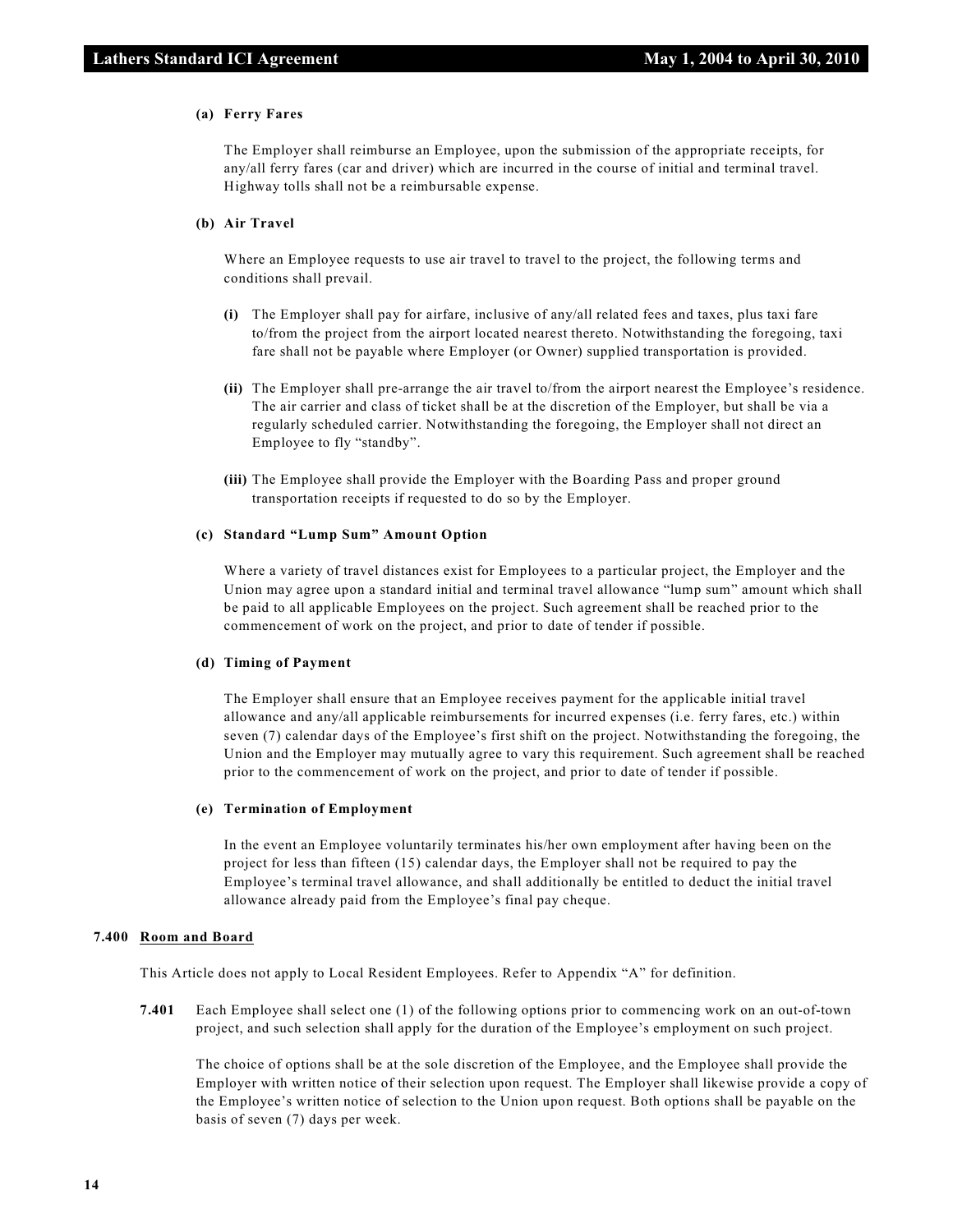- **Option #1** Effective June 2, 2006, the Employer shall provide the Employee with a daily lump sum Living Out Allowance (LOA).
- **Option #2** Effective June 2, 2006, the Employer shall provide the Employee with a single room plus a daily meal allowance. Refer also to Article 7.203.

The amount of the daily lump sum LOA and daily meal allowance shall be as mutually agreed by the Union and the Employer on a "project by project" basis. Notwithstanding the foregoing, in the event that mutual agreement cannot be reached, the terms of Article 7.401 provided for within the Carpenters Standard Industrial Agreement shall also apply to work governed by this Agreement. (Note: Article 7.401 of the Carpenters Standard Industrial Agreement has been reprinted and included as Appendix "B" within this Agreement for ease of reference purposes.)

- **7.402** If an Employee resides more than seventy (70) kilometres from the project and such Employee would otherwise be required to travel daily between the project and his residence between November 1<sup>st</sup> through April 30<sup>th</sup> annually, such Employee may request the Employer to mutually agree to designate the project as a temporary out-of-town project. Notwithstanding the foregoing, a temporary out-of-town project designation may apply only during the period November  $1^{st}$  through April 30<sup>th</sup>.
	- **(a)** The Employer shall consider each such request on its individual merits, and shall advise the Employee whether or not their request has been mutually agreed to. Notwithstanding the foregoing, the Employer shall not unreasonably withhold mutual agreement if there is legitimate reason for concern regarding the safety of the Employee due to inclement winter road conditions.
	- **(b)** If the project is designated as a temporary out-of-town project, the Employee shall be deemed to have selected Room and Board Option #1 in accordance with Article 7.401, and shall no longer travel daily between the project and his residence.

#### **7.500 Pre-Tender and Pre-Job Conferences**

It is strongly recommended that the Employer reviews with the Union the intended application of all travel and accommodation provisions with respect to an out-of-town project in order to confirm that a common understanding exists. Such review and confirmation should take place prior to the commencement of work, or if possible, prior to the date of tender.

#### **7.600 Periodic Leave and Compassionate Leave**

- **7.601 (a)** On out-of-town projects of over fifty (50) calendar days duration, a periodic leave shall be made available to Employees every forty (40) calendar days.
	- **(b)** When leave is desired in accordance with Article 7.601 (a), an allowance for periodic leave shall be provided by the Employer on a "use it or lose it" basis, in accordance with the following formula. Such allowance shall be paid only once for each periodic leave.

| 0 km to 249 km     | n/a      |
|--------------------|----------|
| 250 km to 500 km   | \$100.00 |
| 501 km to 750 km   | \$200.00 |
| 751 km to 1,000 km | \$250.00 |
| over 1,000 km      | \$325.00 |

The mileage shall be computed from the project to the Employee's place of residence.

- **7.602 (a)** The duration of such periodic leave shall be for a minimum of five (5) days to a maximum of one (1) week, or such other number of days as may be mutually agreed between the Employer and the Employee.
	- **(b)** The timing of such periodic leave shall be decided by mutual agreement. Living Out Allowances shall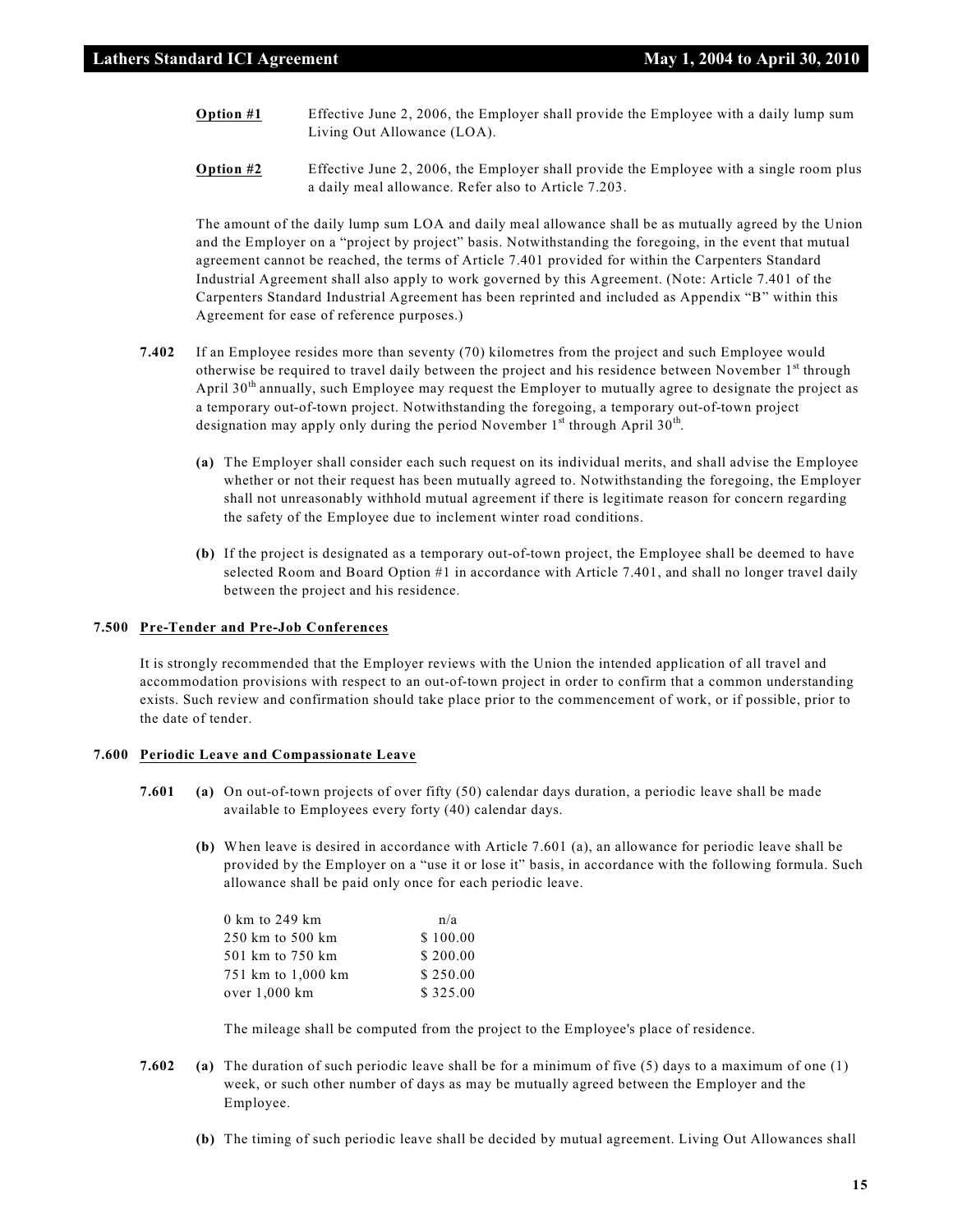not be paid during leave periods.

- **7.603 (a)** For the purposes of Article 7.600, the term "out-of-town project" shall be defined as meaning any project that is accessible by air or boat only, excluding ferries, or is greater than three hundred and twenty (320) kilometres and/or four (4) hours travel, including ferry travel, to the transportation terminal nearest the Employee's residence.
	- **(b)** Employees residing within these limits shall be entitled to a mutually agreed leave of absence, at no cost to the Employer, of five (5) or seven (7) calendar days, to be arranged between the Employee and Employer subject to the same qualifiers provided in the periodic leave.
- **7.604 (a)** An Employee who resides within the province of BC shall only receive leave if they return to the transportation terminal nearest their residence.
	- **(b)** An Employee who does not reside within the province of BC shall only receive leave if they return to their point of dispatch within the province of BC.
- **7.605** There shall be no cash payment in lieu of periodic leave, unless otherwise mutually agreed between the Union and the Employer.
- **7.606** Interpretations contained within Article 7.600 shall not be applied to any other provision contained within this Agreement.

### **7.700 Camp Projects**

# **7.701 Accommodations**

- **(a)** Camp accommodations, when supplied, shall meet the standards and requirements of the applicable Construction Camp Rules and Regulations Agreement by and between BCYT and CLR. An Employee may refuse to live in accommodations which do not meet such standards.
- **(b)** Unless otherwise arranged at a pre-tender and/or pre-job conference, on projects where a camp is provided Employees shall occupy the camp, and room and board shall be supplied in such camp seven (7) days a week, at no cost to the Employee.

# **7.702 Weekend Checkout**

Any Employee who is living in camp accommodations paid by the Employer may, on any weekend, vacate or check out of such accommodation and the Employer shall pay such Employee twenty dollars (\$20.00) per day.

- **(a)** The Employee must turn in his meal ticket or sign a checkout in advance.
- **(b)** To qualify, an Employee must work his scheduled shift prior to the weekend and/or statutory holiday and his scheduled shift after the weekend and/or statutory holiday.

#### **7.800 Marshalling Points**

- **7.801** On camp projects, no walking time shall be paid up to 2,500 feet from the work site. Beyond 2,500 feet, up to thirty (30) minutes travel each way, the Employer shall supply transportation. Travel time shall be paid at prevailing rates for time in excess of thirty (30) minutes.
- **7.802** Where camps are maintained, it is understood and agreed that the period from the time of departure from the marshalling point in the camp area until the time of return to that point on conclusion of work, excluding the meal period where applicable, shall be paid at the applicable straight time or overtime hourly wage rate.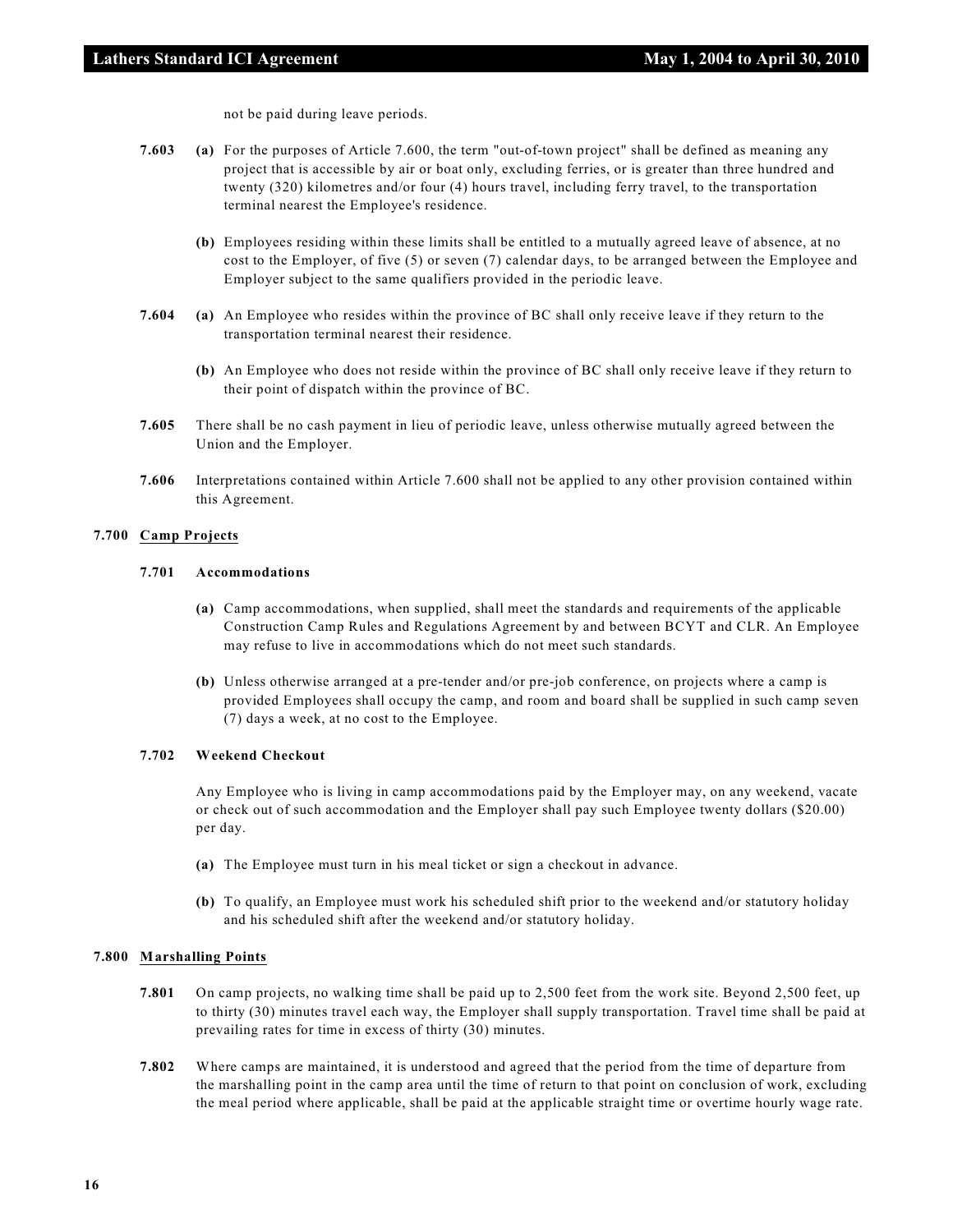#### **ARTICLE 8.000 - HIRING AND MOBILITY OF WORKFORCE**

#### **8.100 Union Members**

The Employer shall employ only Union members in good standing and shall notify the Union, in writing, upon hiring an Employee.

#### **8.200 Name Requests**

The Employer may name request Union members who have worked for the Employer within the previous sixteen (16) weeks. In addition, the Employer shall have the right to name hire on the basis of fifty percent (50%) of the Employees required.

#### **8.300 Dispatch**

- **8.301** The Union shall take the lead role in identifying and securing qualified prospective Employees, and shall dispatch such Employees to the Employer upon request. Notwithstanding the foregoing, the Employer shall retain the right to refuse employment to an individual dispatched by the Union if the Employer does not believe that such an individual would be able to productively contribute within the Employer's existing operational methods and structure.
- **8.302** If the Union is unable to fill an Employer's dispatch request within twenty-four (24) hours of receiving such request, the Employer may hire and continue to employ one (1) or more individuals for a period of up to three (3) months who are not Union members in good standing. The Union shall accept such individuals into its membership upon request by the Employees, unless it has a legitimate reason not to do so. If not accepted into membership by the Union, after such period, the Union may direct the Employer, in writing, to terminate the employment of such individuals upon the completion of the project on which they are working, and the Employer shall comply with such direction.

#### **8.400 Application**

The interpretation and application of Articles 8.100, 8.200 and 8.300 shall be consistently applied by the various Union representatives in each and every Local throughout the province. Past practice shall be superceded by the terms of this Agreement unless otherwise mutually agreed, in writing, by the Union and the Employer.

# **ARTICLE 9.000 - JOB STEWARDS AND UNION REPRESENTATIVES**

#### **9.100 Job Stewards**

- **9.101** The Union shall notify the Employer of the appointment of all Job Stewards.
- **9.102** Job Stewards shall be recognized on all projects and shall not be discriminated against.
- **9.103** The Employer shall provide a Job Steward with sufficient time to carry out his duties.

#### **9.200 Union Representatives**

Union Representatives shall have access to all projects governed by this Agreement, after first notifying the Employer, however in no way shall such Representative(s) interfere with Employees during working hours unless permission is granted.

#### **9.300 Leave of Absence**

The Employer shall grant a non-paid leave of absence to an Employee when requested, in writing, to do so by the Union. Such leave shall be for the purpose of attending to Union business, and shall not jeopardize the Employee's continued employment. Notwithstanding the foregoing, the Employer may deny such request for valid reasons.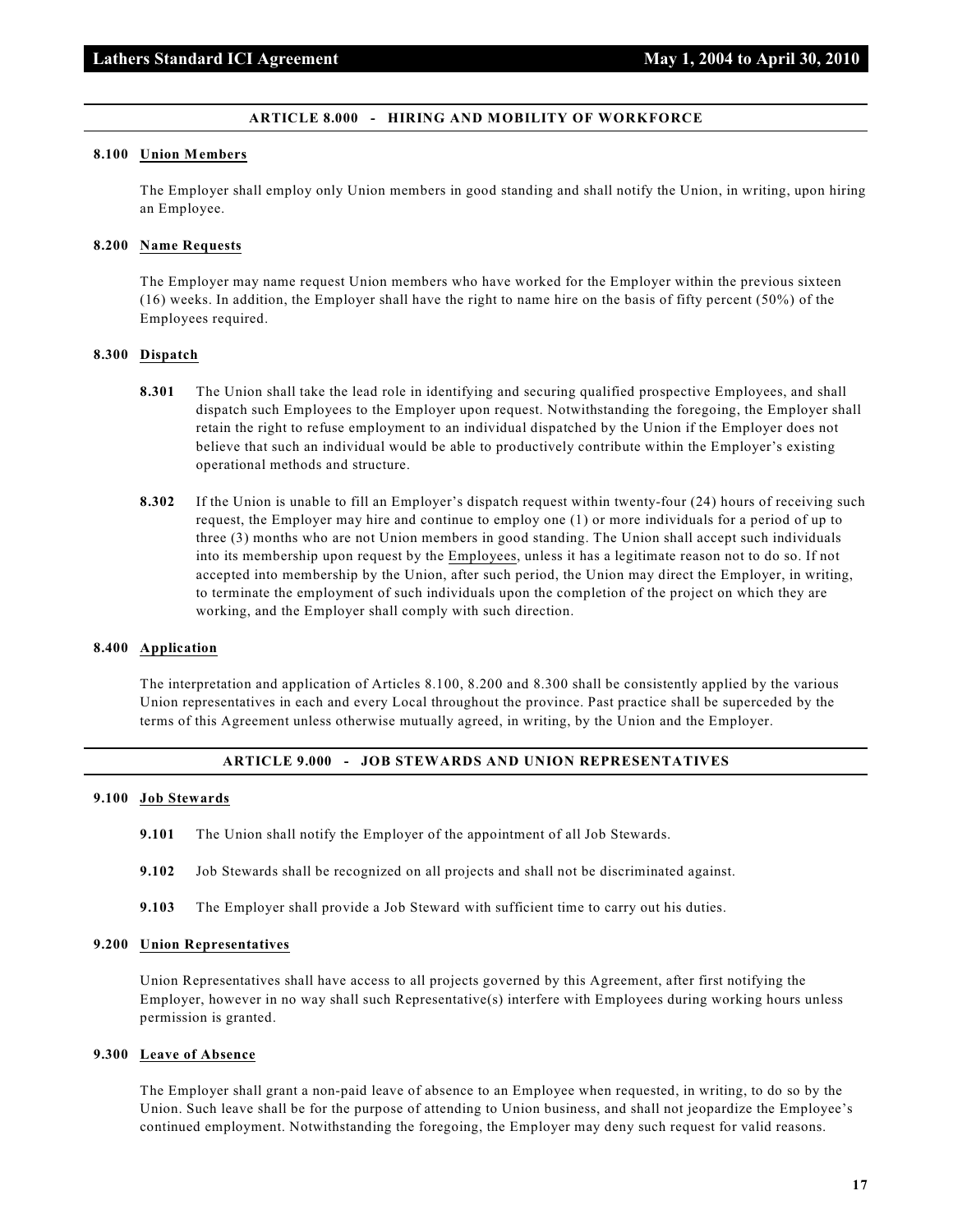#### **ARTICLE 10.000 - HEALTH AND SAFETY**

# **10.100 Safety Equipment**

- **10.101** The Employer shall supply to Employees, at no cost, all safety equipment, including hearing protective devices, except personal apparel (i.e. safety hats and rubber clothing). Only safety belts with leg and shoulder straps are to be used.
- **10.102** All equipment, tools, and materials shall conform and be utilized in conformity with applicable provincial and/or federal regulations, acts and laws. Employer safety regulations shall be complied with provided they are not inconsistent with the foregoing. It shall not be considered a violation of this Agreement should an Employee(s) refuse to work in conditions and/or use equipment that do not meet prescribed safety standards and/or regulations.
- **10.103** The Employer shall supply welders' leather vests or jackets and leather gauntlet gloves to all Employees assigned to welding work, on a "charge-out" basis.

#### **10.200 Accident Prevention Regulations**

- **10.201** The parties to this Agreement shall, at all times, comply with the accident prevention regulations of the *Workers Compensation Act* and any refusal on the part of an Employee to work in contravention of such regulations shall not be deemed to be a breach of this Agreement. No Employee shall be discharged because such Employee fails to work under unsafe conditions as set out in the regulations.
- **10.202** Any refusal by an Employee to abide by known WCB regulations or posted Employer safety regulations, after being duly warned, may be sufficient cause for dismissal.
- **10.203** Any Employee may refuse to work where, in the opinion of such Employee, adequate safety precautions have not been provided.

#### **10.300 Project Inspections**

The Job Steward, or where there is a safety committee a Union representative of such committee, shall accompany the WCB Inspector on all project inspections.

#### **10.400 Injured or Sick Employees**

- **10.401** The Employer shall cover all transportation costs not otherwise covered by the WCB for any Employee residing in Employer supplied accommodation who is injured on the project and subsequently requires transportation to either their point of dispatch or back to the project. The foregoing shall also apply for any Employee residing in Employer supplied accommodation who becomes ill or is injured in an accident not covered by WCB, if the first aid attendant or a doctor recommends off-site treatment or a return to the Employee's point of hire.
- **10.402** If an Employee requires off-site medical attention which necessitates no return to work on that day, or where a qualified Industrial First Aid Attendant recommends rest until the next day, then the injured Employee shall be paid for the full shift.
- **10.403** Refer also to Article 8.700 and Article 11.502.

#### **10.500 Drug and Alcohol Testing**

A sub-committee of the parties shall be established to review client requirements and industry standards related to the issue of drug and alcohol testing of Employees. This issue is growing in importance and the sub-committee shall be authorized to bring forward recommendations. Such recommendations, if any, shall be subject to ratification by the parties.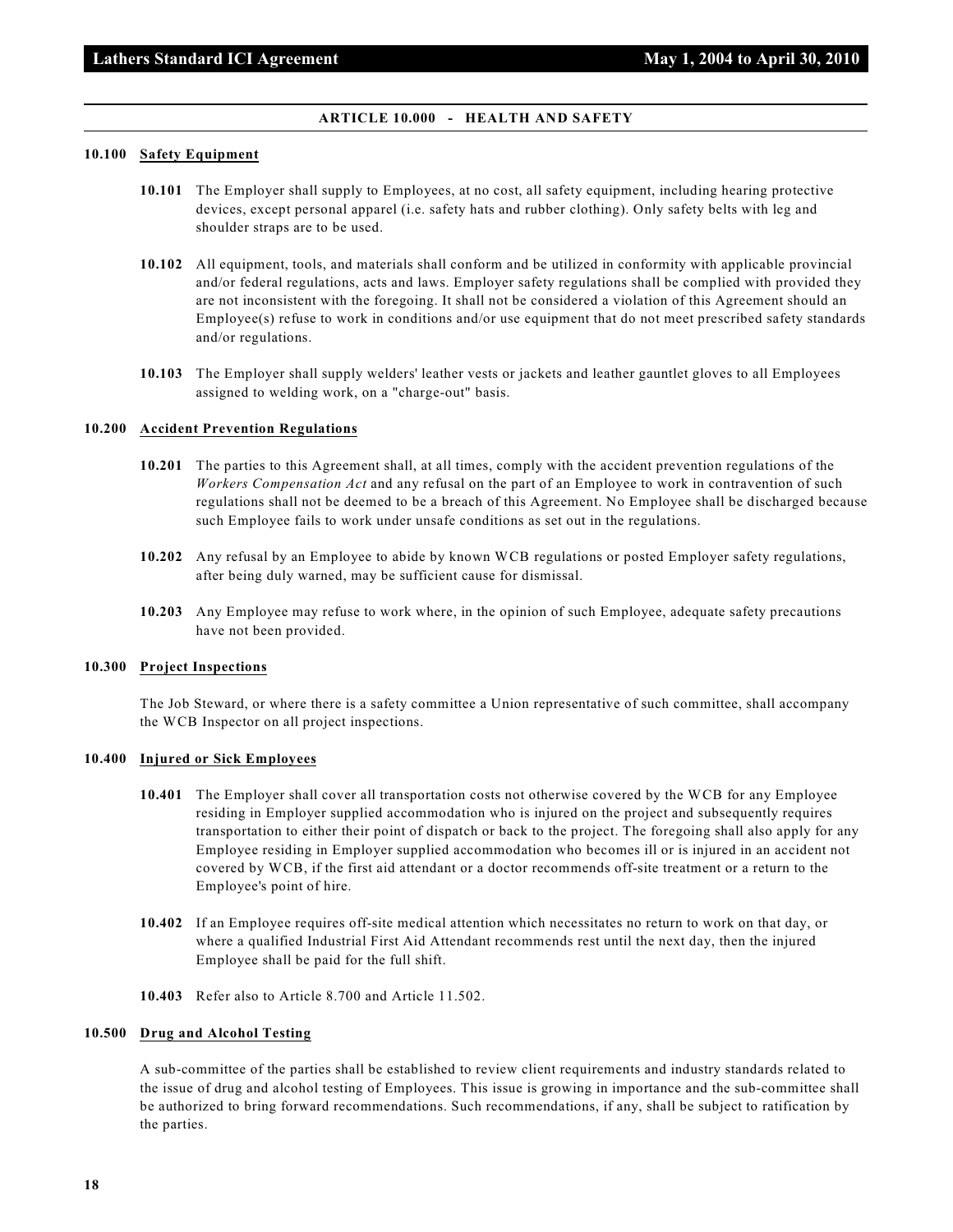#### **ARTICLE 11.000 - WORKING CONDITIONS**

#### **11.100 Harassment**

The Union and the Employer recognize the right of Employees to work in an environment free from harassment.

#### **11.200 Project Facilities**

# **11.201 Toilets**

Chemical or flush toilets shall be provided from the commencement of work on all projects. When sewer or chemical toilets are not available, sanitary facilities shall be provided in accordance with local sanitary regulations. Toilet houses shall be of fibreglass or rubber compound construction, and shall be cleaned out daily. Toilet paper shall be provided. There shall be a minimum of one (1) toilet for every fifteen (15) building tradespersons on a project.

# **11.202 Drinking Water**

Where there is no running tap water available, cool drinking water in approved sanitary containers shall be provided. Paper cups and salt tablets shall also be supplied.

#### **11.203 Telephone Access**

A telephone(s) shall be made available to all Employees at all times for incoming or outgoing emergency purposes, and incoming messages shall be relayed immediately.

# **11.204 Clean Up Facilities**

The Employer shall provide clean up facilities, hand cleaner and paper towels.

# **11.300 Lockup**

- **11.301** A lockup shall be provided for Employees and such lockup shall be located on the ground floor or first floor of the project. If multiple shifts are being worked, a separate lockup shall be provided for each shift. Lockups shall be used for tools, drying clothes, as a dressing room, and as a lunch room.
- **11.302** Each lockup shall have tool racks, tables and benches with provision for drying clothes and shall be of an adequate size to allow a minimum of fifteen (15) square feet per Employee.
- **11.303** Each lockup shall have windows and venting with adequate lighting and provision for continuous heat twenty-four (24) hours a day.
- **11.304** The Employer shall be responsible for having the lockup(s) cleaned out daily and kept clear of building material and other construction paraphernalia.

# **11.400 Vehicles**

No Employee shall be permitted to use his own motor vehicle in a manner which is unfair to other Employees and/or contrary to the best interests of the Union.

#### **11.500 Tools, Equipment and Protective Clothing**

- **11.501** The tools of an Employee starting a new job shall be in good condition and shall be kept so on the Employer's time.
- **11.502** The cost of transporting an Employee's tools shall be paid for by the Employer. Notwithstanding the foregoing, although Employees will normally take their tools with them, when the Employer makes other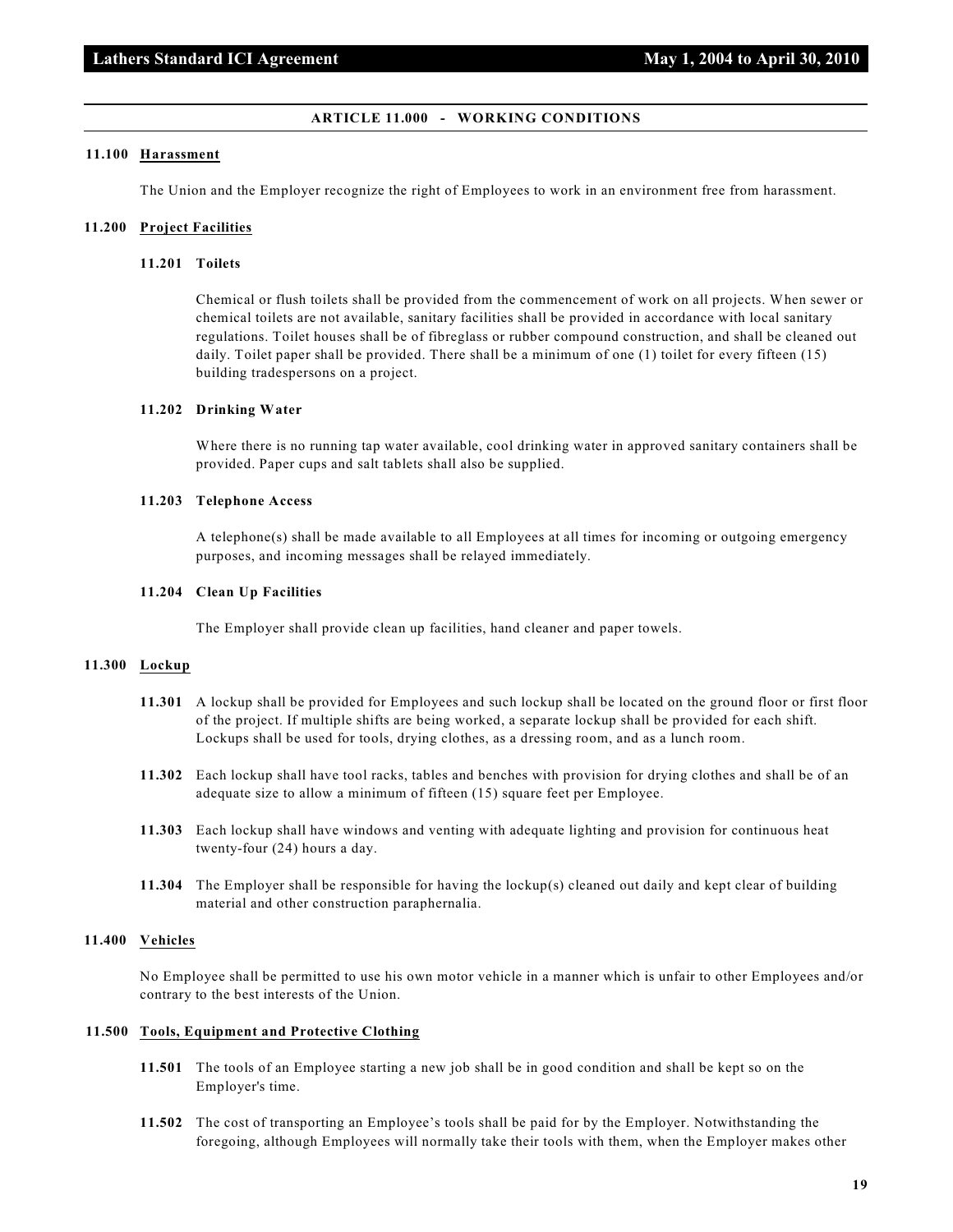arrangements for transporting an Employee's tools such Employee shall not suffer loss of wages because their tools are not available to them. The Employer agrees to transport the tools of an injured or sick Employee to the Employee's point of dispatch.

- **11.503** If the following tools or equipment ladder, straight edge, saw horse, stapling gun, hand clamp, power tools, or any other than ordinary tradespersons' tools, are desirable for the better carrying out of work, they shall be supplied by the Employer.
- **11.504** When the Employer takes Employees' saws to be filed in a shop, every effort shall be made to take them to a Union shop. In the event that saw(s) are lost, the Employer shall replace these with new saw(s) of equal quality.
- **11.505** In the event an Employee's outer clothing and/or footwear is substantially damaged due to the handling of creosoted or tarred materials or chemical substances in the line of the Employee's duties, and protective clothing has not otherwise been provided, cost of cleaning or replacement will be borne by the Employer.

# **11.600 Insurance**

An Employee shall submit an inventory of his tools and working apparel on the project to the Employer upon request, and the Employer shall replace an Employee's tools and working apparel if such tools and/or working apparel are lost due to fire, burglary, or as a result of working over water or such other areas where tools cannot be retrieved.

#### **ARTICLE 12.000 - LATHERS JOINT ADVISORY COMMITTEE (LJAC)**

- **12.100** A Lathers Joint Advisory Committee (LJAC) shall be established and maintained as a means to address issues of mutual interest and importance to the parties. All actions and decisions of the LJAC shall require mutual agreement of the parties. Refer also to Article 14.400.
- **12.200** Notwithstanding Article 12.100, the provisions of Article 15.000 of the 2000-2004 Carpenter Lathers Addendum to the Carpenters Standard ICI Agreement shall prevail through October 31, 2007, at which time the operation of the CLJAAC shall be terminated.

# **ARTICLE 13.000 - JOINT RECOVERY PROGRAM**

# **13.100 Process**

- **13.101** The Union and an Employer(s) may determine on a project by project, area, or sector basis, if special dispensation is required to become competitive, and should the necessity arise, may by mutual agreement, in writing, amend or delete terms or conditions of this Agreement for the duration of the project. Notwithstanding the foregoing, it shall be a violation of this Agreement for the parties to agree to the reduction and/or elimination of any joint industry funds negotiated between the BCBCBTU and CLR (i.e. Rehabilitation Fund) or individual dues to umbrella organizations, without the specific prior written consent of the BCBCBTU and CLR.
- **13.102** The Joint Recovery Program is specifically intended to provide Employers with competitive relief where deemed necessary. As a result, no enabling package, or individual term or condition therein, shall include a provision, not already provided for in this Agreement, which in any way either increases the Employer's cost and/or decreases the Employer's flexibility with respect to any term of this Agreement. Refer to Carpenters Standard ICI Agreement, 2000 Memorandum of Agreement, Part 2, Item 1, for further details and examples.
- **13.103** The relevant provisions of the parties' June 2, 2006 Trade Level Memorandum of Agreement shall apply with respect to the continued application of framework projects tendered as of May 26, 2006.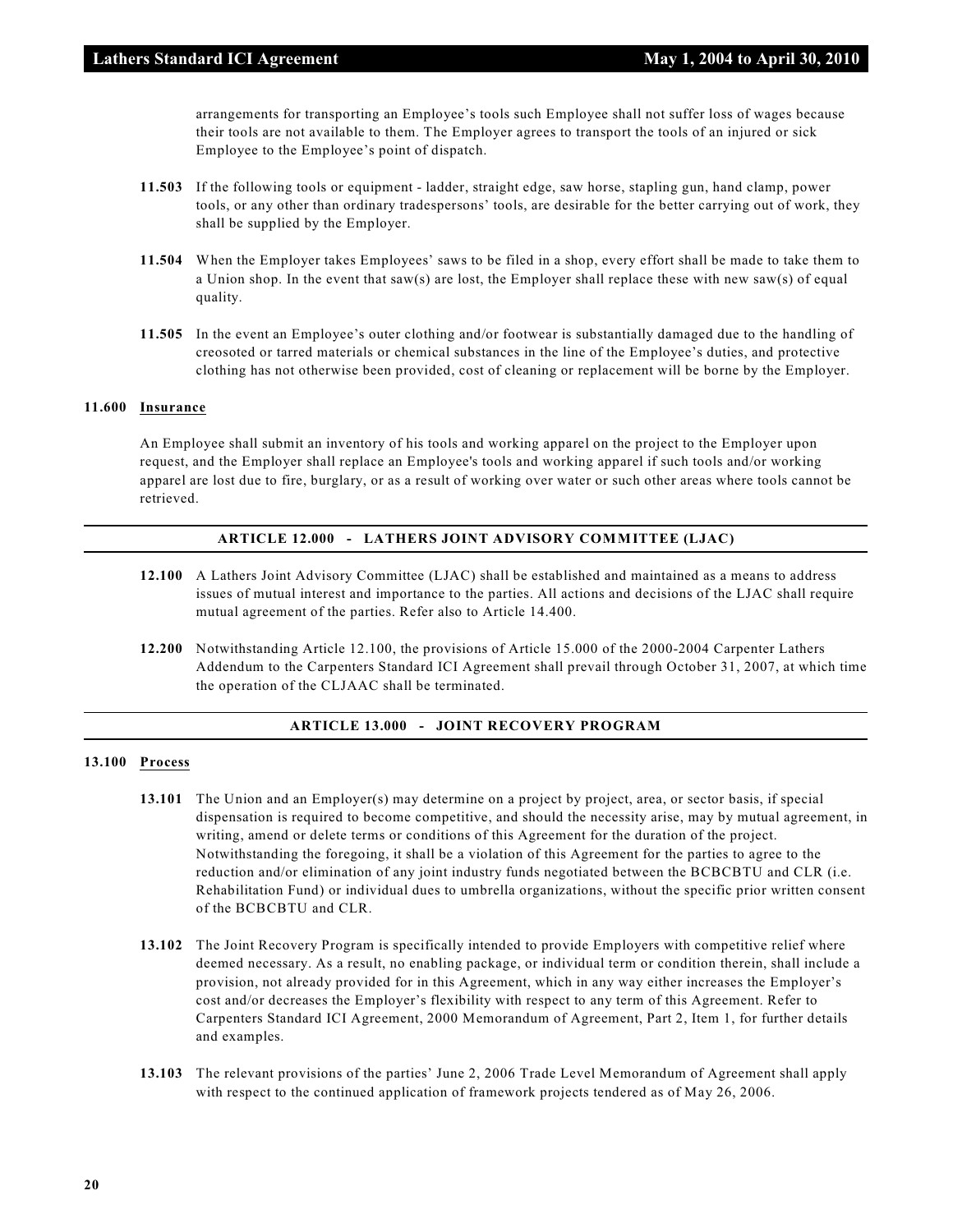# **13.200 Participation**

- **13.201** Unless otherwise agreed to, in writing, neither the Union nor an individual Local(s) shall decline to participate in the process contemplated by Article 13.100.
- **13.202** Notwithstanding Article 13.201, Locals shall retain the right to deny an individual enabling request, but no Local shall have either a formal or informal (i.e. unspoken) blanket policy of refusal. Individual Union members shall retain the right to refuse a dispatch to an enabled project, but no Local shall encourage or otherwise counsel its members to do so.

# **ARTICLE 14.000 - GRIEVANCE PROCEDURE**

# **14.100 Definitions**

- **14.101** A grievance shall be defined as any difference between the parties to this Agreement with respect to its interpretation, application, operation or any alleged violation thereof, including discharge for cause alleged to be unjust by the Union. Discharge shall not include layoff of Employees for reason of project efficiency or reduction of forces on suspension or completion of work.
- **14.102** The two (2) parties to any grievance shall be the Union and the respective signatory Employer(s).

#### **14.200 Time Limits**

No grievance shall be entertained by either party or an arbitrator unless instituted by the aggrieved party within thirty (30) calendar days of its occurrence, except that a grievance arising out of alleged unjust discharge must be instituted within fifteen (15) calendar days of its occurrence. An occurrence shall be each day an alleged violation continues. (The foregoing time limits do not apply to wage claims.)

#### **14.300 Procedure**

#### **14.301 Step 1**

The Job Steward or Union Representative shall first discuss the grievance with the Foreman or project superintendent, and if they agree their decision shall be final. An Employer shall first discuss the grievance with the Union Representative.

#### **14.302 Step 2**

Failing settlement within two (2) business days of a grievance, the particulars thereof shall be set out in writing by either party and shall be delivered to the other party, and they shall forthwith confer upon the matter, and if they agree their decision shall be final.

#### **14.303 Step 3**

If the grievance is not settled pursuant to Step 2 within five (5) business days, or such longer time as the parties agree to, then it shall be referred to a three (3) person Board of Arbitration composed as follows:

- **(a)** The party desiring arbitration shall appoint a member for the Board and shall notify the other party in writing of its appointment and the particulars of the grievance in dispute.
- **(b)** The party receiving the notice shall within three (3) business days, appoint a member of the Board and notify the other party of its appointment.
- **(c)** The two (2) appointees shall, within three (3) business days of appointment, agree upon a person to act as Chair of the Board of Arbitration, but failing to do so within this time, they shall jointly request the LRB to appoint such Chair.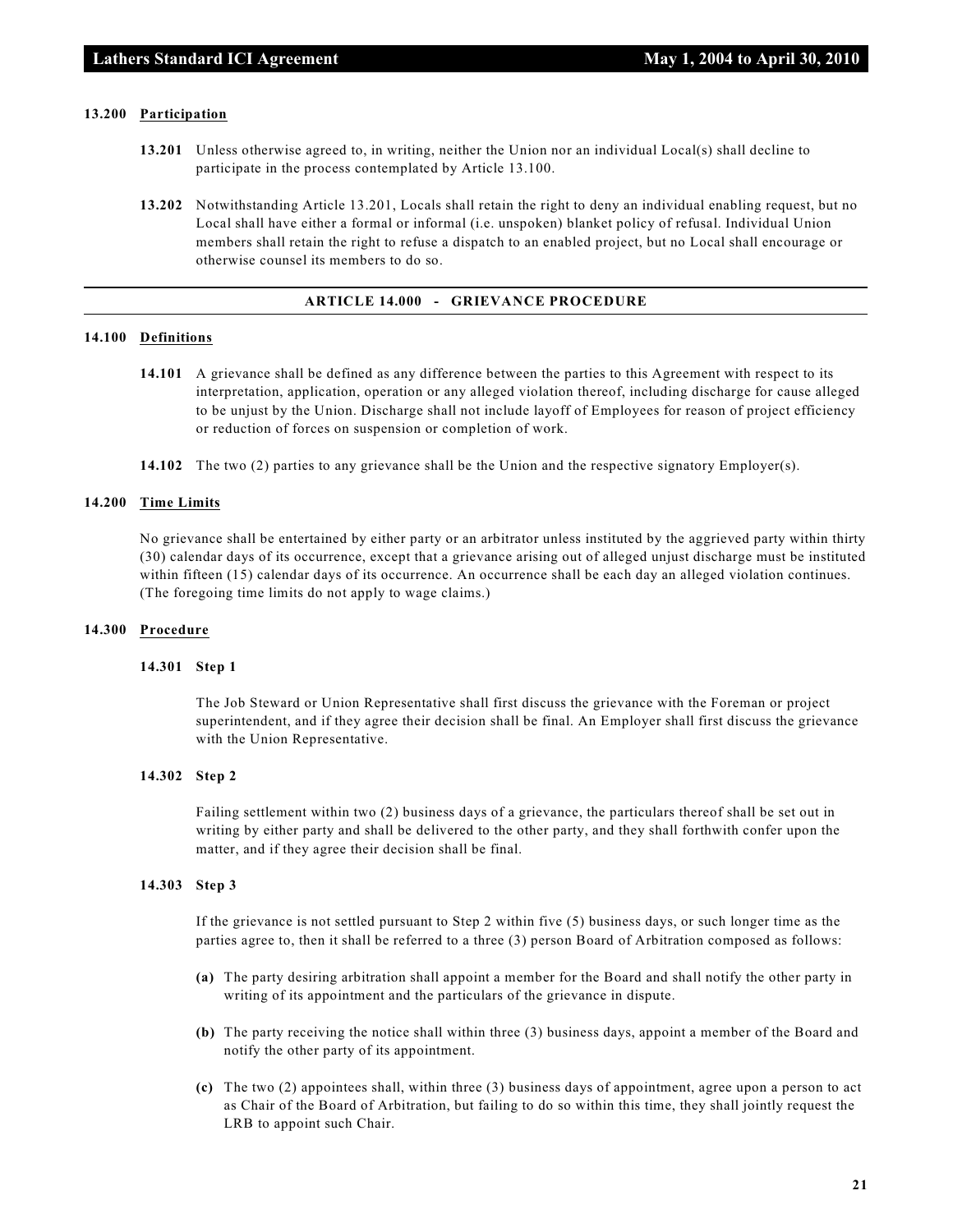#### **14.304 Step 4**

- **(a)** The Board shall hear the parties, establish if the grievance is properly before them, determine if the matter is arbitrable, settle the terms of question to be arbitrated, and make its award within five (5) business days of appointment of the Chair except when the time is extended by mutual agreement of the parties.
- **(b)** The Board shall deliver its award in writing to each of the parties, and the award of the majority of the Board shall be final and binding on the parties and shall be carried out forthwith.
- **(c)** The parties shall pay their own costs and expenses of arbitration, the remuneration and disbursements of their individual appointee, and one-half  $(\frac{1}{2})$  the expenses of the Chair.

#### **14.400 Alternative Methods of Resolution**

- **14.401** Notwithstanding any/all contrary provisions of Article 14.000, the parties reserve the right to mutually agree on an alternative grievance resolution process (including but not limited to referring the matter to a single arbitrator, industry grievance panel, or the LJAC) in which case the associated fees and expenses of such alternative process shall be borne equally by the parties to the grievance. Refer also to Article 12.000.
- **14.402** Notwithstanding any/all contrary provisions of Article 14.000, Mr. Michael Fleming, Associate Chair, LRB, or his successor(s), shall remain seized of jurisdiction to resolve any/all matters of dispute which may arise between the parties in regards to the terms of this Agreement and/or the application thereof. To this end, both parties reserve the right to submit such matters to Mr. Fleming for mediation/facilitation and an adjudicated resolution if necessary. Any such adjudicated resolution shall be final and binding upon the parties.

### **ARTICLE 15.000 - MANAGEMENT RIGHTS**

The Employer has the right to operate and manage its business in all respects subject only to the limitations expressly stated within this Agreement and the laws of the land.

#### **ARTICLE 16.000 - SAVINGS CLAUSE**

- **16.100** In the event that any clause, section or article of this Agreement should be held invalid by operation of law, or by a tribunal of competent jurisdiction, or if compliance with or enforcement of any clause, section or article should be restrained by such tribunal, pending a final determination as to its validity, the remainder of this Agreement or the application of such clause, section or article to persons or circumstances, other than those as to which it has been held invalid, or as to which compliance with or enforcement of has been restrained, shall not be affected thereby.
- **16.200** In the event that any clause, section or article of this Agreement should be held invalid, or enforcement of, or compliance with which has been restrained, as above set forth, the parties affected thereby shall enter into immediate collective bargaining negotiations, upon the request of either party, for the purpose of arriving at a mutually satisfactory replacement for such clause, section or article during the period of invalidity or restraint.
- **16.300** In the event the parties do not agree on such a mutually satisfactory replacement, they shall submit the dispute to the grievance procedure in accordance with Article 14.000.

# **ARTICLE 17.000 - LEGALITIES**

- **17.100** The parties shall comply, in a timely manner, with the terms of the Letter of Understanding Re: Carpenter Lathers Standard ICI Agreement signed October 26, 2005.
- **17.200** A copy of this Agreement shall be filed with the LRB.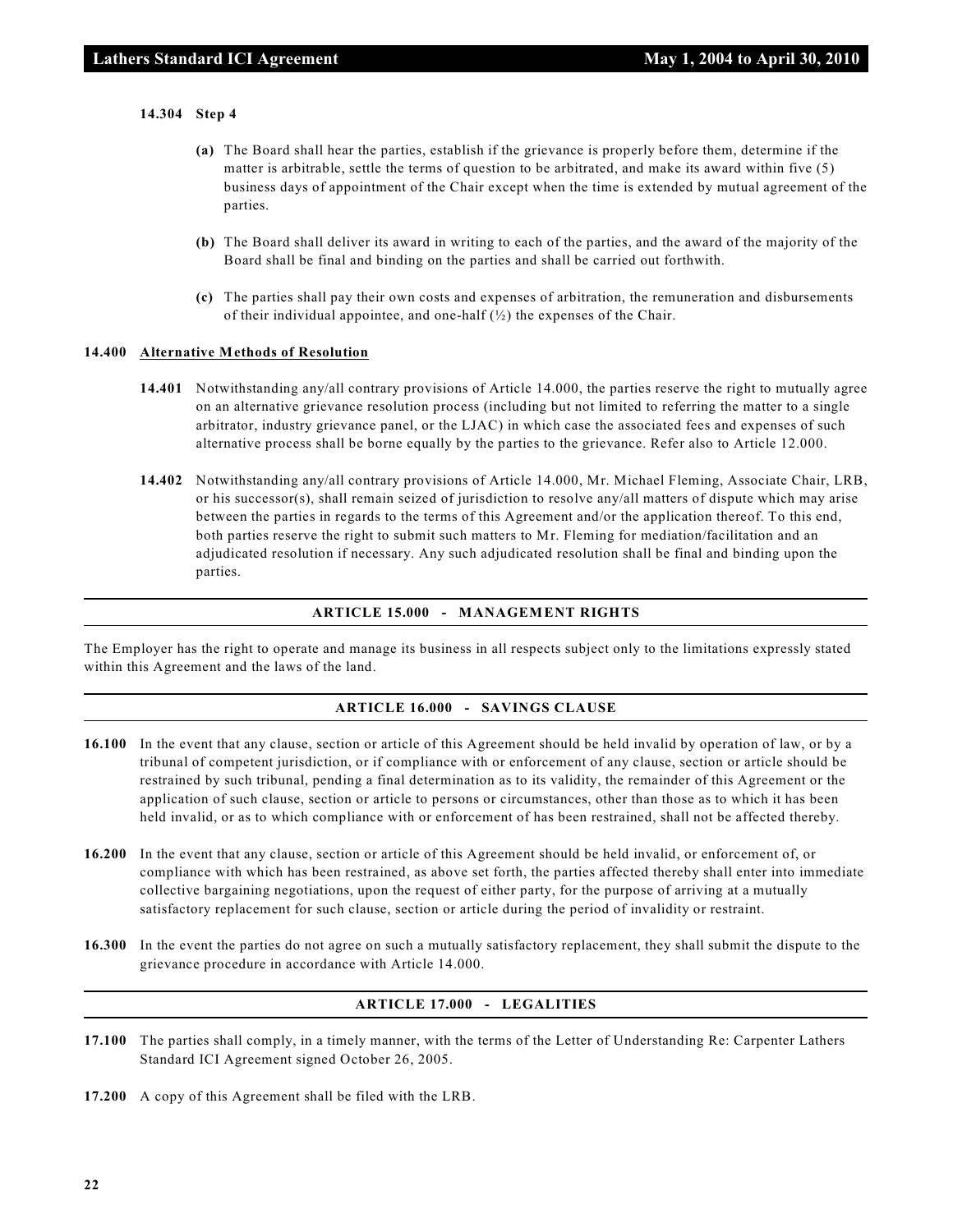#### **ARTICLE 18.000 - "CLEAN UP" OF AGREEMENT**

During the preparation of this Agreement, mutually agreed upon adjustments were made to format and language in order to address/delete redundant provisions, vague language, logic, consistency, and grammar. The parties have agreed to the resulting changes and provisions.

# **SIGNATURE OF PARTIES**

Signed on behalf of: Signed on behalf of: Signed on behalf of:

Dated this  $20^{th}$  day of May, 2008. Dated this  $21^{st}$  day of May, 2008.

Construction Labour Relations Association of BC Construction, Maintenance and Allied Workers Bargaining Council

Clyde H Scollan Jan Noster

Robert Noel Pat Haggarty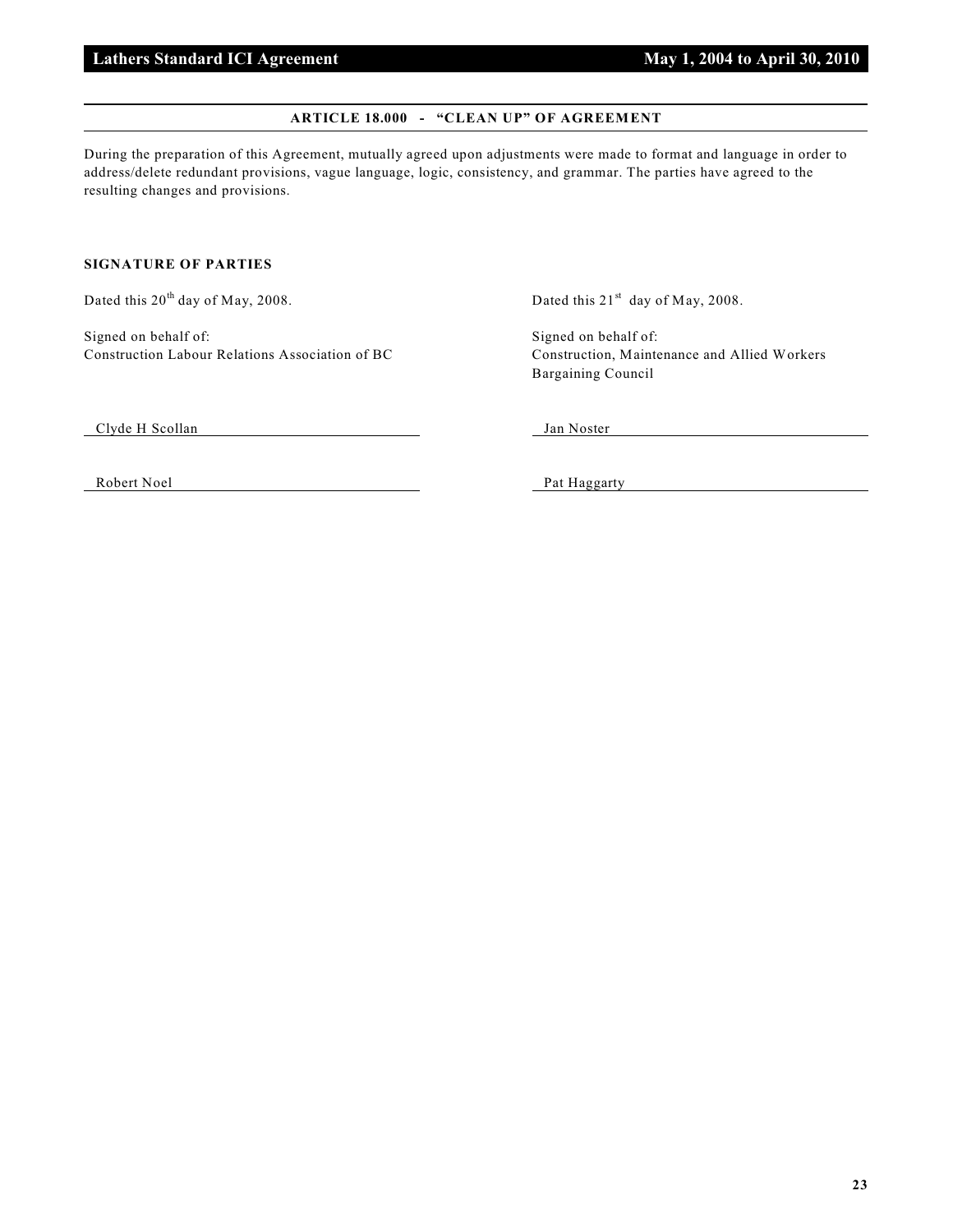| <b>MINIMUM STRAIGHT TIME HOURLY WAGE RATES</b><br><b>COMMERCIAL AND INSTITUTIONAL PROJECTS</b> |                                       |                  |          |           |                 |                 |           |
|------------------------------------------------------------------------------------------------|---------------------------------------|------------------|----------|-----------|-----------------|-----------------|-----------|
|                                                                                                |                                       | <b>June 2/06</b> | May 1/07 | Nov. 1/07 | <b>May 1/08</b> | <b>May 1/09</b> | Apr. 1/10 |
| Foreman                                                                                        |                                       | 30.84            | 31.71    | 31.71     | 32.73           | 33.75           | 34.02     |
| Journeyperson *                                                                                |                                       | 26.82            | 27.57    | 27.57     | 28.46           | 29.35           | 29.58     |
| Apprentices:                                                                                   | $8^{th}$ Term (90%)                   | 24.14            | 24.81    | 24.81     | 25.61           | 26.42           | 26.62     |
|                                                                                                | 7 <sup>th</sup> Term (85%)            | 22.80            | 23.43    | 23.43     | 24.19           | 24.95           | 25.14     |
|                                                                                                | $6^{th}$ Term (80%)                   | 21.46            | 22.06    | 22.06     | 22.77           | 23.48           | 23.66     |
|                                                                                                | $5^{th}$ Term (75%)                   | 20.12            | 20.68    | 20.68     | 21.35           | 22.01           | 22.19     |
|                                                                                                | $4^{th}$ Term (70%)                   | 18.77            | 19.30    | 19.30     | 19.92           | 20.55           | 20.71     |
|                                                                                                | $3^{rd}$ Term $(65%)$                 | 17.43            | 17.92    | 17.92     | 18.50           | 19.08           | 19.23     |
|                                                                                                | $2nd$ Term (60%)                      | 16.09            | 16.54    | 16.54     | 17.08           | 17.61           | 17.75     |
|                                                                                                | $1^{st}$ Term (55%)                   | 14.75            | 15.16    | 15.16     | 15.65           | 16.14           | 16.27     |
|                                                                                                | Material Handler/Pre-Apprentice (50%) | 13.41            | 13.79    | 13.79     | 14.23           | 14.68           | 14.79     |
|                                                                                                | Annual Vacation and Stat. Holiday Pay | 12.0%            | 12.0%    | 12.0%     | 12.0%           | 12.0%           | 12.0%     |

**SCHEDULE "A1"**

|                      | Refer to Article 7.100.                                                                                                    |
|----------------------|----------------------------------------------------------------------------------------------------------------------------|
|                      | The Metro Travel Premium is payable only within the Lower Mainland/Fraser Valley, Victoria, Duncan, Nanaimo and            |
| Metro Travel Premium | Courtenay-Campbell River. In these regions, the otherwise applicable hourly wage rate shall be increased by the applicable |
|                      | Metro Travel Premium amount. Annual Vacation Pay and Statutory Holiday Pay shall be calculated on the resulting new total. |
|                      | The Metro Travel Premium is not subject to Overtime premiums or Shift premiums.                                            |
|                      |                                                                                                                            |

\* The Journeyperson minimum straight time hourly wage rate at the expiry of the 2000-2004 Agreement was \$24.59 per hour.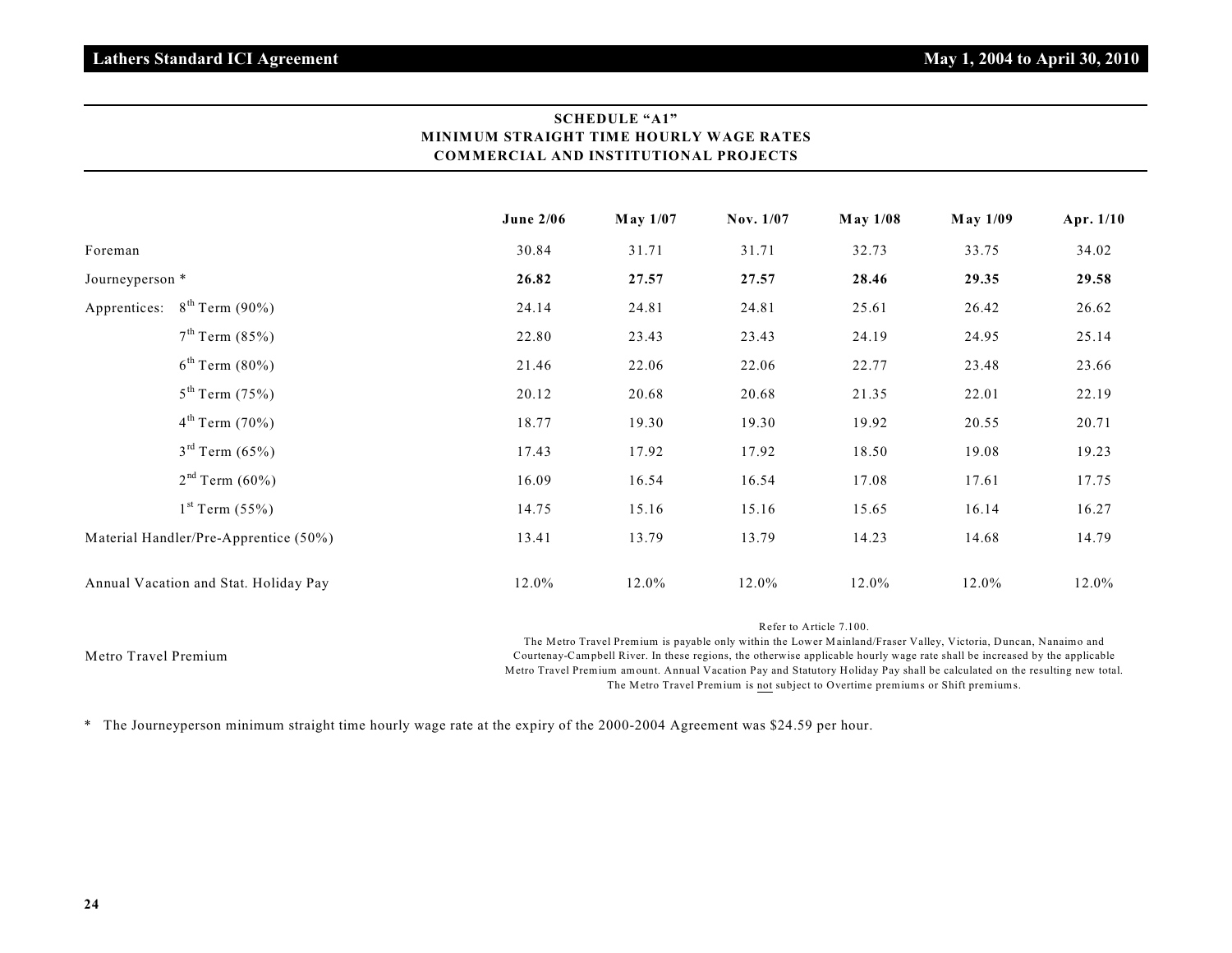|                 |                                       | <b>June 2/06</b> | May 1/07 | Nov. 1/07 | <b>May 1/08</b> | <b>May 1/09</b> | Apr. 1/10 |
|-----------------|---------------------------------------|------------------|----------|-----------|-----------------|-----------------|-----------|
| Foreman         |                                       | 33.97            | 35.09    | 35.09     | 36.36           | 37.65           | 37.90     |
| Journeyperson * |                                       | 29.54            | 30.51    | 30.51     | 31.62           | 32.74           | 32.96     |
| Apprentices:    | $8^{th}$ Term (90%)                   | 26.59            | 27.46    | 27.46     | 28.46           | 29.47           | 29.66     |
|                 | $7^{th}$ Term (85%)                   | 25.11            | 25.93    | 25.93     | 26.88           | 27.83           | 28.02     |
|                 | $6^{th}$ Term (80%)                   | 23.63            | 24.41    | 24.41     | 25.30           | 26.19           | 26.37     |
|                 | $5^{th}$ Term (75%)                   | 22.16            | 22.88    | 22.88     | 23.72           | 24.56           | 24.72     |
|                 | $4^{th}$ Term $(70\%)$                | 20.68            | 21.36    | 21.36     | 22.13           | 22.92           | 23.07     |
|                 | $3^{rd}$ Term $(65%)$                 | 19.20            | 19.83    | 19.83     | 20.55           | 21.28           | 21.42     |
|                 | $2nd$ Term (60%)                      | 17.72            | 18.31    | 18.31     | 18.97           | 19.64           | 19.78     |
|                 | $1st$ Term (55%)                      | 16.25            | 16.78    | 16.78     | 17.39           | 18.01           | 18.13     |
|                 | Material Handler/Pre-Apprentice (50%) | 14.77            | 15.26    | 15.26     | 15.81           | 16.37           | 16.48     |
|                 | Annual Vacation and Stat. Holiday Pay | 12.0%            | 12.0%    | 12.0%     | 12.0%           | 12.0%           | 12.0%     |

| <b>SCHEDULE "A2"</b>                    |
|-----------------------------------------|
| MINIMUM STRAIGHT TIME HOURLY WAGE RATES |
| <b>INDUSTRIAL PROJECTS</b>              |

Metro Travel Premium Refer to Article 7.100. The Metro Travel Premium is payable only within the Lower Mainland/Fraser Valley, Victoria, Duncan, Nanaimo and Courtenay-Campbell River. In these regions, the otherwise applicable hourly wage rate shall be increased by the applicable Metro Travel Premium amount. Annual Vacation Pay and Statutory Holiday Pay shall be calculated on the resulting new total. The Metro Travel Premium is not subject to Overtime premiums or Shift premiums.

\* The Journeyperson minimum straight time hourly wage rate at the expiry of the 2000-2004 Agreement was \$26.93 per hour.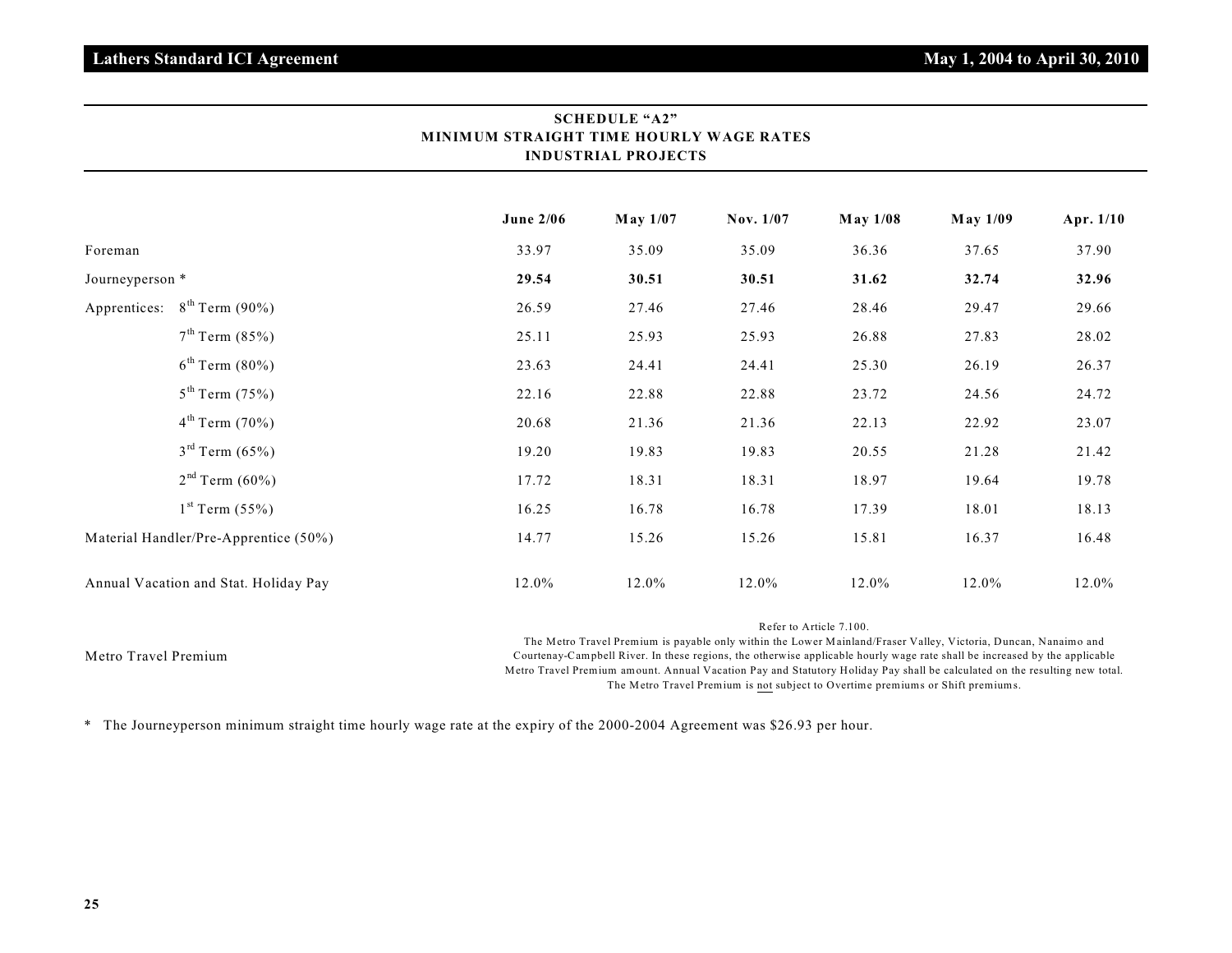| <b>EMPLOYER CONTRIBUTIONS AND EMPLOYEE DEDUCTIONS</b><br><b>ALL PROJECTS</b> |                  |                 |           |                        |                 |            |  |
|------------------------------------------------------------------------------|------------------|-----------------|-----------|------------------------|-----------------|------------|--|
| <b>FOREMEN AND JOURNEYPERSONS</b>                                            | <b>June 2/06</b> | <b>May 1/07</b> | Nov. 1/07 | <b>May 1/08</b>        | <b>May 1/09</b> | Apr. 1/10  |  |
| <b>EMPLOYER CONTRIBUTIONS:</b>                                               |                  |                 |           |                        |                 |            |  |
| Carpentry Workers Benefit Plan                                               | 1.545            | 1.710           | 1.710     | 1.710                  | 1.710           | 1.710      |  |
| Carpentry Workers Pension Plan                                               | 2.340            | 2.840           | 2.840     | 3.340                  | 3.840           | 4.090      |  |
| <b>CMAW</b> Administration Fund                                              | N/A              | 0.295           | 0.295     | 0.295                  | 0.295           | 0.295      |  |
| <b>CMAW Training Fund</b>                                                    | N/A              | N/A             | 0.095     | 0.095                  | 0.095           | 0.095      |  |
| Carpenters Administration Fund                                               | 0.195            | N/A             | N/A       | N/A                    | N/A             | N/A        |  |
| Provincial Organizing Fund                                                   | 0.100            | N/A             | N/A       | N/A                    | N/A             | N/A        |  |
| <b>CLJAAC</b> Fund                                                           | 0.190            | 0.190           | N/A       | N/A                    | N/A             | N/A        |  |
| CLR Contract Administration Fund                                             | 0.130            | 0.130           | 0.130     | 0.130                  | 0.130           | 0.130      |  |
| Association of Wall and Ceiling Contractors                                  | 0.010            | 0.010           | 0.105     | 0.105                  | 0.105           | 0.105      |  |
| Rehabilitation Plan                                                          | 0.020            | 0.020           | 0.020     | 0.020                  | 0.020           | 0.020      |  |
| Jurisdictional Assignment Plan                                               | 0.010            | 0.010           | 0.010     | 0.010                  | 0.010           | 0.010      |  |
| <b>BCBCBTU Fund</b>                                                          | 0.010            | 0.010           | 0.010     | 0.010                  | 0.010           | 0.010      |  |
| <b>Total Employer Contributions</b>                                          | 4.550            | 5.215           | 5.215     | 5.715                  | 6.215           | 6.465      |  |
| <b>EMPLOYEE DEDUCTIONS:</b>                                                  |                  |                 |           |                        |                 |            |  |
| * Field Dues                                                                 | 0.520            | 0.520           | 0.520     | 0.850                  | <b>TBA</b>      | TBA        |  |
| Local Union Check-Off                                                        |                  |                 |           | Refer to Article 4.702 |                 |            |  |
| <b>Total Employee Deductions</b>                                             | 0.520            | 0.520           | 0.520     | 0.850                  | <b>TBA</b>      | <b>TBA</b> |  |
| <b>Total Hourly Remittance - Straight Time</b>                               | 5.070            | 5.735           | 5.735     | 6.565                  | <b>TBA</b>      | <b>TBA</b> |  |
| 1.5x Overtime                                                                | 5.070            | 5.735           | 5.735     | 6.565                  | <b>TBA</b>      | <b>TBA</b> |  |

**2x Overtime 5.070 5.735 5.735 6.565 TBA TBA**

# **SCHEDULE "B1" EMPLOYER CONTRIBUTIONS AND EMPLOYEE DEDUCTIONS**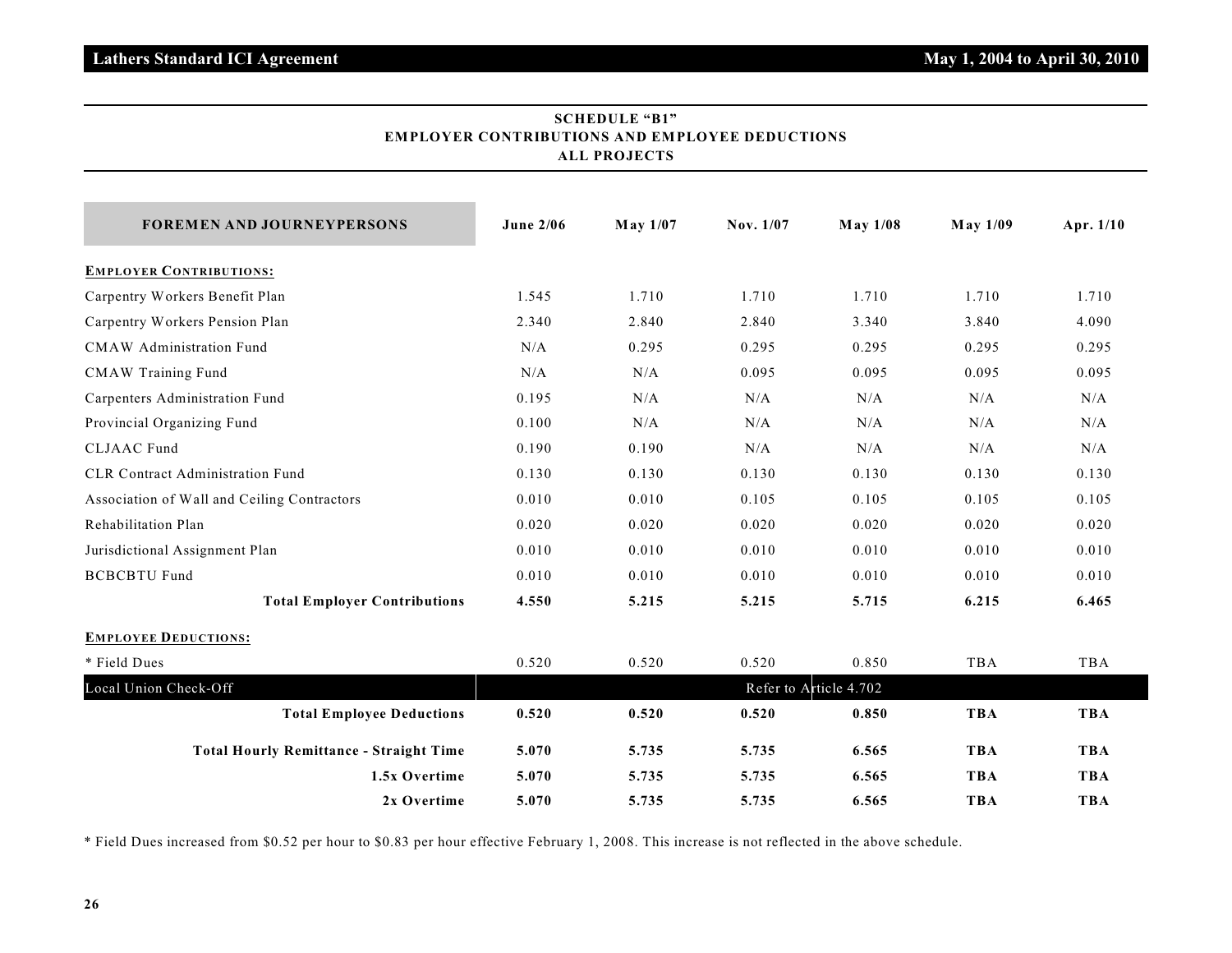| <b>EMPLOYER CONTRIBUTIONS AND EMPLOYEE DEDUCTIONS</b><br><b>ALL PROJECTS</b> |                  |          |           |                        |                 |            |  |  |
|------------------------------------------------------------------------------|------------------|----------|-----------|------------------------|-----------------|------------|--|--|
| <b>APPRENTICES:</b><br>5TH TERM, 6TH TERM, 7TH TERM AND 8TH TERM             | <b>June 2/06</b> | May 1/07 | Nov. 1/07 | <b>May 1/08</b>        | <b>May 1/09</b> | Apr. 1/10  |  |  |
| <b>EMPLOYER CONTRIBUTIONS:</b>                                               |                  |          |           |                        |                 |            |  |  |
| Carpentry Workers Benefit Plan                                               | 1.545            | 1.710    | 1.710     | 1.710                  | 1.710           | 1.710      |  |  |
| Carpentry Workers Pension Plan                                               | 1.755            | 2.130    | 2.130     | 2.505                  | 2.880           | 3.070      |  |  |
| <b>CMAW</b> Administration Fund                                              | N/A              | 0.295    | 0.295     | 0.295                  | 0.295           | 0.295      |  |  |
| <b>CMAW Training Fund</b>                                                    | N/A              | N/A      | 0.095     | 0.095                  | 0.095           | 0.095      |  |  |
| Carpenters Administration Fund                                               | 0.195            | N/A      | N/A       | N/A                    | N/A             | N/A        |  |  |
| Provincial Organizing Fund                                                   | 0.100            | N/A      | N/A       | N/A                    | N/A             | N/A        |  |  |
| <b>CLJAAC</b> Fund                                                           | 0.190            | 0.190    | N/A       | N/A                    | N/A             | N/A        |  |  |
| CLR Contract Administration Fund                                             | 0.130            | 0.130    | 0.130     | 0.130                  | 0.130           | 0.130      |  |  |
| Association of Wall and Ceiling Contractors                                  | 0.010            | 0.010    | 0.105     | 0.105                  | 0.105           | 0.105      |  |  |
| Rehabilitation Plan                                                          | 0.020            | 0.020    | 0.020     | 0.020                  | 0.020           | 0.020      |  |  |
| Jurisdictional Assignment Plan                                               | 0.010            | 0.010    | 0.010     | 0.010                  | 0.010           | 0.010      |  |  |
| <b>BCBCBTU Fund</b>                                                          | 0.010            | 0.010    | 0.010     | 0.010                  | 0.010           | 0.010      |  |  |
| <b>Total Employer Contributions</b>                                          | 3.965            | 4.505    | 4.505     | 4.880                  | 5.255           | 5.445      |  |  |
| <b>EMPLOYEE DEDUCTIONS:</b>                                                  |                  |          |           |                        |                 |            |  |  |
| * Field Dues                                                                 | 0.520            | 0.520    | 0.520     | 0.850                  | TBA             | TBA        |  |  |
| Local Union Check-Off                                                        |                  |          |           | Refer to Article 4.702 |                 |            |  |  |
| <b>Total Employee Deductions</b>                                             | 0.520            | 0.520    | 0.520     | 0.850                  | <b>TBA</b>      | <b>TBA</b> |  |  |
| <b>Total Hourly Remittance - Straight Time</b>                               | 4.485            | 5.025    | 5.025     | 5.730                  | <b>TBA</b>      | <b>TBA</b> |  |  |
| 1.5x Overtime                                                                | 4.485            | 5.025    | 5.025     | 5.730                  | <b>TBA</b>      | <b>TBA</b> |  |  |
| 2x Overtime                                                                  | 4.485            | 5.025    | 5.025     | 5.730                  | <b>TBA</b>      | <b>TBA</b> |  |  |

**SCHEDULE "B2"**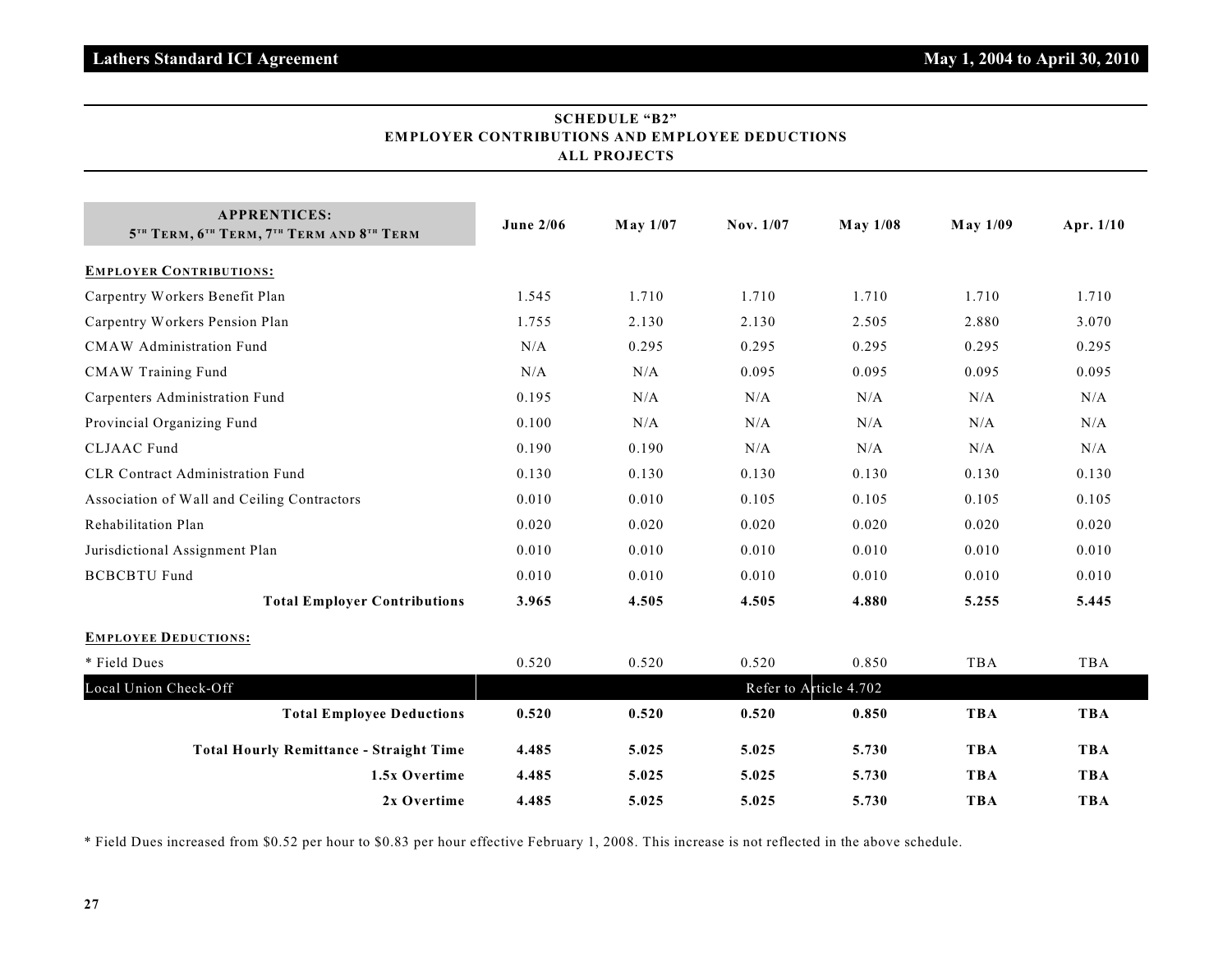| <b>EMPLOYER CONTRIBUTIONS AND EMPLOYEE DEDUCTIONS</b><br><b>ALL PROJECTS</b>                                     |                        |          |           |                 |            |            |  |  |  |  |
|------------------------------------------------------------------------------------------------------------------|------------------------|----------|-----------|-----------------|------------|------------|--|--|--|--|
| <b>APPRENTICES:</b><br>1 <sup>ST</sup> TERM, 2 <sup>ND</sup> TERM, 3 <sup>RD</sup> TERM AND 4 <sup>TH</sup> TERM | <b>June 2/06</b>       | May 1/07 | Nov. 1/07 | <b>May 1/08</b> | May 1/09   | Apr. 1/10  |  |  |  |  |
| <b>EMPLOYER CONTRIBUTIONS:</b>                                                                                   |                        |          |           |                 |            |            |  |  |  |  |
| Carpentry Workers Benefit Plan                                                                                   | 1.545                  | 1.710    | 1.710     | 1.710           | 1.710      | 1.710      |  |  |  |  |
| Carpentry Workers Pension Plan                                                                                   | 1.290                  | 1.560    | 1.560     | 1.840           | 2.110      | 2.250      |  |  |  |  |
| <b>CMAW</b> Administration Fund                                                                                  | N/A                    | 0.295    | 0.295     | 0.295           | 0.295      | 0.295      |  |  |  |  |
| <b>CMAW Training Fund</b>                                                                                        | N/A                    | N/A      | 0.095     | 0.095           | 0.095      | 0.095      |  |  |  |  |
| Carpenters Administration Fund                                                                                   | 0.195                  | N/A      | N/A       | N/A             | N/A        | N/A        |  |  |  |  |
| Provincial Organizing Fund                                                                                       | 0.100                  | N/A      | N/A       | N/A             | N/A        | N/A        |  |  |  |  |
| <b>CLJAAC</b> Fund                                                                                               | 0.190                  | 0.190    | N/A       | N/A             | N/A        | N/A        |  |  |  |  |
| CLR Contract Administration Fund                                                                                 | 0.130                  | 0.130    | 0.130     | 0.130           | 0.130      | 0.130      |  |  |  |  |
| Association of Wall and Ceiling Contractors                                                                      | 0.010                  | 0.010    | 0.105     | 0.105           | 0.105      | 0.105      |  |  |  |  |
| Rehabilitation Plan                                                                                              | 0.020                  | 0.020    | 0.020     | 0.020           | 0.020      | 0.020      |  |  |  |  |
| Jurisdictional Assignment Plan                                                                                   | 0.010                  | 0.010    | 0.010     | 0.010           | 0.010      | 0.010      |  |  |  |  |
| <b>BCBCBTU Fund</b>                                                                                              | 0.010                  | 0.010    | 0.010     | 0.010           | 0.010      | 0.010      |  |  |  |  |
| <b>Total Employer Contributions</b>                                                                              | 3.500                  | 3.935    | 3.935     | 4.215           | 4.485      | 4.625      |  |  |  |  |
| <b>EMPLOYEE DEDUCTIONS:</b>                                                                                      |                        |          |           |                 |            |            |  |  |  |  |
| * Field Dues                                                                                                     | 0.520                  | 0.520    | 0.520     | 0.850           | TBA        | TBA        |  |  |  |  |
| Local Union Check-Off                                                                                            | Refer to Article 4.702 |          |           |                 |            |            |  |  |  |  |
| <b>Total Employee Deductions</b>                                                                                 | 0.520                  | 0.520    | 0.520     | 0.850           | <b>TBA</b> | <b>TBA</b> |  |  |  |  |
| <b>Total Hourly Remittance - Straight Time</b>                                                                   | 4.020                  | 4.455    | 4.455     | 5.065           | <b>TBA</b> | <b>TBA</b> |  |  |  |  |
| 1.5x Overtime                                                                                                    | 4.020                  | 4.455    | 4.455     | 5.065           | <b>TBA</b> | <b>TBA</b> |  |  |  |  |
| 2x Overtime                                                                                                      | 4.020                  | 4.455    | 4.455     | 5.065           | <b>TBA</b> | <b>TBA</b> |  |  |  |  |

**SCHEDULE "B3"**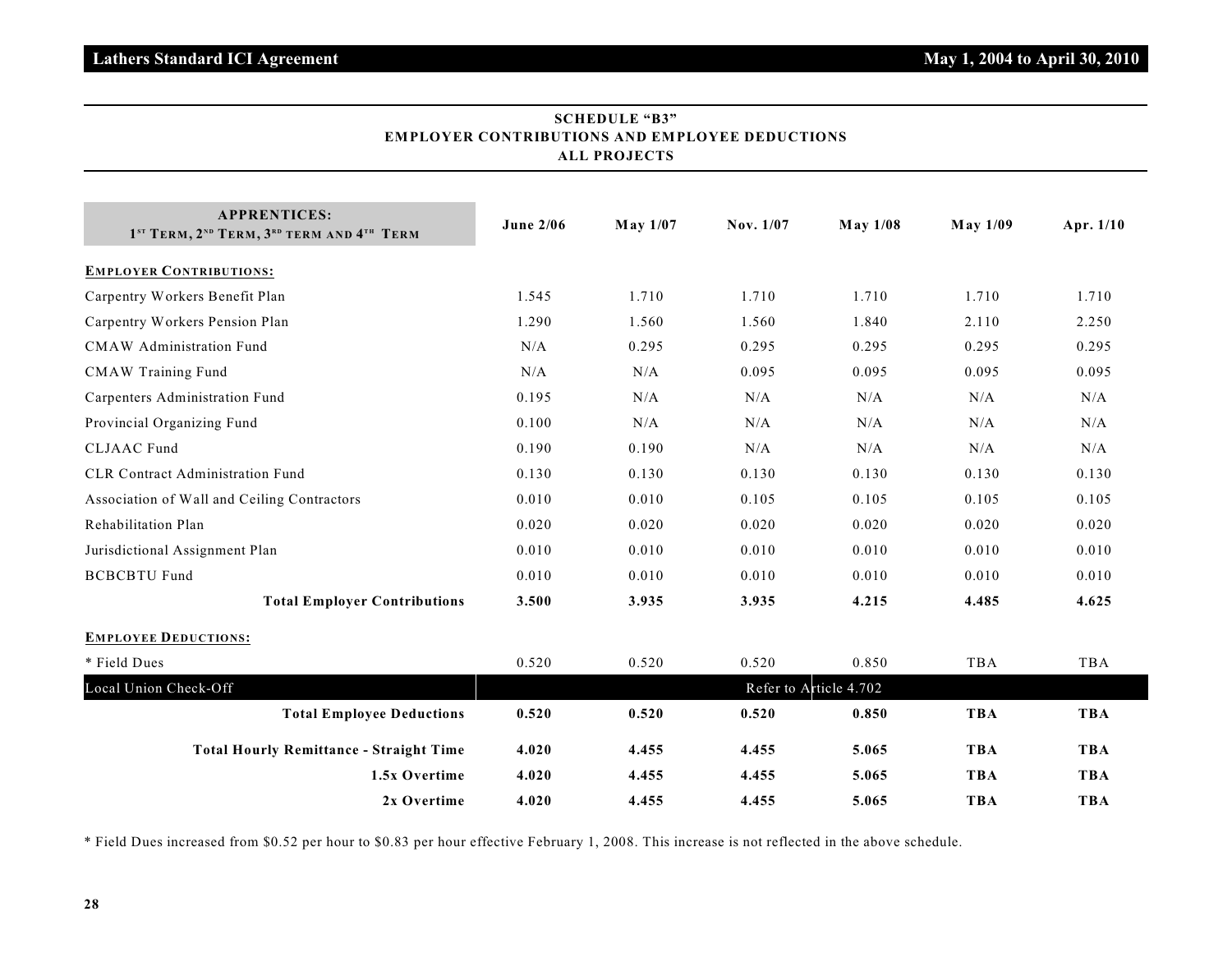| SCHEDULE "B4"                                         |  |  |  |  |  |  |
|-------------------------------------------------------|--|--|--|--|--|--|
| <b>EMPLOYER CONTRIBUTIONS AND EMPLOYEE DEDUCTIONS</b> |  |  |  |  |  |  |
| ALL PROJECTS                                          |  |  |  |  |  |  |

| <b>MATERIAL HANDLERS/PRE-APPRENTICES</b>       | <b>June 2/06</b>       | May 1/07 | Nov. 1/07 | <b>May 1/08</b> | <b>May 1/09</b> | Apr. 1/10  |  |  |  |  |
|------------------------------------------------|------------------------|----------|-----------|-----------------|-----------------|------------|--|--|--|--|
| <b>EMPLOYER CONTRIBUTIONS:</b>                 |                        |          |           |                 |                 |            |  |  |  |  |
| Carpentry Workers Benefit Plan                 | 1.545                  | 1.710    | 1.710     | 1.710           | 1.710           | 1.710      |  |  |  |  |
| Carpentry Workers Pension Plan                 | N/A                    | N/A      | N/A       | N/A             | N/A             | N/A        |  |  |  |  |
| CMAW Administration Fund                       | N/A                    | 0.295    | 0.295     | 0.295           | 0.295           | 0.295      |  |  |  |  |
| <b>CMAW Training Fund</b>                      | N/A                    | N/A      | 0.095     | 0.095           | 0.095           | 0.095      |  |  |  |  |
| Carpenters Administration Fund                 | 0.195                  | N/A      | N/A       | N/A             | N/A             | N/A        |  |  |  |  |
| Provincial Organizing Fund                     | 0.100                  | N/A      | N/A       | N/A             | N/A             | N/A        |  |  |  |  |
| <b>CLJAAC</b> Fund                             | 0.190                  | 0.190    | N/A       | N/A             | N/A             | N/A        |  |  |  |  |
| <b>CLR Contract Administration Fund</b>        | 0.130                  | 0.130    | 0.130     | 0.130           | 0.130           | 0.130      |  |  |  |  |
| Association of Wall and Ceiling Contractors    | 0.010                  | 0.010    | 0.105     | 0.105           | 0.105           | 0.105      |  |  |  |  |
| Rehabilitation Plan                            | 0.020                  | 0.020    | 0.020     | 0.020           | 0.020           | 0.020      |  |  |  |  |
| Jurisdictional Assignment Plan                 | 0.010                  | 0.010    | 0.010     | 0.010           | 0.010           | 0.010      |  |  |  |  |
| <b>BCBCBTU Fund</b>                            | 0.010                  | 0.010    | 0.010     | 0.010           | 0.010           | 0.010      |  |  |  |  |
| <b>Total Employer Contributions</b>            | 2.210                  | 2.375    | 2.375     | 2.375           | 2.375           | 2.375      |  |  |  |  |
| <b>EMPLOYEE DEDUCTIONS:</b>                    |                        |          |           |                 |                 |            |  |  |  |  |
| * Field Dues                                   | 0.520                  | 0.520    | 0.520     | 0.850           | TBA             | TBA        |  |  |  |  |
| Local Union Check-Off                          | Refer to Article 4.702 |          |           |                 |                 |            |  |  |  |  |
| <b>Total Employee Deductions</b>               | 0.520                  | 0.520    | 0.520     | 0.850           | <b>TBA</b>      | <b>TBA</b> |  |  |  |  |
| <b>Total Hourly Remittance - Straight Time</b> | 2.730                  | 2.895    | 2.895     | 3.225           | <b>TBA</b>      | <b>TBA</b> |  |  |  |  |
| 1.5x Overtime                                  | 2.730                  | 2.895    | 2.895     | 3.225           | <b>TBA</b>      | <b>TBA</b> |  |  |  |  |
| 2x Overtime                                    | 2.730                  | 2.895    | 2.895     | 3.225           | <b>TBA</b>      | <b>TBA</b> |  |  |  |  |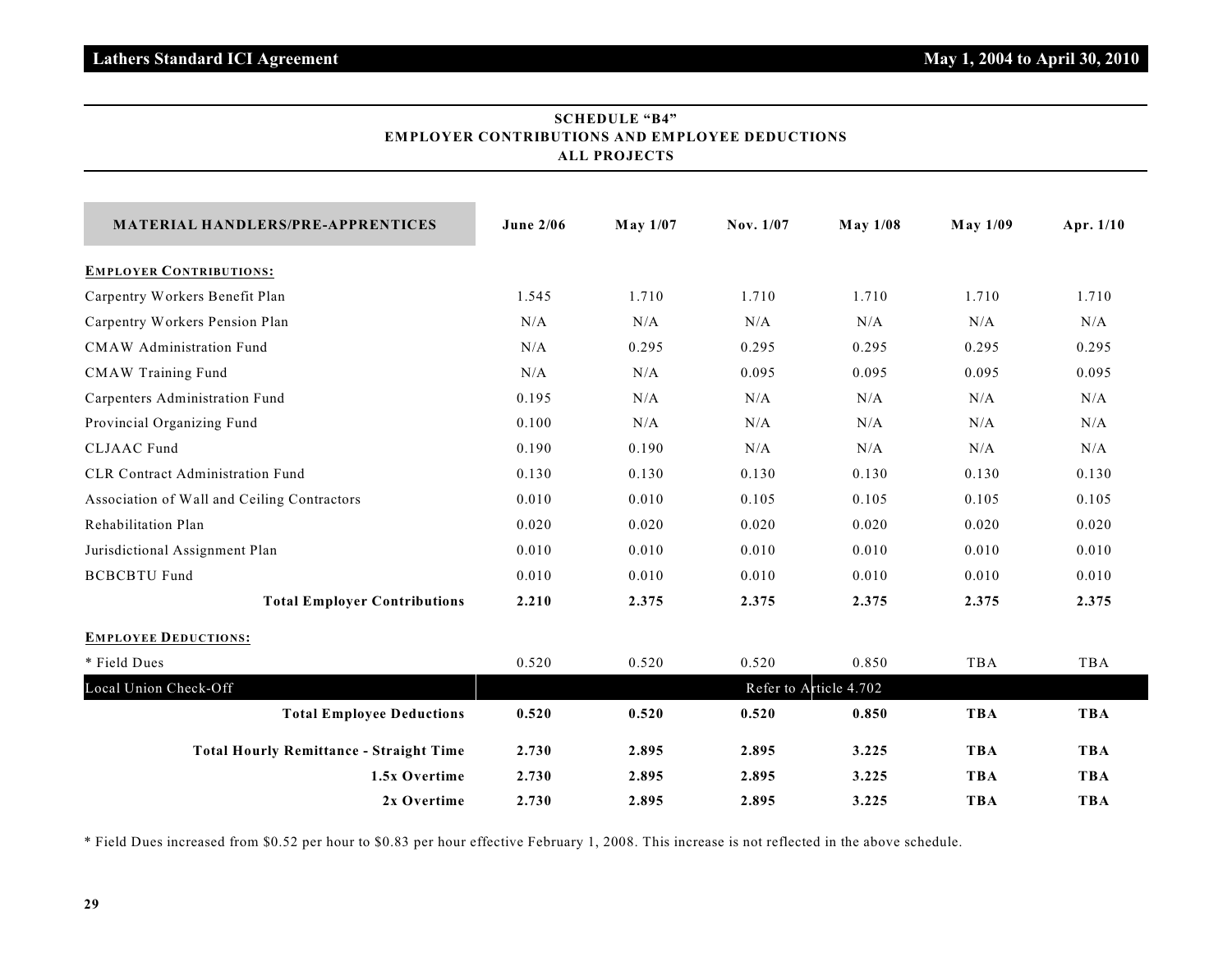### **APPENDIX "A" - DEFINITIONS AND ABBREVIATIONS (PAGE 1 OF 3)**

The following definitions and abbreviations shall be applicable to the interpretation of this Agreement.

#### **(1) AWCC**

Association of Wall and Ceiling Contractors

# **(2) BCBCBTU**

Bargaining Council of British Columbia Building Trade Unions

# **(3) BCYT**

British Columbia and Yukon Territory Building and Construction Trades Council

# **(4) CLJAAC**

Carpenter Lather Joint Advisory and Apprenticeship Committee

# **(5) CLR**

Construction Labour Relations Association of B.C.

# **(6) CMAW**

Construction, Maintenance and Allied Workers Bargaining Council, acting on behalf of its affiliated Locals.

#### **(7) Employee**

Any individual who is a member of the Union, and/or such other person, employed by the Employer under the terms of this Agreement.

#### **(8) Employer**

- **(a)** Any individual, business, partnership, company, corporation, or other similar entity, signatory to this Agreement.
- **(b)** Where the term Employer is used within this Agreement, and the context of such usage makes it appropriate and logical to regard this term as a reference to a person, as opposed to a legal entity, then such usage shall be considered to refer to an authorized representative of the Employer.

#### **(9) Gender**

Wherever the words "man", "men", "he" or "his" are utilized in this Agreement they shall be considered to apply equally to both genders (i.e. male and female).

# **(10) Hours Earned**

- **(a)** 1 straight time hour = 1 hour earned
- **(b)** 1 time and one-half overtime hour  $= 1\frac{1}{2}$  hours earned
- **(c)** 1 double time overtime hour = 2 hours earned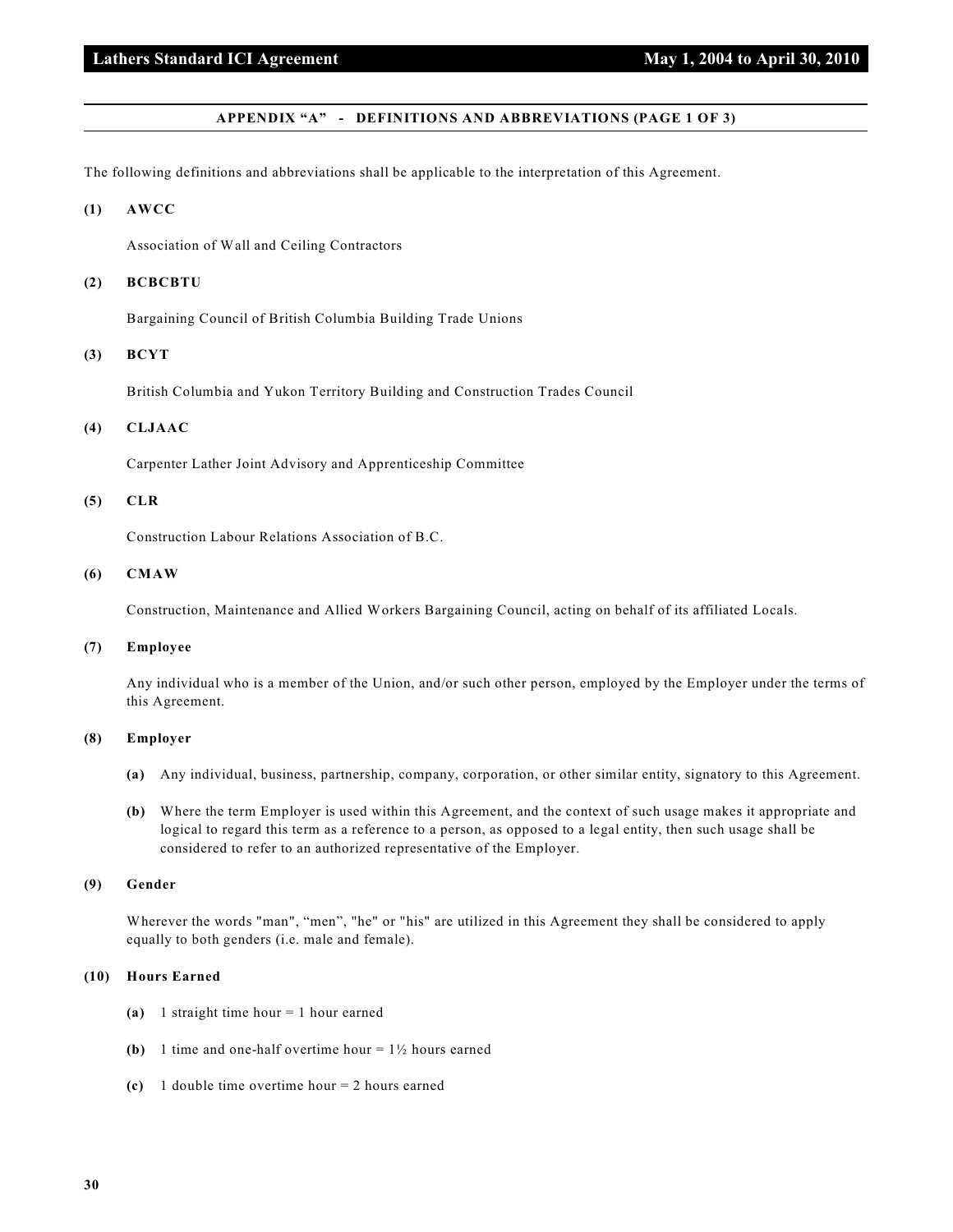# **Lathers Standard ICI Agreement May 1, 2004 to April 30, 2010**

## **APPENDIX "A" - DEFINITIONS AND ABBREVIATIONS (PAGE 2 OF 3)**

#### **(11) Hours Worked**

- **(a)** 1 straight time hour = 1 hour worked
- **(b)** 1 time and one-half overtime hour = 1 hour worked
- **(c)** 1 double time overtime hour = 1 hour worked

#### **(12) Industrial Construction**

- **(a)** Shall include as examples: production plants such as pulp mills; chemical plants; refineries, including the transmission facilities; metre pumping; compressor stations; munitions plants; mines; power generating plants; bulk loading terminals; dams; and breweries, etc. *(Refer to Article 4.303 for special provisions regarding bulk loading terminals and breweries in the Lower Mainland and on Vancouver Island.)*
- **(b)** On industrial construction projects, any Employee required to work underground shall receive a premium of ten percent (10%) over and above the otherwise applicable minimum hourly wage rate. The foregoing shall not apply to work performed within open ditches or basements of buildings.

#### **(13) LJAC**

Lather Joint Advisory Committee

#### **(14) LRB**

British Columbia Labour Relations Board

#### **(15) Local**

An affiliated Local of the Union.

#### **(16) Local Resident Employee**

An Employee who has resided within one hundred (100) kilometres of the project or, where ferry travel is involved, within seventy-five (75) minutes travel time, including ferry travel and road kilometres, for a period of thirty (30) days prior to the commencement of the project.

#### **(17) Metropolitan Area: Courtenay-Campbell River**

The general area is from Vancouver Island's east coast, inland to include the built-up area, and between the Buckley Bay ferry terminal on the south and approximately the centre of Middle Bay on the north, and including the southern portion of Quadra Island. The precise area is as drawn on the maps signed by CLR and the Union, and such precise area shall not be expanded, limited or changed in any way by the general area description provided. Notwithstanding the foregoing, any/all Metropolitan Area(s) may be redrawn upon the mutual agreement of the Union and CLR.

#### **(18) Metropolitan Area: Duncan**

The general area is from Vancouver Island's east coast, inland to include the built-up area, with a narrow tongue up the Cowichan River, to include Lake Cowichan and Youbou, and between the height of the Malahat on the south and the northern boundary of Chemainus on the north. The precise area is as drawn on the maps signed by CLR and the Union, and such precise area shall not be expanded, limited or changed in any way by the general area description provided. Notwithstanding the foregoing, any/all Metropolitan Area(s) may be redrawn upon the mutual agreement of the Union and CLR.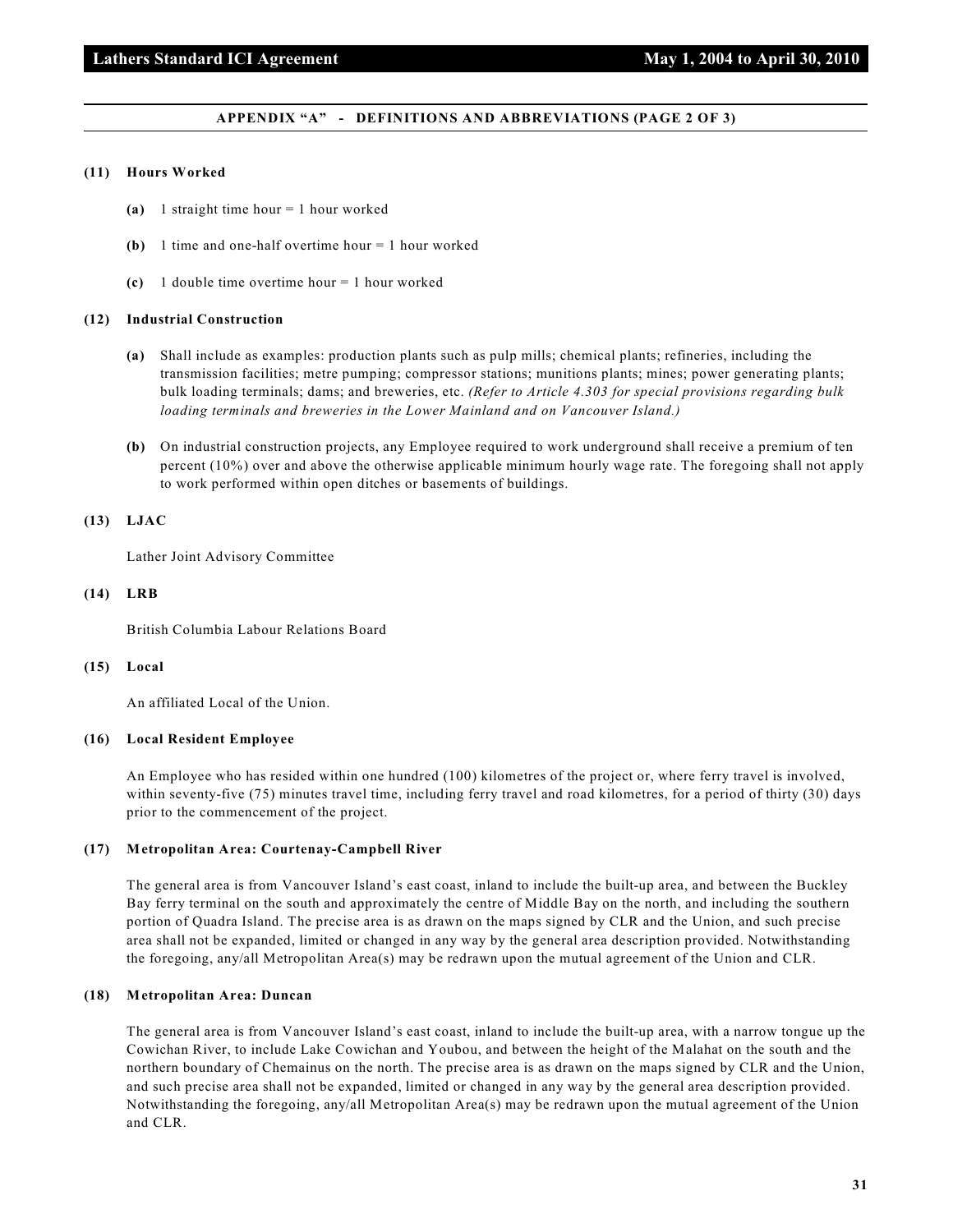# **APPENDIX "A" - DEFINITIONS AND ABBREVIATIONS (PAGE 3 OF 3)**

#### **(19) Metropolitan Area: Lower Mainland/Fraser Valley**

Inclusive of Lions Bay to the west, Hope to the east, and everything in between. Notwithstanding the foregoing, any/all Metropolitan Area(s) may be redrawn upon the mutual agreement of the Union and CLR.

# **(20) Metropolitan Area: Nanaimo**

The general area is from Vancouver Island's east coast, inland to include the built-up area, which at its greatest is eleven (11) kilometres, and between the Qualicum River on the north and the northern boundary of Chemainus on the south. Ladysmith, Nanaimo, Parksville and Qualicum are included. The precise area is as drawn on the maps signed by CLR and the Union, and such precise area shall not be expanded, limited or changed in any way by the general area description provided. Notwithstanding the foregoing, any/all Metropolitan Area(s) may be redrawn upon the mutual agreement of the Union and CLR.

#### **(21) Metropolitan Area: Victoria**

The area south and east of a line drawn from the mouth of Muir Creek to the height of land on the Malahat, including the Saanich Peninsula. Notwithstanding the foregoing, any/all Metropolitan Area(s) may be redrawn upon the mutual agreement of the Union and CLR.

#### **(22) Union**

- **(a)** Construction, Maintenance and Allied Workers Bargaining Council, acting on behalf of its affiliated Locals. Notwithstanding the foregoing, where the term Union is used within this Agreement, such usage shall be deemed to be inclusive of, and/or applicable to, each/all of the affiliated Locals of CMAW, both collectively and individually.
- **(b)** Where the term Union is used within this Agreement, and the context of such usage makes it appropriate and logical to regard this term as a reference to a person, as opposed to a legal entity, then such usage shall be considered to refer to an authorized representative of the Union.

#### **(23) WCB**

Workers' Compensation Board of BC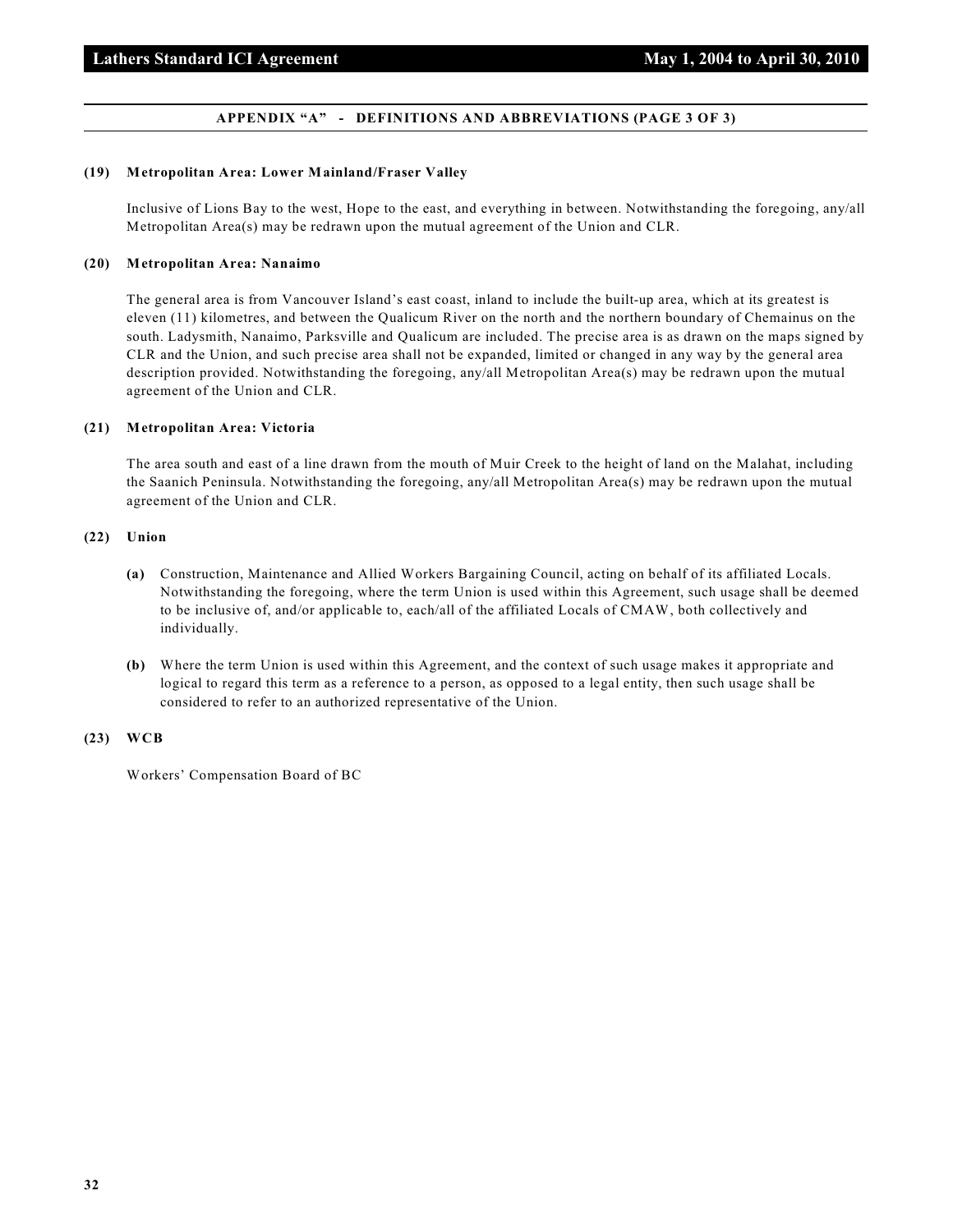# **APPENDIX "B" - INDUSTRIAL ROOM AND BOARD STANDARDS**

Article 7.401 of the Carpenters Standard Industrial Agreement has been reprinted below for ease of reference purposes. Notwithstanding the foregoing, the second and third sentences of Article 7.401, Option #2 (b) (ii) as they appear below have been modified slightly from how they appear within the Carpenters Standard Industrial Agreement. This has been done intentionally, and the parties agree that the version appearing below shall prevail in the event of a dispute.

This Article does not apply to Local Resident Employees. Refer to Appendix "A" for definition.

**7.401** Each Employee shall select one (1) of the following options prior to commencing work on an out-of-town project, and such selection shall apply for the duration of the Employee's employment on such project. Notwithstanding the foregoing, specialty scaffold contractors are directed to the Scaffold Addendum for an important clarification regarding the choice of options available to scaffold Employees.

The choice of options shall be at the sole discretion of the Employee, and the Employee shall provide the Employer with written notice of their selection upon request. The Employer shall likewise provide a copy of the Employee's written notice of selection to the Union upon request. Both options shall be payable on the basis of seven (7) days per week.

# **Option #1:**

Effective June 2, 2006, the Employer shall provide the Employee with a daily lump sum Living Out Allowance (LOA) of \$90.00. Effective May 1, 2007 this amount shall be increased to \$95.00. Effective May 1, 2009 this amount shall be increased to \$100.00.

#### **Option #2:**

- **(a)** Effective June 2, 2006, the Employer shall provide the Employee with a single room plus \$50.00 daily meal allowance. Effective May 1, 2007 this amount shall be increased to \$52.50. Effective May 1, 2009 this amount shall be increased to \$55.00.
- **(b)** No daily travel time shall be paid to an Employee who selects Option #2, however the following terms and conditions shall be applicable.
	- **(i)** If the Employer provided room is forty (40) road kilometres or less from the project, no daily travel allowance shall be paid.
	- **(ii)** If the Employer provided room is more than forty (40) road kilometres from the project, a daily travel allowance of fifty cents (\$0.50) per road kilometre shall be paid, each way, to/from the forty (40) kilometre boundary. Such allowance shall be subject to annual adjustments throughout the duration of this Agreement. More specifically, the effective "per road kilometre" amount which shall be payable pursuant to Article 7.401 (b) (ii) shall be the maximum allowable tax-free rate for mileage expense reimbursement as published annually by the Canada Revenue Agency. Effective February 1, 2008 such amount shall increase to fifty-two cents (\$0.52) per road kilometre.
	- **(iii)** If the Employee(s) requested to use air travel to the project in accordance with Article 7.302 (b), Employer supplied transportation shall be provided to the  $Employee(s)$  to/from the project on a daily basis.
	- **(iv)** If the Employee(s) did not request to use air travel to the project in accordance with Article 7.302 (b), no Employer supplied transportation shall be provided to the Employee(s) to/from the project on a daily basis, and the Employee shall therefore assume all responsibility for travelling to/from the project on a daily basis.
	- **(v)** Notwithstanding any/all contrary provisions of this Agreement, any Employee(s) who makes use of Employer supplied transportation to travel to/from a project shall not be paid a daily travel allowance for that day(s).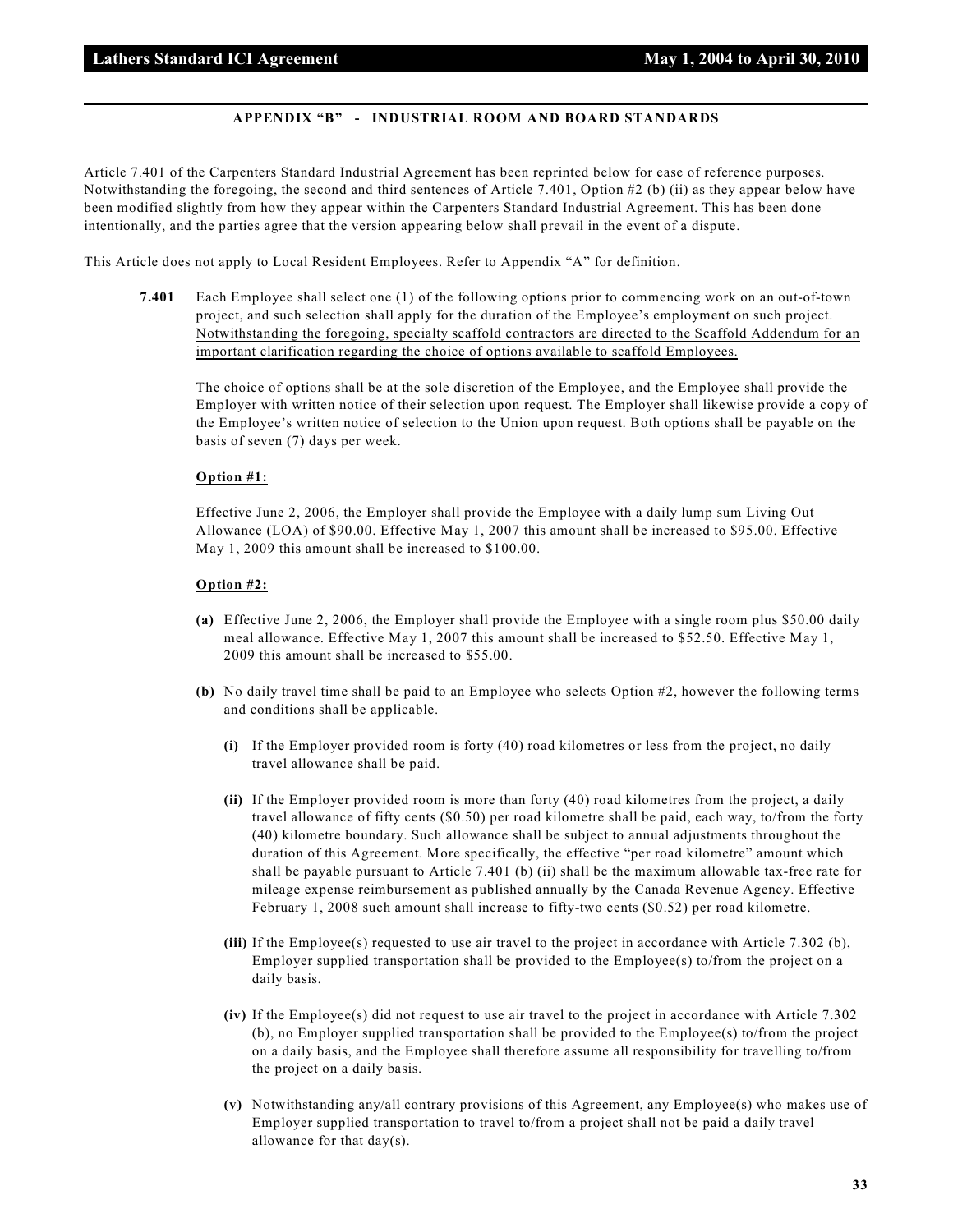# **LETTER OF UNDERSTANDING RE: AFFILIATION**

# **BY AND BETWEEN:**

# **Construction, Maintenance and Allied Workers Bargaining Council (CMAW)**

**(Hereinafter referred to as the "Union")**

**AND:**

**Construction Labour Relations Association of BC (CLR)**

**(On its own behalf, on behalf of its member Employers who have authorized the Association to execute this Agreement and who are included on the attached signatory list, and those members added from time to time by notice given to the Union.)**

# **(Hereinafter referred to as the "Employer")**

The parties hereby agree that the following terms and conditions shall supercede any/all contrary application and/or interpretation of the Lathers Standard ICI Agreement. All terms and conditions of the Lathers Standard ICI Agreement not superceded in accordance with the foregoing shall apply to this Letter of Understanding.

- (1) The Union shall not be entitled to restrict, in any way, an Employer's right to perform work on a project site whereon work falling within the jurisdiction of the carpenters and/or carpenter lathers is being performed by individuals who are not members of the Union. Such projects shall hereinafter be referred to as "open shop projects".
- (2) Item (1) shall apply regardless of:
	- (a) the signatory status or lack thereof of the employer(s) of those individuals who are performing such carpenter and/or carpenter lather jurisdiction work, and/or
	- (b) whether the Employer is a subcontractor of the employer(s) in question, or merely working on the same site as the employees or subcontractor(s) of such employer(s).
- (3) It shall be a violation of the Lathers Standard ICI Agreement for the Union to attempt to exert pressure upon an Employer because such Employer is performing work on an open shop project or has the intention of doing so. In particular, the Union shall not withdraw its members from an open shop project and/or threaten to do so. Nor shall the Union attempt to exert pressure upon an Employer by other means.

# **SIGNATURE OF PARTIES**

Dated this  $20<sup>th</sup>$  day of May, 2008. Dated this  $21<sup>st</sup>$  day of May, 2008.

Signed on behalf of: Signed on behalf of: Signed on behalf of: Construction Labour Relations Association of BC Construction, Maintenance and Allied Workers

Bargaining Council

Clyde H Scollan Jan Noster

Robert Noel Pat Haggarty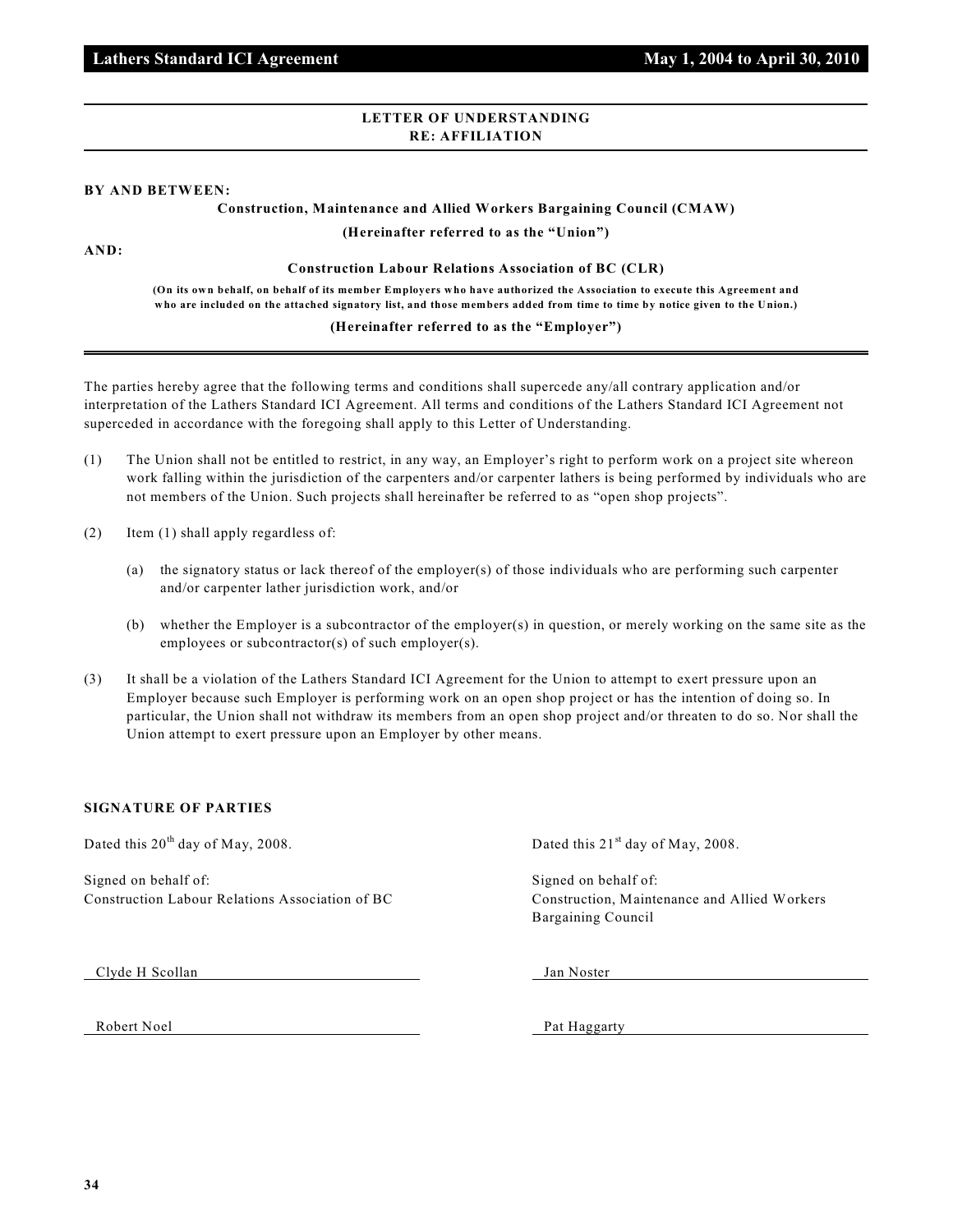# **LETTER OF UNDERSTANDING RE: BREWERIES AND BULK LOADING TERMINALS (LOWER MAINLAND AND VANCOUVER ISLAND)**

# **BY AND BETWEEN:**

# **Construction, Maintenance and Allied Workers Bargaining Council (CMAW)**

**(Hereinafter referred to as the "Union")**

**AND:**

**Construction Labour Relations Association of BC (CLR)**

**(On its own behalf, on behalf of its member Employers who have authorized the Association to execute this Agreement and who are included on the attached signatory list, and those members added from time to time by notice given to the Union.)**

# **(Hereinafter referred to as the "Employer")**

The parties hereby agree that the following terms and conditions shall supercede any/all contrary application and/or interpretation of the Lathers Standard ICI Agreement. All terms and conditions of the Lathers Standard ICI Agreement not superceded in accordance with the foregoing shall apply to this Letter of Understanding.

- (1) In an attempt to secure work and re-establish a Union presence in the Lower Mainland and on Vancouver Island, when bidding against non Building Trade competition on breweries and bulk loading terminals, the applicable wage rate shall be the Commercial/Institutional wage rate plus an additional five percent (5.0%).
- (2) No enabling request paperwork shall be required.

# **SIGNATURE OF PARTIES**

Dated this  $20^{th}$  day of May, 2008. Dated this  $21^{st}$  day of May, 2008.

Signed on behalf of: Signed on behalf of: Signed on behalf of: Construction Labour Relations Association of BC Construction, Maintenance and Allied Workers

Bargaining Council

Clyde H Scollan Jan Noster

Robert Noel Pat Haggarty

 **Lathers Standard ICI Agreement May 1, 2004 to April 30, 2010**